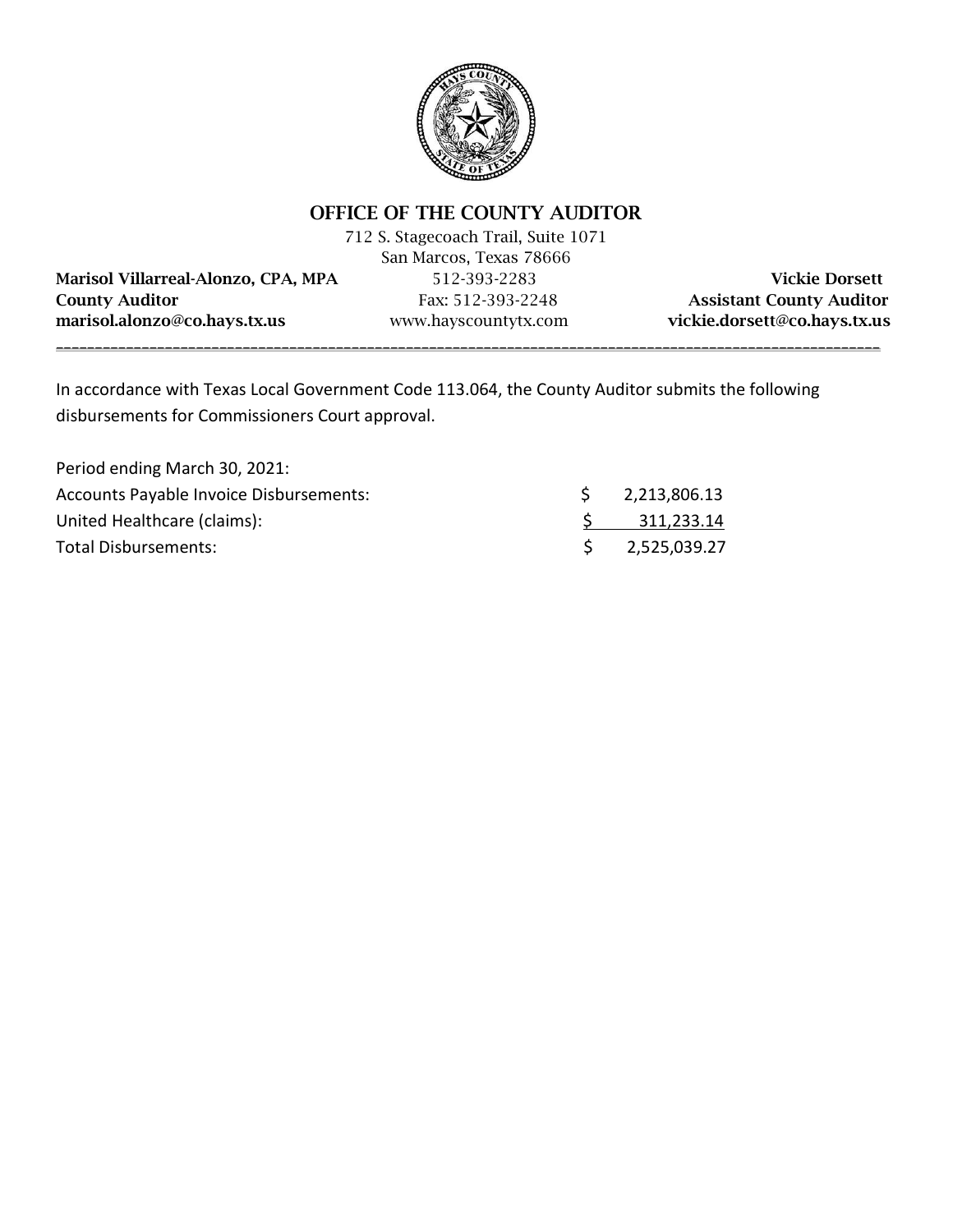| Department<br>Vendor                |           | Invoice Date GL Account Number | Expense<br>Amount | Description                                         |
|-------------------------------------|-----------|--------------------------------|-------------------|-----------------------------------------------------|
|                                     |           |                                |                   |                                                     |
| A BAIL BONDS                        | 3/11/2021 | 0012205100                     | \$27.00           | REFUND BAIL BOND FEES: TREAS                        |
| A BAIL BONDS #2                     | 3/11/2021 | 0012205100                     | \$13.50           | REFUND BAIL BOND FEES: TREAS                        |
| DEEP EAST TEXAS SELF INSURANCE FUND | 1/1/2021  | 0011400                        |                   | \$85,000.19 WORKERS COMPENSATION PREMIUM:CO WIDE    |
| Total -                             |           |                                | \$85,040.69       |                                                     |
| 600 - County Judge                  |           |                                |                   |                                                     |
| AT&T MOBILITY                       | 2/19/2021 | 001600005489                   |                   | \$91.66 WIRELESS SVC:287284157667X02272021          |
| Total 600 - County Judge            |           |                                | \$91.66           |                                                     |
| 603 - Commissioner Pct 3            |           |                                |                   |                                                     |
| <b>FRONTIER COMMUNICATIONS</b>      | 3/10/2021 | 001603005489                   |                   | \$191.30 TELEPHONE/LONG DISTANCE:COMM 3             |
| <b>GRANDE COMMUNICATIONS</b>        | 2/17/2021 | 001603005489                   | \$77.78           | <b>INTERNET SVC/LONG DIST</b>                       |
| <b>GRANDE COMMUNICATIONS</b>        | 2/17/2021 | 001603005489                   | \$127.17          | INTERNET SVC/LONG DIST                              |
| Total 603 - Commissioner Pct 3      |           |                                | \$396.25          |                                                     |
| 604 - Commissioner Pct 4            |           |                                |                   |                                                     |
| <b>GRANDE COMMUNICATIONS</b>        | 2/17/2021 | 001604005489                   | \$149.34          | <b>INTERNET SVC/LONG DIST</b>                       |
| Total 604 - Commissioner Pct 4      |           |                                | \$149.34          |                                                     |
| 606 - Auditor                       |           |                                |                   |                                                     |
| OFFICE DEPOT, INC.                  | 1/13/2021 | 001606005211                   | $(\$0.31)$        | REFUND IMPORT SURCHARGES ON INV<br>147044658001:AUD |
| Total 606 - Auditor                 |           |                                | (\$0.31)          |                                                     |
| 607 - District Attorney             |           |                                |                   |                                                     |
| LASER SERVICE USA, INC.             | 3/16/2021 | 001607005211                   |                   | \$198.00 TONER CARTRIDGES DA                        |
| OFFICE DEPOT, INC.                  | 3/8/2021  | 001607005202                   |                   | \$127.45 DVD-R SPINDLES:DA                          |
| Total 607 - District Attorney       |           |                                | \$325.45          |                                                     |
| 608 - District Court                |           |                                |                   |                                                     |
| ADOPTION LAW FIRM OF TEXAS, P.C.    |           | 12/1/2020 001608005440428      |                   | \$880.00 CPS:CAUSE 190314                           |
| ADOPTION LAW FIRM OF TEXAS, P.C.    |           | 12/28/2020 001608005440453     |                   | \$626.00 CPS:CAUSE 201664                           |
| AZ LAW FIRM                         |           | 1/21/2021 001608005440107      |                   | \$700.00 FEL:CR191756B                              |
| <b>BANKS, JAKOB</b>                 |           | 2/3/2021 001608005440128       | \$600.00          | FEL:CR201457D                                       |
| <b>BASS, CARAH-BETH</b>             |           | 1/24/2021 001608005440453      |                   | \$410.00 CPS:CAUSE 202392                           |
| CAINE, ROBERT                       |           | 1/29/2021 001608005440128      |                   | \$2,000.00 FEL:CR180680D                            |
| GARCIA, ROLAND                      |           | 3/10/2021 001608005440153      |                   | \$800.00 FEL:CR194230E/CR203641E/CR203642E          |
|                                     |           |                                |                   |                                                     |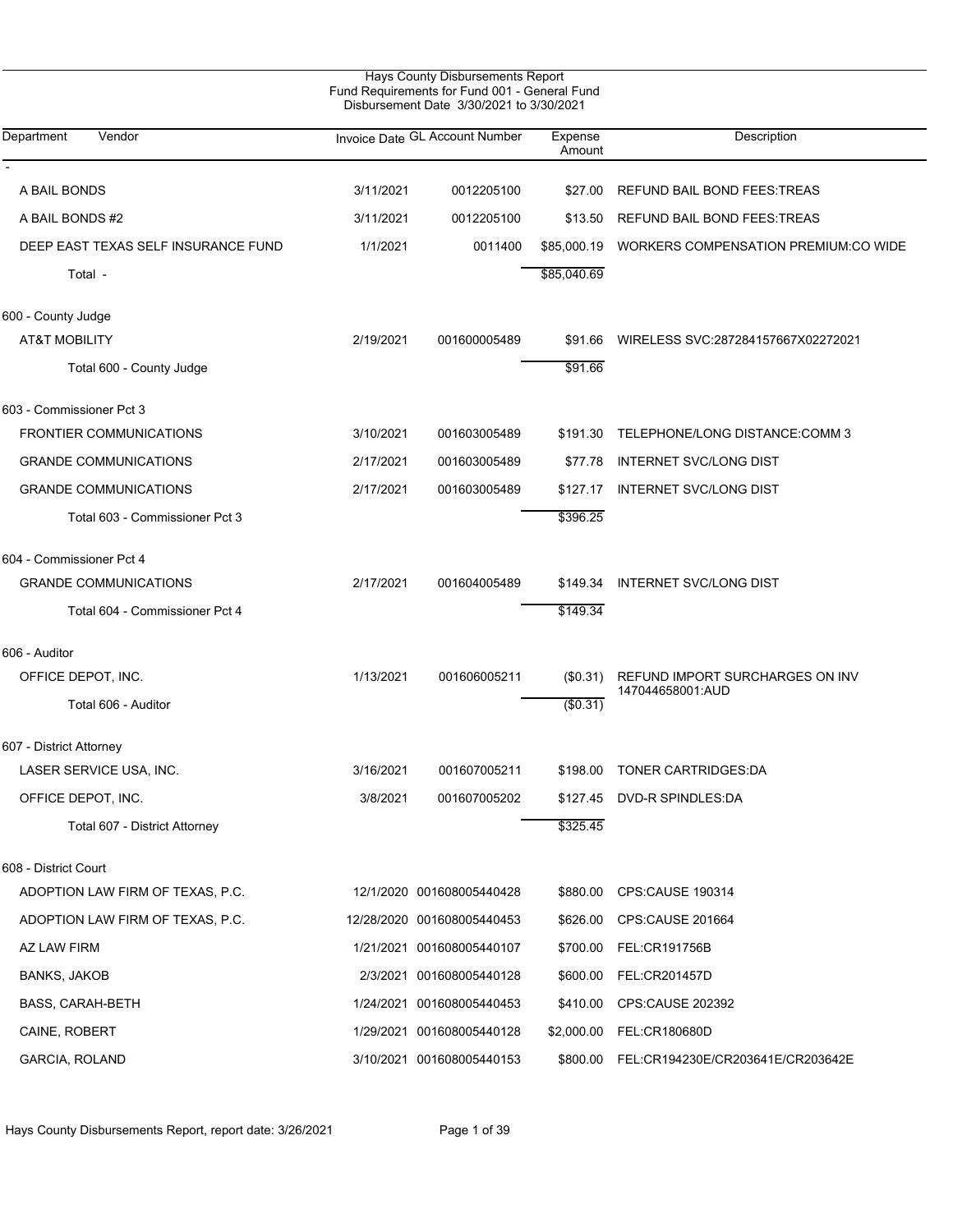| Department<br>Vendor           | Invoice Date GL Account Number | Expense<br>Amount | Description                      |
|--------------------------------|--------------------------------|-------------------|----------------------------------|
| <b>GARCIA, ROLAND</b>          | 3/10/2021 001608005440153      | \$750.00          | FEL:CR205234E/PREFCR205759E      |
| HARDY, JOHN                    | 11/2/2020 001608005440428      |                   | \$332.00 CPS:CAUSE 201424        |
| HARDY, JOHN                    | 11/2/2020 001608005440422      | \$644.00          | CPS:CAUSE 201388                 |
| HARDY, JOHN                    | 11/2/2020 001608005440407      |                   | \$194.00 CPS:CAUSE 191123        |
| HARDY, JOHN                    | 1/31/2021 001608005440422      | \$1,328.00        | CPS:CAUSE 192766                 |
| HARDY, JOHN                    | 11/19/2020 001608005440428     | \$442.00          | <b>CPS:CAUSE 200720</b>          |
| HARDY, JOHN                    | 11/2/2020 001608005440474      | \$190.00          | <b>CPS:CAUSE 200969</b>          |
| HARDY, JOHN                    | 1/31/2021 001608005440422      | \$300.00          | CPS:CAUSE 192766                 |
| HARDY, JOHN                    | 11/19/2020 001608005440428     | \$250.00          | <b>CPS:CAUSE 181885</b>          |
| HARDY, JOHN                    | 11/2/2020 001608005440474      | \$388.00          | CPS:CAUSE 191648                 |
| HARDY, JOHN                    | 11/19/2020 001608005440453     | \$186.00          | <b>CPS:CAUSE 192857</b>          |
| HARDY, JOHN                    | 11/2/2020 001608005440453      | \$56.00           | <b>CPS CAUSE 200747</b>          |
| HARDY, JOHN                    | 11/2/2020 001608005440422      | \$858.00          | CPS:CAUSE 190076                 |
| HARDY, JOHN                    | 11/2/2020 001608005440453      | \$404.00          | CPS:CAUSE 201498                 |
| HARDY, JOHN                    | 11/19/2020 001608005440407     | \$458.00          | <b>CPS:CAUSE 191822</b>          |
| HARDY, JOHN                    | 11/2/2020 001608005440474      | \$194.00          | CPS:CAUSE 170963                 |
| HARDY, JOHN                    | 11/2/2020 001608005440407      | \$322.00          | CPS:CAUSE 200283                 |
| HARDY, JOHN                    | 11/2/2020 001608005440428      | \$174.00          | CPS:CAUSE 200182                 |
| HARDY, JOHN                    | 11/2/2020 001608005440453      | \$291.00          | CPS:CAUSE 191434                 |
| HARDY, JOHN                    | 11/19/2020 001608005440474     | \$346.00          | CPS:CAUSE 171842                 |
| HARDY, JOHN                    | 11/19/2020 001608005440407     | \$630.00          | CPS:CAUSE 201056                 |
| HARDY, JOHN                    | 11/19/2020 001608005440474     | \$446.00          | CPS:CAUSE 192766                 |
| HARDY, JOHN                    | 11/2/2020 001608005440422      | \$338.00          | CPS:CAUSE 200213                 |
| HARDY, JOHN                    | 11/2/2020 001608005440407      | \$260.00          | CPS:CAUSE 201671                 |
| HARDY, JOHN                    | 11/2/2020 001608005440428      |                   | \$186.00 CPS:CAUSE 180506        |
| HARDY, JOHN                    | 11/19/2020 001608005440422     |                   | \$286.00 CPS:CAUSE 182063        |
| KEBHAA PI LLC                  | 8/13/2020<br>001608005305      | \$270.00          | INTERPRETING SVCS:CR100473D      |
| LAW OFFICE OF RICK VESTAL      | 3/16/2021 001608005440153      | \$750.00          | FEL:CR200116E                    |
| LAW OFFICE OF RICK VESTAL      | 3/12/2021 001608005440153      |                   | \$900.00 FEL:CR202934E/CR205545E |
| LOWER COLORADO RIVER AUTHORITY | 3/2/2021<br>001608005471       | \$39.90           | FEB 21 RADIO SVC:DIST CT         |
| MCCORMACK, CLIFF               | 3/9/2021 001608005440153       | \$650.00          | FEL:CR201689E                    |
| MCRAE, LELAND                  | 10/26/2020 001608005440153     | \$600.00          | FEL:CR193914E                    |
| OFFERMAN, PHYLIS               | 3/12/2021 001608005304022      |                   | \$500.00 CPS:CAUSE 200681        |
| OFFICE DEPOT, INC.             | 2/10/2021<br>001608005211      |                   | \$6.09 AA BATTERIES: DIST CT     |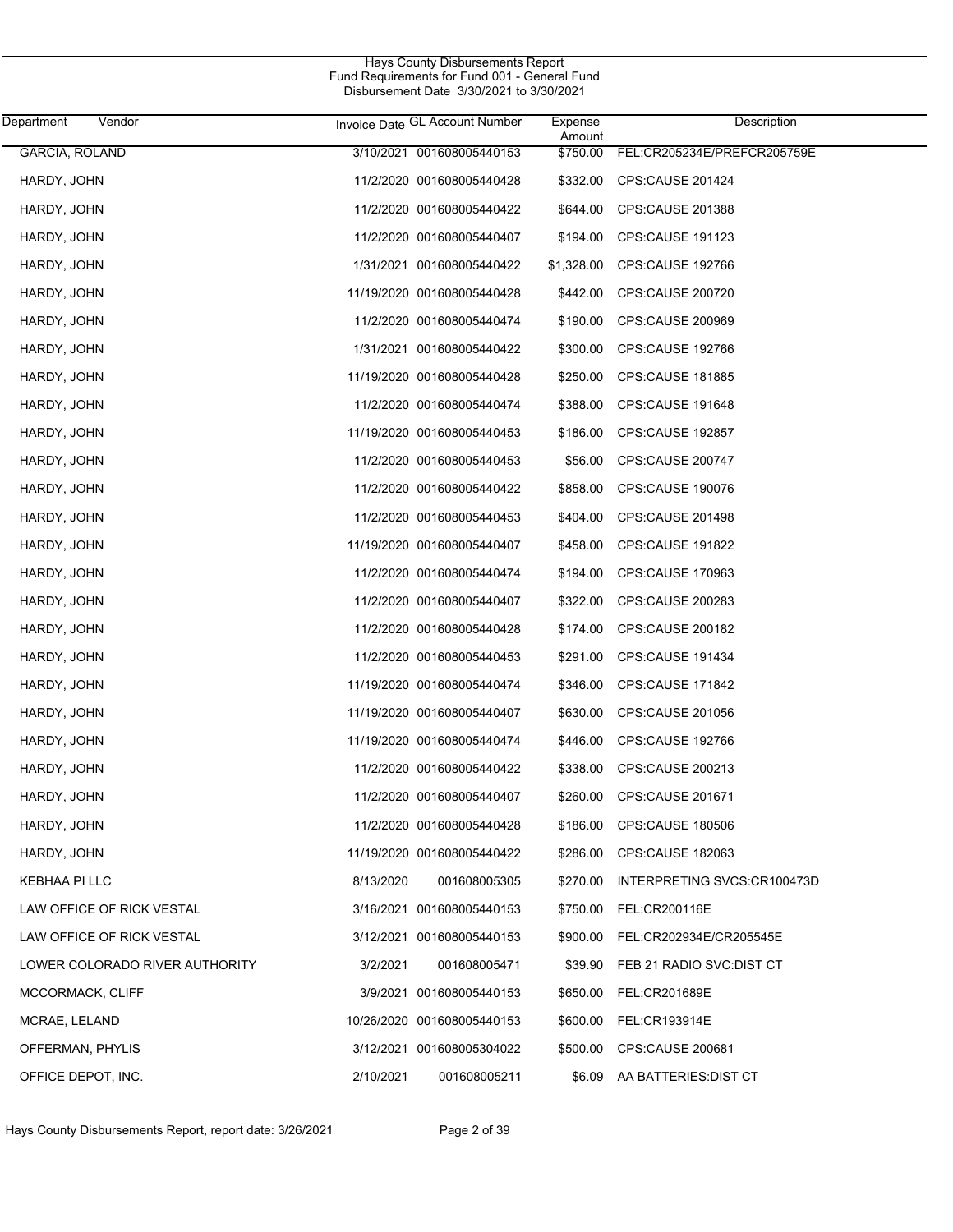| Department<br>Vendor                 |           | Invoice Date GL Account Number | Expense<br>Amount | Description                       |
|--------------------------------------|-----------|--------------------------------|-------------------|-----------------------------------|
| POMAR, CLAUDIA                       | 3/15/2021 | 001608005305                   | \$190.00          | <b>INTERPRETING SVC:DIST CT</b>   |
| RICOH USA, INC.                      | 3/5/2021  | 001608005473                   |                   | \$275.00 MAR 21 LEASE:1009769A25  |
| SHULMAN, MICHAEL                     |           | 1/22/2021 001608005440128      |                   | \$2,500.00 FEL:CR180094D          |
| THE LAW OFFICES OF TREY HICKS, PLLC  |           | 3/8/2021 001608005440153       | \$600.00          | FEL:CR194517E                     |
| WILHELM & PEPLINSKI, PLLC            |           | 11/5/2020 001608005440453      | \$190.00          | <b>CPS:CAUSE 200796</b>           |
| WILHELM & PEPLINSKI, PLLC            |           | 2/15/2021 001608005440407      | \$230.00          | CPS:CAUSE 200803                  |
| WILHELM & PEPLINSKI, PLLC            |           | 2/15/2021 001608005440428      | \$150.00          | CPS:CAUSE 202490                  |
| WILHELM & PEPLINSKI, PLLC            |           | 11/5/2020 001608005440422      | \$150.00          | CPS:CAUSE 201267                  |
| WILHELM & PEPLINSKI, PLLC            |           | 11/5/2020 001608005440474      | \$440.00          | CPS:CAUSE 192243                  |
| WILHELM & PEPLINSKI, PLLC            |           | 11/5/2020 001608005440422      | \$300.00          | CPS:CAUSE 201881                  |
| WILHELM & PEPLINSKI, PLLC            |           | 2/15/2021 001608005440428      | \$150.00          | <b>CPS:CAUSE 192243</b>           |
| WILHELM & PEPLINSKI, PLLC            |           | 2/15/2021 001608005440407      | \$230.00          | <b>CPS:CAUSE 192974</b>           |
| WILHELM & PEPLINSKI, PLLC            |           | 2/15/2021 001608005440422      | \$190.00          | <b>CPS:CAUSE 202573</b>           |
| WILHELM & PEPLINSKI, PLLC            |           | 11/5/2020 001608005440428      | \$230.00          | CPS:CAUSE 200747                  |
| WILHELM & PEPLINSKI, PLLC            |           | 11/5/2020 001608005440407      | \$150.00          | CPS:CAUSE 201824                  |
| WILHELM & PEPLINSKI, PLLC            |           | 11/5/2020 001608005440453      | \$150.00          | CPS:CAUSE 200107                  |
| WILHELM & PEPLINSKI, PLLC            |           | 11/5/2020 001608005440407      | \$150.00          | CPS:CAUSE 192974                  |
| WILHELM & PEPLINSKI, PLLC            |           | 2/15/2021 001608005440428      | \$190.00          | CPS:CAUSE 202458                  |
| WILHELM & PEPLINSKI, PLLC            |           | 2/15/2021 001608005440407      | \$340.00          | CPS:CAUSE 201267                  |
| WILHELM & PEPLINSKI, PLLC            |           | 2/15/2021 001608005440422      | \$230.00          | CPS:CAUSE 201311                  |
| WILHELM & PEPLINSKI, PLLC            |           | 11/5/2020 001608005440474      | \$150.00          | CPS:CAUSE 20202181                |
| WILHELM & PEPLINSKI, PLLC            |           | 8/28/2020 001608005440428      | \$150.00          | CPS:CAUSE 201311                  |
| WILHELM & PEPLINSKI, PLLC            |           | 11/5/2020 001608005440428      | \$150.00          | CPS:CAUSE 192584                  |
| WILHELM & PEPLINSKI, PLLC            |           | 2/15/2021 001608005440407      | \$150.00          | CPS:CAUSE 200747                  |
| WILHELM & PEPLINSKI, PLLC            |           | 2/15/2021 001608005440422      |                   | \$270.00 CPS:CAUSE 201962         |
| Total 608 - District Court           |           |                                | \$27,889.99       |                                   |
| 609 - District Clerk                 |           |                                |                   |                                   |
| <b>GRANDE COMMUNICATIONS</b>         | 2/17/2021 | 001609005489                   |                   | \$356.88 INTERNET SVC/LONG DIST   |
| <b>TEXAS ASSOCIATION OF COUNTIES</b> | 2/4/2021  | 001609005551                   |                   | \$125.00 REG FEE: BEVERLY CRUMLEY |
| TEXAS ASSOCIATION OF COUNTIES        | 1/1/2021  | 001609005302                   | \$125.00          | MBR DUES BEVERLY CRUMLEY          |
| Total 609 - District Clerk           |           |                                | \$606.88          |                                   |
| 612 - County Courts at Law           |           |                                |                   |                                   |
| CAINE, ROBERT                        |           | 3/15/2021 001612005440202      |                   | \$975.00 MIS:193498CR1            |

Hays County Disbursements Report, report date: 3/26/2021 Page 3 of 39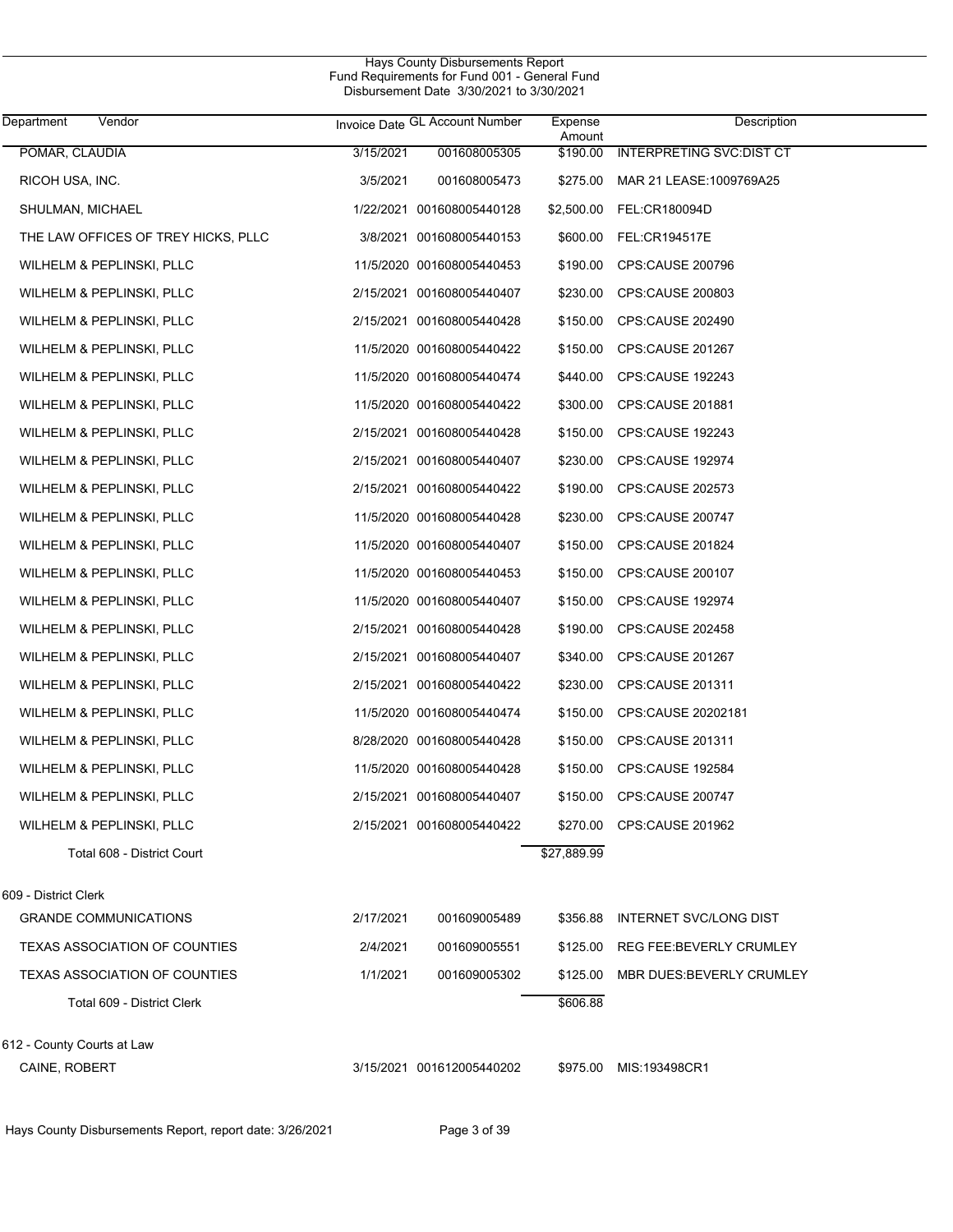| Department<br>Vendor                           |           | Invoice Date GL Account Number | Expense<br>Amount | Description                                                  |
|------------------------------------------------|-----------|--------------------------------|-------------------|--------------------------------------------------------------|
| CAINE, ROBERT                                  |           | 3/15/2021 001612005440201      | \$465.00          | MIS:200207CR1                                                |
| <b>GRANDE COMMUNICATIONS</b>                   | 2/17/2021 | 001612005489                   | \$321.19          | INTERNET SVC/LONG DIST                                       |
| <b>GRANDE COMMUNICATIONS</b>                   |           | 2/17/2021 001612990975489      | \$35.69           | INTERNET SVC/LONG DIST                                       |
| JARDEN-HOLTER, BRENDA                          |           | 3/15/2021 001612005440402      | \$2,725.00        | GUARDIANSHIP: J.J.                                           |
| JOHN H. GILLIAM LAW OFFICE                     |           | 3/1/2021 001612005304002       | \$3,115.60        | GUARDIANSHIP:200040G                                         |
| KIMBROUGH LEGAL, PLLC                          |           | 2/15/2021 001612005440203      | \$490.00          | MIS:193285CR3                                                |
| KIMBROUGH LEGAL, PLLC                          |           | 2/15/2021 001612005440202      | \$497.50          | MIS:196551CR2                                                |
| KIMBROUGH LEGAL, PLLC                          |           | 2/15/2021 001612005440202      | \$597.49          | MIS:193190CR2                                                |
| LAW OFFICE OF CASE J. DARWIN, INC.             |           | 3/16/2021 001612005440202      | \$500.00          | MIS:202840CR2                                                |
| LAW OFFICE OF JESUS M. NAVAR                   |           | 3/9/2021 001612005440202       | \$625.00          | MID-DIS:181196CR2                                            |
| LAW OFFICE OF JESUS M. NAVAR                   |           | 3/9/2021 001612005440201       | \$362.50          | MIS:192326                                                   |
| LAW OFFICE OF JESUS M. NAVAR                   |           | 3/9/2021 001612005440201       | \$62.50           | MIS:N.B.                                                     |
| LAW OFFICE OF JESUS M. NAVAR                   |           | 3/9/2021 001612005440201       | \$450.00          | MIS:193873CR1                                                |
| LAW OFFICE OF JESUS M. NAVAR                   |           | 3/9/2021 001612005440203       | \$375.00          | MIS:1932221                                                  |
| LAW OFFICE OF JESUS M. NAVAR                   |           | 3/9/2021 001612005440202       | \$425.00          | MIS:183516CR                                                 |
| LAW OFFICE OF RICK VESTAL                      |           | 2/8/2021 001612005440203       | \$770.00          | MIS:201187CR3/200736CR3                                      |
| MCCORMACK, CLIFF                               |           | 3/5/2021 001612005440203       | \$550.00          | MIS:183621CR3/190237CR3                                      |
| OFFICE DEPOT, INC.                             | 3/16/2021 | 001612005211                   | \$28.96           | EXTENSION CORD/POWERSTRIPS/PAPER CLIP<br><b>HOLDER:CCL 2</b> |
| OFFICE DEPOT, INC.                             | 3/16/2021 | 001612005211                   | \$23.99           | <b>WALL CALENDAR:CCL 2</b>                                   |
| OFFICE DEPOT, INC.                             | 3/19/2021 | 001612005211                   | \$9.09            | PENS:CCL 2                                                   |
| SMART START, INC.                              |           | 2/28/2021 001612990975448      | \$101.00          | <b>PROF SVCS VERTERANS COURT</b>                             |
| TOBIAS STOUT LAW FIRM                          |           | 3/15/2021 001612005440201      | \$900.00          | MIS:194947CR1/194292CR1                                      |
| TOBIAS STOUT LAW FIRM                          |           | 1/27/2021 001612005440203      | \$500.00          | MIS:195357CR3                                                |
| Total 612 - County Courts at Law               |           |                                | \$14,905.51       |                                                              |
| 614 - General Counsel                          |           |                                |                   |                                                              |
| BROOKS, DAVID                                  | 2/28/2021 | 001614005441                   | \$100.00          | FEB 21 PROF SVCS: GEN COUNSEL                                |
| <b>CENTURYLINK</b>                             | 3/13/2021 | 001614005489                   |                   | \$37.11 FAX LINES GEN COUNS                                  |
| DEL PRADO DIETZ PLLC                           | 2/28/2021 | 001614005441                   | \$175.00          | LEGAL SVCS: GENERAL BUSINESS                                 |
| FREDERICK, PERALES, ALLMON & ROCKWELL,<br>P.C. | 2/23/2021 | 001614005441                   | \$5,706.30        | PROF SVCS: HAYS COUNTY-EP                                    |
| MCGINNIS, LOCHRIDGE & KILGORE, LLP             | 2/15/2021 | 001614005441                   | \$1,113.90        | PROF SVCS: GENERAL COUNSEL MATTERS                           |
| MCGINNIS, LOCHRIDGE & KILGORE, LLP             | 3/10/2021 | 001614005441                   | \$6,202.50        | PROF SVCS: GENERAL COUNSEL MATTERS                           |
| ROSS MOLINA OLIVEROS, P.C.                     | 3/8/2021  | 001614005441                   | \$3,147.40        | FEB 21 PROF SVCS: GEN COUNS                                  |
| SHEETS & CROSSFIELD, P.C.                      | 2/28/2021 | 001614005441                   | \$1,966.00        | PROF SVCS:ROBERT S. LIGHT                                    |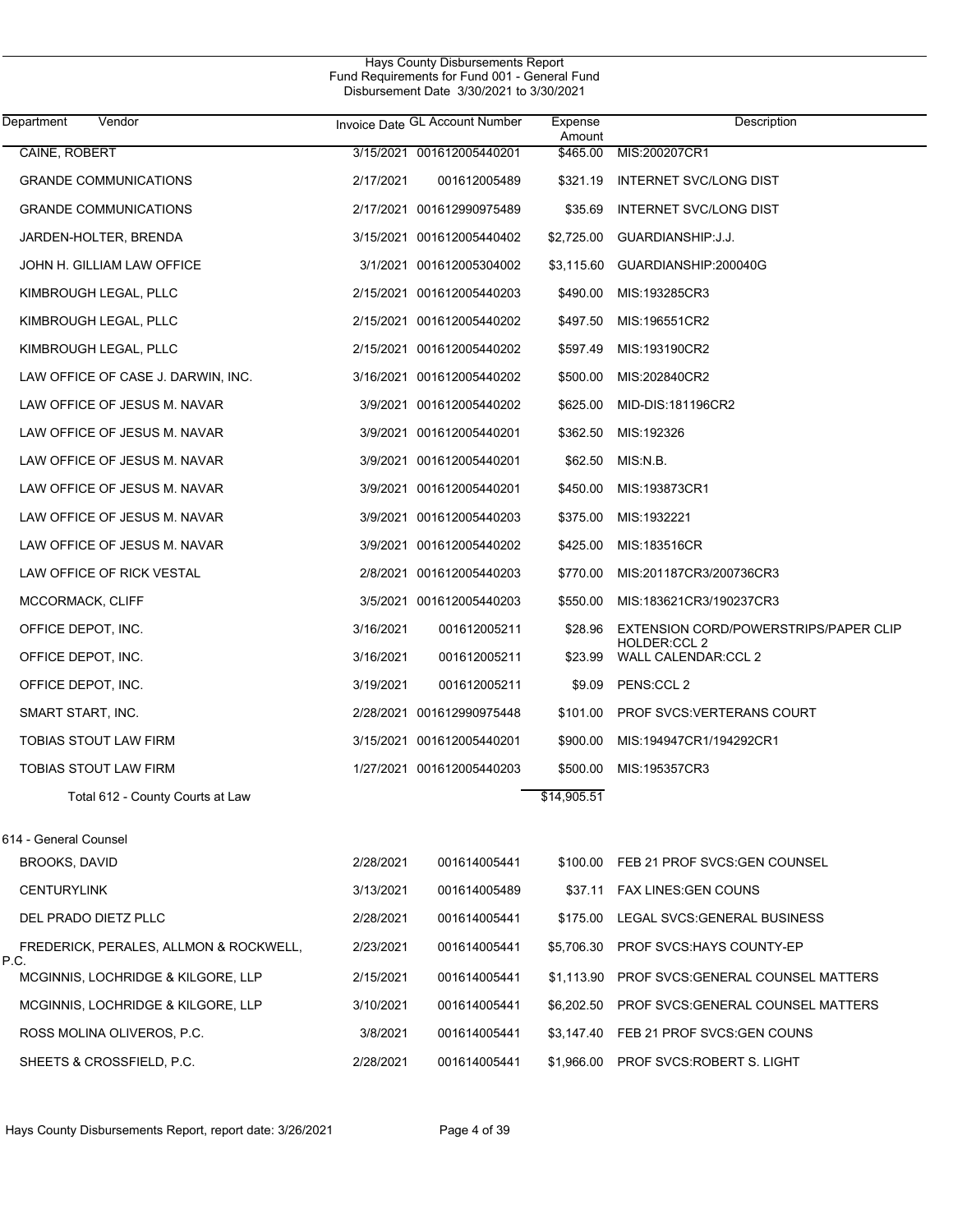| <b>Hays County Disbursements Report</b><br>Fund Requirements for Fund 001 - General Fund<br>Disbursement Date 3/30/2021 to 3/30/2021 |           |                                |                   |                                                                |  |  |  |
|--------------------------------------------------------------------------------------------------------------------------------------|-----------|--------------------------------|-------------------|----------------------------------------------------------------|--|--|--|
| Department<br>Vendor                                                                                                                 |           | Invoice Date GL Account Number | Expense<br>Amount | Description                                                    |  |  |  |
| SHEETS & CROSSFIELD, P.C.                                                                                                            | 2/28/2021 | 001614005441                   | \$1,788.00        | PROF SVCS:RR 12 @ FM 150 GENERAL                               |  |  |  |
| SHEETS & CROSSFIELD, P.C.                                                                                                            | 2/28/2021 | 001614005441                   | \$1,380.00        | PROF SVCS: FM 110 CONDEMNATION                                 |  |  |  |
| Total 614 - General Counsel                                                                                                          |           |                                | \$21,616.21       |                                                                |  |  |  |
| 617 - County Clerk                                                                                                                   |           |                                |                   |                                                                |  |  |  |
| <b>GRANDE COMMUNICATIONS</b>                                                                                                         | 2/17/2021 | 001617005489                   | \$127.17          | <b>INTERNET SVC/LONG DIST</b>                                  |  |  |  |
| <b>GRANDE COMMUNICATIONS</b>                                                                                                         | 2/17/2021 | 001617005489                   | \$74.67           | <b>INTERNET SVC/LONG DIST</b>                                  |  |  |  |
| <b>GRANDE COMMUNICATIONS</b>                                                                                                         | 2/17/2021 | 001617005489                   | \$481.79          | <b>INTERNET SVC/LONG DIST</b>                                  |  |  |  |
| <b>GRANDE COMMUNICATIONS</b>                                                                                                         | 2/17/2021 | 001617005489                   | \$56.84           | <b>INTERNET SVC/LONG DIST</b>                                  |  |  |  |
| OFFICE DEPOT, INC.                                                                                                                   | 3/3/2021  | 001617005211                   | \$37.98           | SHEET PROTECTORS/TONER CARTRIDGE:CO CLK                        |  |  |  |
| OFFICE DEPOT, INC.                                                                                                                   | 3/3/2021  | 001617005211                   | \$85.65           | SHEET PROTECTORS/TONER CARTRIDGE:CO CLK                        |  |  |  |
| Total 617 - County Clerk                                                                                                             |           |                                | \$864.10          |                                                                |  |  |  |
| 618 - Sheriff                                                                                                                        |           |                                |                   |                                                                |  |  |  |
| 1-800-RADIATOR & A/C                                                                                                                 | 3/6/2021  | 001618005413                   | \$361.00          | CATALYTIC CONVERTER:SHER                                       |  |  |  |
| 1-800-RADIATOR & A/C                                                                                                                 | 3/6/2021  | 001618005413                   | $(\$25.00)$       | DISCOUNT ON CATALYTIC CONVERTER: SHER                          |  |  |  |
| ACHENBACH, EMILY                                                                                                                     |           | 12/29/2020 001618005206009     | \$150.00          | <b>BOARDING OF K9:SHER</b>                                     |  |  |  |
| ADVANCE AUTO PARTS                                                                                                                   | 3/3/2021  | 001618005413                   | \$162.88          | <b>WHEEL NUTS:SHER</b>                                         |  |  |  |
| ADVANCE AUTO PARTS                                                                                                                   | 3/2/2021  | 001618005413                   | \$66.50           | VALVE COVER GASKET SET/OIL PAN GASKET                          |  |  |  |
| ADVANCE AUTO PARTS                                                                                                                   | 3/4/2021  | 001618005413                   | \$405.83          | SET/AIR FILTERS: SHER<br>CONTROL ARMS WITH BALL JOINTS/CONTROL |  |  |  |
| ADVANCE AUTO PARTS                                                                                                                   | 3/1/2021  | 001618005413                   | \$116.57          | ARMS:SHER<br><b>BATTERY:SHER</b>                               |  |  |  |
| ADVANCE AUTO PARTS                                                                                                                   | 3/2/2021  | 001618005413                   | \$18.90           | AIR FILTERS: SHER                                              |  |  |  |
| <b>ADVANCE AUTO PARTS</b>                                                                                                            | 3/4/2021  | 001618005413                   | \$43.34           | SPARK PLUG/IGNITION COIL: SHER                                 |  |  |  |
| ADVANCE AUTO PARTS                                                                                                                   | 2/25/2021 | 001618005413                   |                   | \$7.81 CAR WASH SOLUTION: SHER                                 |  |  |  |
| ADVANCE AUTO PARTS                                                                                                                   | 2/23/2021 | 001618005413                   | \$64.34           | <b>CALIPER:SHER</b>                                            |  |  |  |
| ADVANCE AUTO PARTS                                                                                                                   | 3/1/2021  | 001618005413                   | \$31.48           | <b>RADIATOR HOSE:SHER</b>                                      |  |  |  |
| ADVANCE AUTO PARTS                                                                                                                   | 3/3/2021  | 001618005413                   | \$134.45          | CONTROL ARM WITH BALL JOINT: SHER                              |  |  |  |
| ADVANCE AUTO PARTS                                                                                                                   | 2/22/2021 | 001618005413                   | \$524.72          | <b>MISC PARTS:SHER</b>                                         |  |  |  |
| ADVANCE AUTO PARTS                                                                                                                   | 2/24/2021 | 001618005413                   |                   | \$6.92 AIR FILTER: SHER                                        |  |  |  |
| ADVANCE AUTO PARTS                                                                                                                   | 3/1/2021  | 001618005413                   | \$32.55           | TIE ROD END:SHER                                               |  |  |  |
| ADVANCE AUTO PARTS                                                                                                                   | 3/4/2021  | 001618005413                   | \$55.49           | TIE ROD END:SHER                                               |  |  |  |
| ADVANCE AUTO PARTS                                                                                                                   | 3/2/2021  | 001618005413                   | \$57.73           | TENSIONER BELT/PULLEY IDLER: SHER                              |  |  |  |
| ADVANCE AUTO PARTS                                                                                                                   | 2/25/2021 | 001618005413                   | \$44.19           | SERPENTINE BELTS: SHER                                         |  |  |  |
| ADVANCE AUTO PARTS                                                                                                                   | 3/1/2021  | 001618005413                   | \$209.14          | CONTROL ARM WITH BALL JOINTS:SHER                              |  |  |  |
| ADVANCE AUTO PARTS                                                                                                                   | 3/4/2021  | 001618005413                   | \$106.64          | HUB ASSEMBLY:SHER                                              |  |  |  |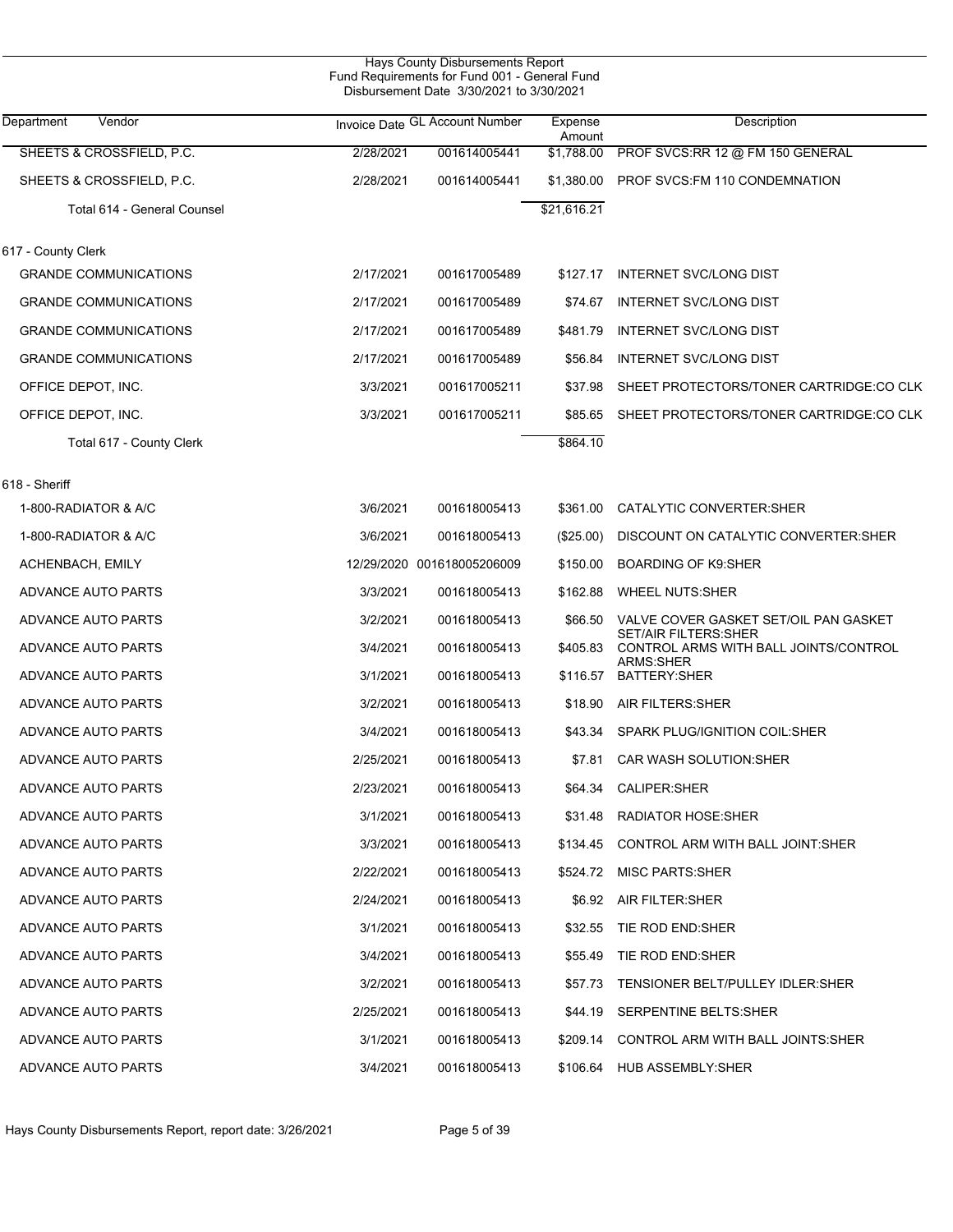| Department<br>Vendor                  |           | Invoice Date GL Account Number | Expense<br>Amount | Description                               |
|---------------------------------------|-----------|--------------------------------|-------------------|-------------------------------------------|
| <b>AMAZON CAPITAL SERVICES</b>        | 3/22/2021 | 001618005201                   | (\$5.99)          | RETURN MICROALLERGEN BAGS.MTC             |
| AMAZON CAPITAL SERVICES               | 3/7/2021  | 001618005211                   | \$62.08           | WEBCAM/CHAIR MAT/FLASH DRIVES:SHER        |
| AMAZON CAPITAL SERVICES               | 3/7/2021  | 001618005211                   | \$28.45           | WEBCAM/CHAIR MAT/FLASH DRIVES:SHER        |
| AMAZON CAPITAL SERVICES               | 3/7/2021  | 001618005213                   | \$301.45          | <b>BOOKS:SHER</b>                         |
| AMAZON CAPITAL SERVICES               | 3/7/2021  | 001618005213                   | \$14.83           | SHIPPING:SHER                             |
| AMAZON CAPITAL SERVICES               | 3/7/2021  | 001618005213                   | (\$14.83)         | <b>RETURN SHIPPING: SHER</b>              |
| AMERICAN EQUIPMENT                    | 3/17/2021 | 001618005411                   | \$499.00          | LABOR ON VEHICLE LIFT:SHER                |
| APPLIED CONCEPTS, INC.                | 3/12/2021 | 001618005411                   | \$465.00          | <b>RADAR REPAIRS:SHER</b>                 |
| APPLIED CONCEPTS, INC.                | 3/12/2021 | 001618005411                   | \$140.00          | <b>RADAR REPAIRS:SHER</b>                 |
| APPLIED CONCEPTS, INC.                | 3/12/2021 | 001618005411                   | \$140.00          | <b>RADAR REPAIRS: SHER</b>                |
| APPLIED CONCEPTS, INC.                | 3/12/2021 | 001618005411                   | \$122.00          | <b>RADAR REPAIRS: SHER</b>                |
| APPLIED CONCEPTS, INC.                | 3/12/2021 | 001618005411                   | \$20.00           | <b>RADAR REPAIRS:SHER</b>                 |
| APPLIED CONCEPTS, INC.                | 3/12/2021 | 001618005411                   | \$21.25           | <b>RADAR REPAIRS:SHER</b>                 |
| <b>BLUEBONNET CHRYSLER DODGE</b>      | 3/10/2021 | 001618005413                   | \$349.27          | ADAPTER/INDICATOR:SHER                    |
| <b>BLUEBONNET CHRYSLER DODGE</b>      | 3/9/2021  | 001618005413                   | \$16.91           | INDICATOR:SHER                            |
| <b>BLUEBONNET CHRYSLER DODGE</b>      | 3/11/2021 | 001618005413                   | \$72.52           | <b>ACTUATORS:SHER</b>                     |
| <b>BLUEBONNET CHRYSLER DODGE</b>      | 3/11/2021 | 001618005413                   | \$472.40          | REPAIRS TO 2013 DODGE RAM 2500:SHER       |
| <b>BLUEBONNET CHRYSLER DODGE</b>      | 3/16/2021 | 001618005413                   | \$12.90           | TOUCH UP PAINT:SHER                       |
| BLUEBONNET MOTORS, INC.               | 3/10/2021 | 001618005413                   | \$265.99          | SENDER:SHER                               |
| BLUEBONNET MOTORS, INC.               | 3/17/2021 | 001618005413                   | \$168.18          | MOULDING:SHER                             |
| BLUEBONNET MOTORS, INC.               | 3/9/2021  | 001618005413                   | \$151.96          | A/C TUBES:SHER                            |
| CARAHSOFT TECHNOLOGY CORP.            | 3/16/2021 | 001618005429                   | \$7,326.00        | <b>FY21 UFED MAINTENANCE RENEWAL:SHER</b> |
| CARD SERVICE CENTER                   | 3/17/2021 | 001618035211                   | \$37.99           | <b>STORAGE BOXES: JAIL</b>                |
| <b>CARD SERVICE CENTER</b>            | 3/12/2021 | 001618005551                   | \$395.00          | <b>REG FEE:SEAN WHITE</b>                 |
| CARD SERVICE CENTER                   | 3/17/2021 | 001618005362                   |                   | \$70.00 EVIDENCE SUPPLIES:SHER            |
| CARD SERVICE CENTER                   | 3/17/2021 | 001618005362                   | \$20.00           | SHIPPING OF EVIDENCE SUPPLIES: SHER       |
| CARD SERVICE CENTER                   | 3/17/2021 | 001618035335                   | \$11.00           | FINGERPRINTING:RYAN J. EASTMAN            |
| <b>CITY OF SAN MARCOS</b>             |           | 3/16/2021 001618005480020      | \$218.20          | UTILITIES:0088126837                      |
| CITY OF SAN MARCOS                    |           | 3/16/2021 001618005480020      | \$2,700.48        | UTILITIES:0088126837                      |
| <b>CITY OF SAN MARCOS</b>             |           | 3/16/2021 001618005480020      | \$288.19          | UTILITIES:0088126837                      |
| COVENANT SECURITY EQUIPMENT           | 2/10/2021 | 001618005207                   | \$1,075.00        | AMPLIFIED SPEAK THRU: SHER                |
| DOUBLE D INTERNATIONAL FOOD CO., INC. | 3/8/2021  | 001618035232                   | \$594.30          | FOOD:JAIL                                 |
| DOUBLE D INTERNATIONAL FOOD CO., INC. | 3/8/2021  | 001618035232                   |                   | \$822.22 FOOD:JAIL                        |
| DOUBLE D INTERNATIONAL FOOD CO., INC. | 3/8/2021  | 001618035232                   |                   | \$377.10 FOOD: JAIL                       |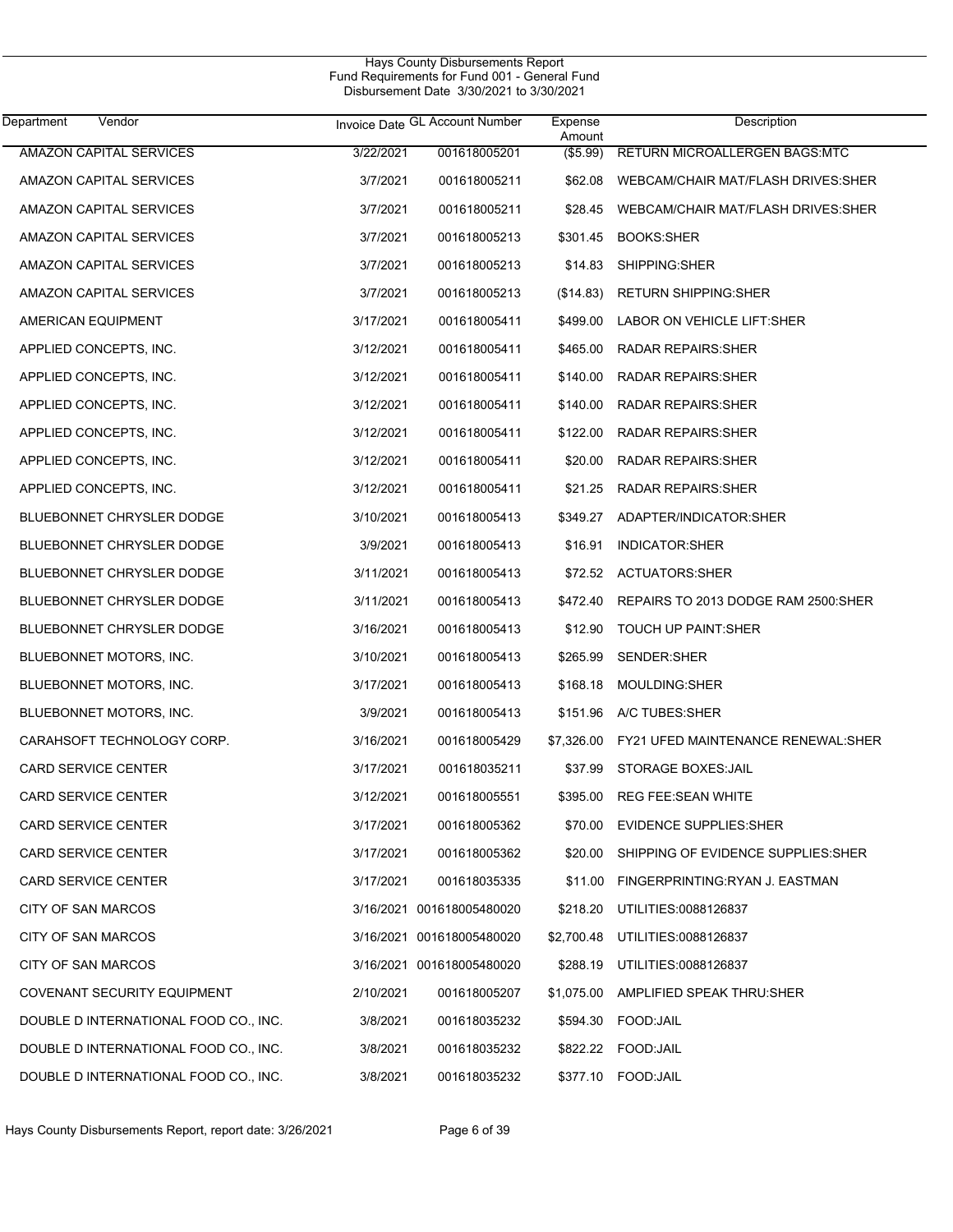| DOUBLE D INTERNATIONAL FOOD CO., INC.<br>3/8/2021<br>001618035232<br>\$716.64<br>FOOD: JAIL<br>DOUBLE D INTERNATIONAL FOOD CO., INC.<br>3/8/2021<br>\$66.15 FOOD:JAIL<br>001618035232<br>DOUBLE D INTERNATIONAL FOOD CO., INC.<br>\$463.05 FOOD:JAIL<br>3/8/2021<br>001618035232<br>DOUBLE D INTERNATIONAL FOOD CO., INC.<br>\$438.00 FOOD:JAIL<br>3/8/2021<br>001618035232<br>DOUBLE D INTERNATIONAL FOOD CO., INC.<br>\$449.10 FOOD:JAIL<br>3/8/2021<br>001618035232<br>DOUBLE D INTERNATIONAL FOOD CO., INC.<br>3/8/2021<br>001618035232<br>DOUBLE D INTERNATIONAL FOOD CO., INC.<br>\$572.00 FOOD:JAIL<br>3/8/2021<br>001618035232<br>DOUBLE D INTERNATIONAL FOOD CO., INC.<br>\$460.18 FOOD:JAIL<br>3/8/2021<br>001618035232<br>DOUBLE D INTERNATIONAL FOOD CO., INC.<br>\$839.10 FOOD:JAIL<br>3/8/2021<br>001618035232<br>DOUBLE D INTERNATIONAL FOOD CO., INC.<br>3/8/2021<br>\$286.20 FOOD:JAIL<br>001618035232<br>DRIPPIN' TOWIN' SERVICE, INC.<br>1/24/2021<br>001618005413<br>\$125.00<br><b>TOWING:SHER</b><br><b>FEDEX OFFICE</b><br>3/18/2021<br>001618005212<br>\$11.14<br>SHIPPING CHGS:SHER<br>3/6/2021<br>FLOWERS BAKING CO. OF SAN ANTONIO, LLC<br>001618035232<br>\$64.95<br><b>BREAD/BUNS: JUV CTR</b><br>FLOWERS BAKING CO. OF SAN ANTONIO, LLC<br>3/16/2021<br>\$413.08<br>001618035232<br>BREAD/BUNS: JAIL<br><b>FRONTIER COMMUNICATIONS</b><br>3/16/2021<br>001618005489<br>\$403.34<br>TELEPHONE/LONG DISTANCE:SHER<br>3/15/2021<br>GOODYEAR AUTO SERVICE CENTER<br>001618005413<br>\$292.64<br>255/60R18 TIRES:SHER<br>GOODYEAR AUTO SERVICE CENTER<br>3/15/2021<br>001618005413<br>\$146.32<br>255/60R18 TIRE:SHER<br>GOODYEAR AUTO SERVICE CENTER<br>3/12/2021<br>\$438.96<br>001618005413<br>255/60R18 TIRES:SHER<br>GOODYEAR AUTO SERVICE CENTER<br>3/19/2021<br>001618005413<br>\$346.04<br>245/45ZR20 TIRES:SHER<br>GULF COAST PAPER COMPANY, INC.<br>1/14/2021<br>001618035208<br>\$689.44<br>JANITORIAL SUPPLIES: JAIL<br>GULF COAST PAPER COMPANY, INC.<br>1/14/2021<br>001618035208<br>\$488.67<br>JANITORIAL SUPPLIES: JAIL<br>GULF COAST PAPER COMPANY, INC.<br>1/14/2021<br>001618035208<br>\$150.48<br>JANITORIAL SUPPLIES: JAIL<br>GULF COAST PAPER COMPANY, INC.<br>1/14/2021<br>001618035208<br>\$49.20<br>JANITORIAL SUPPLIES: JAIL<br>GULF COAST PAPER COMPANY, INC.<br>1/14/2021<br>001618035208<br>\$291.33<br>JANITORIAL SUPPLIES: JAIL<br>GULF COAST PAPER COMPANY, INC.<br>1/14/2021<br>001618035208<br><b>JANITORIAL SUPPLIES: JAIL</b><br>\$388.44<br>GULF COAST PAPER COMPANY, INC.<br>3/11/2021<br>001618035208<br>\$388.44<br>JANITORIAL SUPPLIES: JAIL<br>GULF COAST PAPER COMPANY, INC.<br>3/11/2021<br>001618035208<br><b>JANITORIAL SUPPLIES: JAIL</b><br>\$30.14<br>GULF COAST PAPER COMPANY, INC.<br>3/11/2021<br>001618035208<br>\$124.80<br><b>JANITORIAL SUPPLIES: JAIL</b><br>GULF COAST PAPER COMPANY, INC.<br>3/18/2021<br>001618035208<br>\$28.04<br><b>JANITORIAL SUPPLIES: JAIL</b><br>GULF COAST PAPER COMPANY, INC.<br>3/18/2021<br>001618035208<br>\$124.80<br>JANITORIAL SUPPLIES: JAIL<br>GULF COAST PAPER COMPANY, INC.<br>3/11/2021<br>001618035208<br>\$215.45<br><b>TOILET PAPER:JAIL</b><br>GULF COAST PAPER COMPANY, INC.<br>1/14/2021<br>001618035208<br>\$499.16<br>JANITORIAL SUPPLIES: JAIL<br>GULF COAST PAPER COMPANY, INC.<br>3/11/2021<br>001618035208<br>\$430.90<br>JANITORIAL SUPPLIES: JAIL<br>GULF COAST PAPER COMPANY, INC.<br>3/11/2021<br>JANITORIAL SUPPLIES: JAIL<br>001618035208<br>\$139.62 | Vendor<br>Department | Invoice Date GL Account Number | Expense<br>Amount | Description |
|---------------------------------------------------------------------------------------------------------------------------------------------------------------------------------------------------------------------------------------------------------------------------------------------------------------------------------------------------------------------------------------------------------------------------------------------------------------------------------------------------------------------------------------------------------------------------------------------------------------------------------------------------------------------------------------------------------------------------------------------------------------------------------------------------------------------------------------------------------------------------------------------------------------------------------------------------------------------------------------------------------------------------------------------------------------------------------------------------------------------------------------------------------------------------------------------------------------------------------------------------------------------------------------------------------------------------------------------------------------------------------------------------------------------------------------------------------------------------------------------------------------------------------------------------------------------------------------------------------------------------------------------------------------------------------------------------------------------------------------------------------------------------------------------------------------------------------------------------------------------------------------------------------------------------------------------------------------------------------------------------------------------------------------------------------------------------------------------------------------------------------------------------------------------------------------------------------------------------------------------------------------------------------------------------------------------------------------------------------------------------------------------------------------------------------------------------------------------------------------------------------------------------------------------------------------------------------------------------------------------------------------------------------------------------------------------------------------------------------------------------------------------------------------------------------------------------------------------------------------------------------------------------------------------------------------------------------------------------------------------------------------------------------------------------------------------------------------------------------------------------------------------------------------------------------------------------------------------------------------------------------------------------------------------------------------------------------------------------------------------------------------------------------------------------------------------------------------------------------------------------|----------------------|--------------------------------|-------------------|-------------|
|                                                                                                                                                                                                                                                                                                                                                                                                                                                                                                                                                                                                                                                                                                                                                                                                                                                                                                                                                                                                                                                                                                                                                                                                                                                                                                                                                                                                                                                                                                                                                                                                                                                                                                                                                                                                                                                                                                                                                                                                                                                                                                                                                                                                                                                                                                                                                                                                                                                                                                                                                                                                                                                                                                                                                                                                                                                                                                                                                                                                                                                                                                                                                                                                                                                                                                                                                                                                                                                                                                   |                      |                                |                   |             |
|                                                                                                                                                                                                                                                                                                                                                                                                                                                                                                                                                                                                                                                                                                                                                                                                                                                                                                                                                                                                                                                                                                                                                                                                                                                                                                                                                                                                                                                                                                                                                                                                                                                                                                                                                                                                                                                                                                                                                                                                                                                                                                                                                                                                                                                                                                                                                                                                                                                                                                                                                                                                                                                                                                                                                                                                                                                                                                                                                                                                                                                                                                                                                                                                                                                                                                                                                                                                                                                                                                   |                      |                                |                   |             |
|                                                                                                                                                                                                                                                                                                                                                                                                                                                                                                                                                                                                                                                                                                                                                                                                                                                                                                                                                                                                                                                                                                                                                                                                                                                                                                                                                                                                                                                                                                                                                                                                                                                                                                                                                                                                                                                                                                                                                                                                                                                                                                                                                                                                                                                                                                                                                                                                                                                                                                                                                                                                                                                                                                                                                                                                                                                                                                                                                                                                                                                                                                                                                                                                                                                                                                                                                                                                                                                                                                   |                      |                                |                   |             |
|                                                                                                                                                                                                                                                                                                                                                                                                                                                                                                                                                                                                                                                                                                                                                                                                                                                                                                                                                                                                                                                                                                                                                                                                                                                                                                                                                                                                                                                                                                                                                                                                                                                                                                                                                                                                                                                                                                                                                                                                                                                                                                                                                                                                                                                                                                                                                                                                                                                                                                                                                                                                                                                                                                                                                                                                                                                                                                                                                                                                                                                                                                                                                                                                                                                                                                                                                                                                                                                                                                   |                      |                                |                   |             |
|                                                                                                                                                                                                                                                                                                                                                                                                                                                                                                                                                                                                                                                                                                                                                                                                                                                                                                                                                                                                                                                                                                                                                                                                                                                                                                                                                                                                                                                                                                                                                                                                                                                                                                                                                                                                                                                                                                                                                                                                                                                                                                                                                                                                                                                                                                                                                                                                                                                                                                                                                                                                                                                                                                                                                                                                                                                                                                                                                                                                                                                                                                                                                                                                                                                                                                                                                                                                                                                                                                   |                      |                                |                   |             |
|                                                                                                                                                                                                                                                                                                                                                                                                                                                                                                                                                                                                                                                                                                                                                                                                                                                                                                                                                                                                                                                                                                                                                                                                                                                                                                                                                                                                                                                                                                                                                                                                                                                                                                                                                                                                                                                                                                                                                                                                                                                                                                                                                                                                                                                                                                                                                                                                                                                                                                                                                                                                                                                                                                                                                                                                                                                                                                                                                                                                                                                                                                                                                                                                                                                                                                                                                                                                                                                                                                   |                      |                                |                   |             |
|                                                                                                                                                                                                                                                                                                                                                                                                                                                                                                                                                                                                                                                                                                                                                                                                                                                                                                                                                                                                                                                                                                                                                                                                                                                                                                                                                                                                                                                                                                                                                                                                                                                                                                                                                                                                                                                                                                                                                                                                                                                                                                                                                                                                                                                                                                                                                                                                                                                                                                                                                                                                                                                                                                                                                                                                                                                                                                                                                                                                                                                                                                                                                                                                                                                                                                                                                                                                                                                                                                   |                      |                                |                   |             |
|                                                                                                                                                                                                                                                                                                                                                                                                                                                                                                                                                                                                                                                                                                                                                                                                                                                                                                                                                                                                                                                                                                                                                                                                                                                                                                                                                                                                                                                                                                                                                                                                                                                                                                                                                                                                                                                                                                                                                                                                                                                                                                                                                                                                                                                                                                                                                                                                                                                                                                                                                                                                                                                                                                                                                                                                                                                                                                                                                                                                                                                                                                                                                                                                                                                                                                                                                                                                                                                                                                   |                      |                                |                   |             |
|                                                                                                                                                                                                                                                                                                                                                                                                                                                                                                                                                                                                                                                                                                                                                                                                                                                                                                                                                                                                                                                                                                                                                                                                                                                                                                                                                                                                                                                                                                                                                                                                                                                                                                                                                                                                                                                                                                                                                                                                                                                                                                                                                                                                                                                                                                                                                                                                                                                                                                                                                                                                                                                                                                                                                                                                                                                                                                                                                                                                                                                                                                                                                                                                                                                                                                                                                                                                                                                                                                   |                      |                                |                   |             |
|                                                                                                                                                                                                                                                                                                                                                                                                                                                                                                                                                                                                                                                                                                                                                                                                                                                                                                                                                                                                                                                                                                                                                                                                                                                                                                                                                                                                                                                                                                                                                                                                                                                                                                                                                                                                                                                                                                                                                                                                                                                                                                                                                                                                                                                                                                                                                                                                                                                                                                                                                                                                                                                                                                                                                                                                                                                                                                                                                                                                                                                                                                                                                                                                                                                                                                                                                                                                                                                                                                   |                      |                                |                   |             |
|                                                                                                                                                                                                                                                                                                                                                                                                                                                                                                                                                                                                                                                                                                                                                                                                                                                                                                                                                                                                                                                                                                                                                                                                                                                                                                                                                                                                                                                                                                                                                                                                                                                                                                                                                                                                                                                                                                                                                                                                                                                                                                                                                                                                                                                                                                                                                                                                                                                                                                                                                                                                                                                                                                                                                                                                                                                                                                                                                                                                                                                                                                                                                                                                                                                                                                                                                                                                                                                                                                   |                      |                                |                   |             |
|                                                                                                                                                                                                                                                                                                                                                                                                                                                                                                                                                                                                                                                                                                                                                                                                                                                                                                                                                                                                                                                                                                                                                                                                                                                                                                                                                                                                                                                                                                                                                                                                                                                                                                                                                                                                                                                                                                                                                                                                                                                                                                                                                                                                                                                                                                                                                                                                                                                                                                                                                                                                                                                                                                                                                                                                                                                                                                                                                                                                                                                                                                                                                                                                                                                                                                                                                                                                                                                                                                   |                      |                                |                   |             |
|                                                                                                                                                                                                                                                                                                                                                                                                                                                                                                                                                                                                                                                                                                                                                                                                                                                                                                                                                                                                                                                                                                                                                                                                                                                                                                                                                                                                                                                                                                                                                                                                                                                                                                                                                                                                                                                                                                                                                                                                                                                                                                                                                                                                                                                                                                                                                                                                                                                                                                                                                                                                                                                                                                                                                                                                                                                                                                                                                                                                                                                                                                                                                                                                                                                                                                                                                                                                                                                                                                   |                      |                                |                   |             |
|                                                                                                                                                                                                                                                                                                                                                                                                                                                                                                                                                                                                                                                                                                                                                                                                                                                                                                                                                                                                                                                                                                                                                                                                                                                                                                                                                                                                                                                                                                                                                                                                                                                                                                                                                                                                                                                                                                                                                                                                                                                                                                                                                                                                                                                                                                                                                                                                                                                                                                                                                                                                                                                                                                                                                                                                                                                                                                                                                                                                                                                                                                                                                                                                                                                                                                                                                                                                                                                                                                   |                      |                                |                   |             |
|                                                                                                                                                                                                                                                                                                                                                                                                                                                                                                                                                                                                                                                                                                                                                                                                                                                                                                                                                                                                                                                                                                                                                                                                                                                                                                                                                                                                                                                                                                                                                                                                                                                                                                                                                                                                                                                                                                                                                                                                                                                                                                                                                                                                                                                                                                                                                                                                                                                                                                                                                                                                                                                                                                                                                                                                                                                                                                                                                                                                                                                                                                                                                                                                                                                                                                                                                                                                                                                                                                   |                      |                                |                   |             |
|                                                                                                                                                                                                                                                                                                                                                                                                                                                                                                                                                                                                                                                                                                                                                                                                                                                                                                                                                                                                                                                                                                                                                                                                                                                                                                                                                                                                                                                                                                                                                                                                                                                                                                                                                                                                                                                                                                                                                                                                                                                                                                                                                                                                                                                                                                                                                                                                                                                                                                                                                                                                                                                                                                                                                                                                                                                                                                                                                                                                                                                                                                                                                                                                                                                                                                                                                                                                                                                                                                   |                      |                                |                   |             |
|                                                                                                                                                                                                                                                                                                                                                                                                                                                                                                                                                                                                                                                                                                                                                                                                                                                                                                                                                                                                                                                                                                                                                                                                                                                                                                                                                                                                                                                                                                                                                                                                                                                                                                                                                                                                                                                                                                                                                                                                                                                                                                                                                                                                                                                                                                                                                                                                                                                                                                                                                                                                                                                                                                                                                                                                                                                                                                                                                                                                                                                                                                                                                                                                                                                                                                                                                                                                                                                                                                   |                      |                                |                   |             |
|                                                                                                                                                                                                                                                                                                                                                                                                                                                                                                                                                                                                                                                                                                                                                                                                                                                                                                                                                                                                                                                                                                                                                                                                                                                                                                                                                                                                                                                                                                                                                                                                                                                                                                                                                                                                                                                                                                                                                                                                                                                                                                                                                                                                                                                                                                                                                                                                                                                                                                                                                                                                                                                                                                                                                                                                                                                                                                                                                                                                                                                                                                                                                                                                                                                                                                                                                                                                                                                                                                   |                      |                                |                   |             |
|                                                                                                                                                                                                                                                                                                                                                                                                                                                                                                                                                                                                                                                                                                                                                                                                                                                                                                                                                                                                                                                                                                                                                                                                                                                                                                                                                                                                                                                                                                                                                                                                                                                                                                                                                                                                                                                                                                                                                                                                                                                                                                                                                                                                                                                                                                                                                                                                                                                                                                                                                                                                                                                                                                                                                                                                                                                                                                                                                                                                                                                                                                                                                                                                                                                                                                                                                                                                                                                                                                   |                      |                                |                   |             |
|                                                                                                                                                                                                                                                                                                                                                                                                                                                                                                                                                                                                                                                                                                                                                                                                                                                                                                                                                                                                                                                                                                                                                                                                                                                                                                                                                                                                                                                                                                                                                                                                                                                                                                                                                                                                                                                                                                                                                                                                                                                                                                                                                                                                                                                                                                                                                                                                                                                                                                                                                                                                                                                                                                                                                                                                                                                                                                                                                                                                                                                                                                                                                                                                                                                                                                                                                                                                                                                                                                   |                      |                                |                   |             |
|                                                                                                                                                                                                                                                                                                                                                                                                                                                                                                                                                                                                                                                                                                                                                                                                                                                                                                                                                                                                                                                                                                                                                                                                                                                                                                                                                                                                                                                                                                                                                                                                                                                                                                                                                                                                                                                                                                                                                                                                                                                                                                                                                                                                                                                                                                                                                                                                                                                                                                                                                                                                                                                                                                                                                                                                                                                                                                                                                                                                                                                                                                                                                                                                                                                                                                                                                                                                                                                                                                   |                      |                                |                   |             |
|                                                                                                                                                                                                                                                                                                                                                                                                                                                                                                                                                                                                                                                                                                                                                                                                                                                                                                                                                                                                                                                                                                                                                                                                                                                                                                                                                                                                                                                                                                                                                                                                                                                                                                                                                                                                                                                                                                                                                                                                                                                                                                                                                                                                                                                                                                                                                                                                                                                                                                                                                                                                                                                                                                                                                                                                                                                                                                                                                                                                                                                                                                                                                                                                                                                                                                                                                                                                                                                                                                   |                      |                                |                   |             |
|                                                                                                                                                                                                                                                                                                                                                                                                                                                                                                                                                                                                                                                                                                                                                                                                                                                                                                                                                                                                                                                                                                                                                                                                                                                                                                                                                                                                                                                                                                                                                                                                                                                                                                                                                                                                                                                                                                                                                                                                                                                                                                                                                                                                                                                                                                                                                                                                                                                                                                                                                                                                                                                                                                                                                                                                                                                                                                                                                                                                                                                                                                                                                                                                                                                                                                                                                                                                                                                                                                   |                      |                                |                   |             |
|                                                                                                                                                                                                                                                                                                                                                                                                                                                                                                                                                                                                                                                                                                                                                                                                                                                                                                                                                                                                                                                                                                                                                                                                                                                                                                                                                                                                                                                                                                                                                                                                                                                                                                                                                                                                                                                                                                                                                                                                                                                                                                                                                                                                                                                                                                                                                                                                                                                                                                                                                                                                                                                                                                                                                                                                                                                                                                                                                                                                                                                                                                                                                                                                                                                                                                                                                                                                                                                                                                   |                      |                                |                   |             |
|                                                                                                                                                                                                                                                                                                                                                                                                                                                                                                                                                                                                                                                                                                                                                                                                                                                                                                                                                                                                                                                                                                                                                                                                                                                                                                                                                                                                                                                                                                                                                                                                                                                                                                                                                                                                                                                                                                                                                                                                                                                                                                                                                                                                                                                                                                                                                                                                                                                                                                                                                                                                                                                                                                                                                                                                                                                                                                                                                                                                                                                                                                                                                                                                                                                                                                                                                                                                                                                                                                   |                      |                                |                   |             |
|                                                                                                                                                                                                                                                                                                                                                                                                                                                                                                                                                                                                                                                                                                                                                                                                                                                                                                                                                                                                                                                                                                                                                                                                                                                                                                                                                                                                                                                                                                                                                                                                                                                                                                                                                                                                                                                                                                                                                                                                                                                                                                                                                                                                                                                                                                                                                                                                                                                                                                                                                                                                                                                                                                                                                                                                                                                                                                                                                                                                                                                                                                                                                                                                                                                                                                                                                                                                                                                                                                   |                      |                                |                   |             |
|                                                                                                                                                                                                                                                                                                                                                                                                                                                                                                                                                                                                                                                                                                                                                                                                                                                                                                                                                                                                                                                                                                                                                                                                                                                                                                                                                                                                                                                                                                                                                                                                                                                                                                                                                                                                                                                                                                                                                                                                                                                                                                                                                                                                                                                                                                                                                                                                                                                                                                                                                                                                                                                                                                                                                                                                                                                                                                                                                                                                                                                                                                                                                                                                                                                                                                                                                                                                                                                                                                   |                      |                                |                   |             |
|                                                                                                                                                                                                                                                                                                                                                                                                                                                                                                                                                                                                                                                                                                                                                                                                                                                                                                                                                                                                                                                                                                                                                                                                                                                                                                                                                                                                                                                                                                                                                                                                                                                                                                                                                                                                                                                                                                                                                                                                                                                                                                                                                                                                                                                                                                                                                                                                                                                                                                                                                                                                                                                                                                                                                                                                                                                                                                                                                                                                                                                                                                                                                                                                                                                                                                                                                                                                                                                                                                   |                      |                                |                   |             |
|                                                                                                                                                                                                                                                                                                                                                                                                                                                                                                                                                                                                                                                                                                                                                                                                                                                                                                                                                                                                                                                                                                                                                                                                                                                                                                                                                                                                                                                                                                                                                                                                                                                                                                                                                                                                                                                                                                                                                                                                                                                                                                                                                                                                                                                                                                                                                                                                                                                                                                                                                                                                                                                                                                                                                                                                                                                                                                                                                                                                                                                                                                                                                                                                                                                                                                                                                                                                                                                                                                   |                      |                                |                   |             |
|                                                                                                                                                                                                                                                                                                                                                                                                                                                                                                                                                                                                                                                                                                                                                                                                                                                                                                                                                                                                                                                                                                                                                                                                                                                                                                                                                                                                                                                                                                                                                                                                                                                                                                                                                                                                                                                                                                                                                                                                                                                                                                                                                                                                                                                                                                                                                                                                                                                                                                                                                                                                                                                                                                                                                                                                                                                                                                                                                                                                                                                                                                                                                                                                                                                                                                                                                                                                                                                                                                   |                      |                                |                   |             |
|                                                                                                                                                                                                                                                                                                                                                                                                                                                                                                                                                                                                                                                                                                                                                                                                                                                                                                                                                                                                                                                                                                                                                                                                                                                                                                                                                                                                                                                                                                                                                                                                                                                                                                                                                                                                                                                                                                                                                                                                                                                                                                                                                                                                                                                                                                                                                                                                                                                                                                                                                                                                                                                                                                                                                                                                                                                                                                                                                                                                                                                                                                                                                                                                                                                                                                                                                                                                                                                                                                   |                      |                                |                   |             |
|                                                                                                                                                                                                                                                                                                                                                                                                                                                                                                                                                                                                                                                                                                                                                                                                                                                                                                                                                                                                                                                                                                                                                                                                                                                                                                                                                                                                                                                                                                                                                                                                                                                                                                                                                                                                                                                                                                                                                                                                                                                                                                                                                                                                                                                                                                                                                                                                                                                                                                                                                                                                                                                                                                                                                                                                                                                                                                                                                                                                                                                                                                                                                                                                                                                                                                                                                                                                                                                                                                   |                      |                                |                   |             |
|                                                                                                                                                                                                                                                                                                                                                                                                                                                                                                                                                                                                                                                                                                                                                                                                                                                                                                                                                                                                                                                                                                                                                                                                                                                                                                                                                                                                                                                                                                                                                                                                                                                                                                                                                                                                                                                                                                                                                                                                                                                                                                                                                                                                                                                                                                                                                                                                                                                                                                                                                                                                                                                                                                                                                                                                                                                                                                                                                                                                                                                                                                                                                                                                                                                                                                                                                                                                                                                                                                   |                      |                                |                   |             |
|                                                                                                                                                                                                                                                                                                                                                                                                                                                                                                                                                                                                                                                                                                                                                                                                                                                                                                                                                                                                                                                                                                                                                                                                                                                                                                                                                                                                                                                                                                                                                                                                                                                                                                                                                                                                                                                                                                                                                                                                                                                                                                                                                                                                                                                                                                                                                                                                                                                                                                                                                                                                                                                                                                                                                                                                                                                                                                                                                                                                                                                                                                                                                                                                                                                                                                                                                                                                                                                                                                   |                      |                                |                   |             |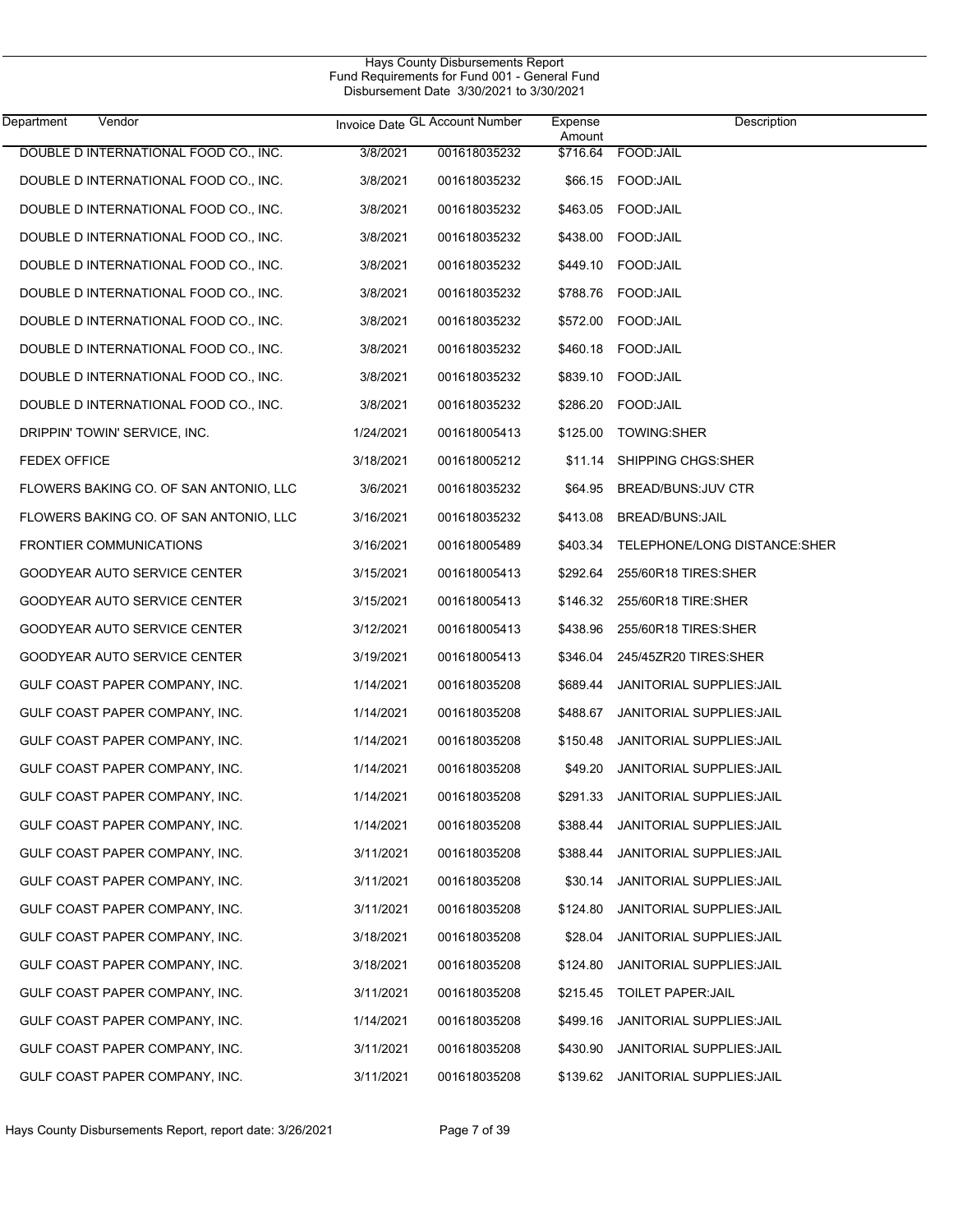| Department                 | Vendor                             |           | Invoice Date GL Account Number | Expense<br>Amount | Description                                              |
|----------------------------|------------------------------------|-----------|--------------------------------|-------------------|----------------------------------------------------------|
|                            | GULF COAST PAPER COMPANY, INC.     | 3/11/2021 | 001618035208                   | \$65.98           | JANITORIAL SUPPLIES: JAIL                                |
|                            | GULF COAST PAPER COMPANY, INC.     | 3/11/2021 | 001618035208                   | \$59.22           | JANITORIAL SUPPLIES: JAIL                                |
|                            | GULF COAST PAPER COMPANY, INC.     | 3/11/2021 | 001618035208                   | \$291.33          | JANITORIAL SUPPLIES: JAIL                                |
|                            | GULF COAST PAPER COMPANY, INC.     | 1/14/2021 | 001618035208                   | \$194.22          | JANITORIAL SUPPLIES: JAIL                                |
|                            | GULF COAST PAPER COMPANY, INC.     | 1/14/2021 | 001618035208                   | \$291.33          | JANITORIAL SUPPLIES: JAIL                                |
|                            | GULF COAST PAPER COMPANY, INC.     | 1/14/2021 | 001618035208                   | \$86.32           | JANITORIAL SUPPLIES: JAIL                                |
|                            | GULF COAST PAPER COMPANY, INC.     | 1/14/2021 | 001618035208                   | \$131.96          | JANITORIAL SUPPLIES: JAIL                                |
|                            | GULF COAST PAPER COMPANY, INC.     | 1/14/2021 | 001618035208                   | \$118.44          | JANITORIAL SUPPLIES: JAIL                                |
|                            | GULF COAST PAPER COMPANY, INC.     | 1/14/2021 | 001618035208                   | \$374.94          | JANITORIAL SUPPLIES: JAIL                                |
|                            | HAYS COUNTY SHERIFF'S PETTY CASH   | 3/22/2021 | 001618035363                   | \$812.67          | REIMB PETTY CASH: JAIL                                   |
|                            | HAYS COUNTY TAX ASSESSOR COLLECTOR | 3/31/2021 | 001618005413                   | \$7.50            | STATE INSPECTION FEE:SHER                                |
|                            | HAYS COUNTY TAX ASSESSOR COLLECTOR | 3/31/2021 | 001618005413                   | \$7.50            | STATE INSPECTION FEE:SHER                                |
|                            | HAYS COUNTY TAX ASSESSOR COLLECTOR | 3/31/2021 | 001618005413                   | \$7.50            | STATE INSPECTION FEE:SHER                                |
|                            | HAYS COUNTY TAX ASSESSOR COLLECTOR | 3/31/2021 | 001618005413                   | \$7.50            | STATE INSPECTION FEE:SHER                                |
|                            | HAYS COUNTY TAX ASSESSOR COLLECTOR | 3/31/2021 | 001618005413                   | \$7.50            | STATE INSPECTION FEE:SHER                                |
| JM ENGINEERING, LLC        |                                    | 3/11/2021 | 001618035451                   |                   | \$345.76 HVAC SERVICE CALL:JAIL                          |
| <b>JM ENGINEERING, LLC</b> |                                    | 3/11/2021 | 001618035451                   | \$75.00           | HVAC SERVICE CALL:JAIL                                   |
| <b>JVS WRECKER, LLC</b>    |                                    | 3/18/2021 | 001618005413                   | \$225.00          | TOWING:SHER                                              |
|                            | LABATT FOOD SERVICE, LLC           | 3/2/2021  | 001618035201                   | \$20.40           | <b>HAIRNETS: JAIL</b>                                    |
|                            | LABATT FOOD SERVICE, LLC           | 3/2/2021  | 001618035232                   | \$2,176.68        | FOOD:JAIL                                                |
|                            | LABATT FOOD SERVICE, LLC           | 3/10/2021 | 001618035232                   | \$273.98          | MILK: JAIL                                               |
|                            | LABATT FOOD SERVICE, LLC           | 3/9/2021  | 001618035232                   |                   | \$2,443.88    FOOD: JAIL                                 |
|                            | LASER SERVICE USA, INC.            | 3/9/2021  | 001618005211                   | \$49.00           | TONER CARTRIDGE:SHER                                     |
|                            | LASER SERVICE USA, INC.            | 1/14/2021 | 001618005211                   | \$89.00           | TONER CARTRIDGE: SHER                                    |
| <b>LCI SERVICES</b>        |                                    | 3/23/2021 | 001618005551                   |                   | \$595.00 REG FEE:JOE FAULKNER                            |
| <b>LCI SERVICES</b>        |                                    | 3/23/2021 | 001618005551                   | \$595.00          | REG FEE: BRAD DORING                                     |
| <b>LCI SERVICES</b>        |                                    | 3/17/2021 | 001618005551                   | \$595.00          | REG FEE: BEN HAVERDA                                     |
| <b>LCI SERVICES</b>        |                                    | 3/17/2021 | 001618005551                   | \$595.00          | REG FEE: RYAN GONZALES                                   |
| <b>LCI SERVICES</b>        |                                    | 3/23/2021 | 001618005551                   | \$595.00          | REG FEE:DANNY LOMBARDO                                   |
| <b>LCI SERVICES</b>        |                                    | 3/23/2021 | 001618005551                   | \$595.00          | REG FEE: DAISY TREVINO                                   |
| <b>LCI SERVICES</b>        |                                    | 3/23/2021 | 001618005551                   | \$595.00          | <b>REG FEE:RYAN WATKINS</b>                              |
| LOWE'S, INC.               |                                    | 3/16/2021 | 001618035207                   | \$121.67          | LIGHTER/PADLOCKS/MOUSE KILLER:JAIL                       |
| LOWE'S, INC.               |                                    | 3/8/2021  | 001618005206                   | \$25.16           | <b>KEY CABINET:SHER</b>                                  |
|                            | MANCINI-MICHELL, PSY.D, ANITA      | 3/19/2021 | 001618035335                   | \$525.00          | PSYCH EVAL:JONATHON HUDSON/THERESA<br>DORIA/RYAN EASTMAN |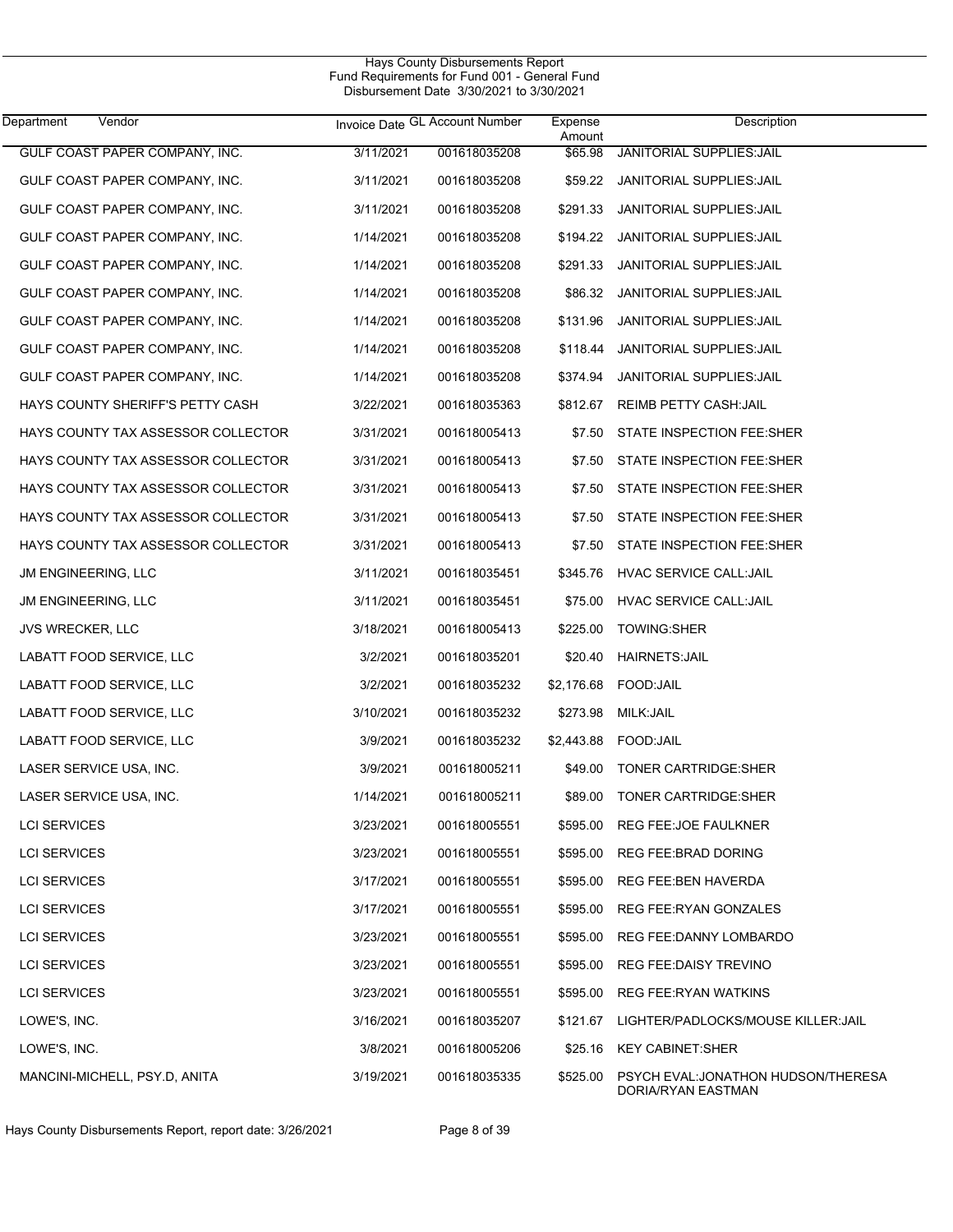| Department<br>Vendor               |           | Invoice Date GL Account Number | Expense<br>Amount | Description                                                                  |
|------------------------------------|-----------|--------------------------------|-------------------|------------------------------------------------------------------------------|
| MARLOW WHITE UNIFORMS, INC.        | 2/22/2021 | 001618005474                   | \$7.00            | SHIPPING:SHER                                                                |
| <b>MCCOY'S BUILDING SUPPLY</b>     | 3/10/2021 | 001618035207                   | \$13.25           | SPLIT KEY RINGS/NAILS: JAIL                                                  |
| NARDIS PUBLIC SAFETY               | 3/10/2021 | 001618035474                   | \$152.97          | UNIFORM SHIRTS: ANDRES SAENZ                                                 |
| NARDIS PUBLIC SAFETY               | 3/16/2021 | 001618035474                   | \$133.50          | UNIFORM PATCHES: JAIL                                                        |
| NARDIS PUBLIC SAFETY               | 3/16/2021 | 001618005474                   | \$133.50          | UNIFORM PATCHES: SHER                                                        |
| NORTHSTAR FIRE PROTECTION OF TEXAS | 1/21/2021 | 001618035451                   | \$810.00          | REPAIR BROKEN SPRINKLER/RECHARGE                                             |
| O'REILLY AUTO PARTS                | 3/3/2021  | 001618005413                   | \$62.92           | SYSTEM:JAIL<br><b>WHEEL NUTS:SHER</b>                                        |
| O'REILLY AUTO PARTS                | 3/8/2021  | 001618005413                   | \$189.00          | DISC PAD SETS: SHER                                                          |
| O'REILLY AUTO PARTS                | 3/8/2021  | 001618005413                   | (\$232.02)        | <b>RETURN DISC PAD SETS:SHER</b>                                             |
| O'REILLY AUTO PARTS                | 3/5/2021  | 001618005413                   |                   | \$388.12 BALL JOINTS/CONTROL ARM ASSEMBLIES:SHER                             |
| O'REILLY AUTO PARTS                | 3/11/2021 | 001618005413                   | \$24.26           | AIR FILTERS: SHER                                                            |
| O'REILLY AUTO PARTS                | 3/8/2021  | 001618005413                   | \$1,017.36        | DISC PAD SETS/ROTORS: SHER                                                   |
| OFFICE DEPOT, INC.                 | 3/19/2021 | 001618005211                   | \$34.99           | MISC OFFICE SUPPLIES: SHER                                                   |
| OFFICE DEPOT, INC.                 | 3/10/2021 | 001618035211                   | \$20.19           | <b>BADGE HOLDERS: SHER</b>                                                   |
| OFFICE DEPOT, INC.                 | 3/19/2021 | 001618005211                   | \$82.95           | MISC OFFICE SUPPLIES: SHER                                                   |
| OFFICE DEPOT, INC.                 | 3/15/2021 | 001618005211                   | \$92.40           | MAGNETIC DRY ERASE BOARD: SHER                                               |
| OFFICE DEPOT, INC.                 | 3/15/2021 | 001618005211                   | \$29.99           | MAGNETIC DRY ERASE BOARD:SHER                                                |
| OFFICE DEPOT, INC.                 | 3/17/2021 | 001618005211                   | \$13.47           | PENS/DOCUMENT COVERS/AA                                                      |
| OFFICE DEPOT, INC.                 | 3/17/2021 | 001618005211                   | \$44.67           | BATTERIES/BINDERS: SHER<br>PENS/DOCUMENT COVERS/AA                           |
| OFFICE DEPOT, INC.                 | 3/9/2021  | 001618035211                   | \$299.90          | BATTERIES/BINDERS: SHER<br>STORAGE BOXES/COPY                                |
| OFFICE DEPOT, INC.                 | 3/9/2021  | 001618035211                   | \$61.65           | PAPER/PUTTY/LABELS/POST IT NOTES: JAIL<br>STORAGE BOXES/COPY                 |
| OFFICE DEPOT, INC.                 | 3/15/2021 | 001618005211                   | \$4.60            | PAPER/PUTTY/LABELS/POST IT NOTES: JAIL<br>INK CARTRIDGE/COPY PAPER/LETTERING |
| OFFICE DEPOT, INC.                 | 3/15/2021 | 001618005211                   | \$59.98           | TAPE:SHER<br>INK CARTRIDGE/COPY PAPER/LETTERING                              |
| OFFICE DEPOT, INC.                 | 3/15/2021 | 001618005211                   | \$92.15           | TAPE:SHER<br>INK CARTRIDGE/COPY PAPER/LETTERING                              |
| PARABELLUM RESEARCH, LLC           | 3/11/2021 | 001618005206                   | \$5,166.00        | TAPE:SHER<br>AMMO:SHER                                                       |
| POWER HAUS EQUIPMENT               | 3/11/2021 | 001618035207                   |                   | \$41.79 PROPANE: JAIL                                                        |
| QUICK ALIGN                        | 3/16/2021 | 001618005413                   | \$420.00          | ELECTRONIC POWER STEERING CONTROL                                            |
| <b>QUICK ALIGN</b>                 | 3/17/2021 | 001618005413                   | \$94.00           | MODULE:SHER<br><b>FOUR WHEEL ALIGNMENT:SHER</b>                              |
| QUICK ALIGN                        | 3/16/2021 | 001618005413                   | \$74.00           | THRUST ANGLE ALIGNMENT:SHER                                                  |
| <b>QUICK ALIGN</b>                 | 3/8/2021  | 001618005413                   | \$94.00           | FOUR WHEEL ALIGNMENT:SHER                                                    |
| <b>QUICK ALIGN</b>                 | 3/11/2021 | 001618005413                   | \$94.00           | FOUR WHEEL ALIGNMENT:SHER                                                    |
| <b>QUICK ALIGN</b>                 | 3/17/2021 | 001618005413                   | \$94.00           | FOUR WHEEL ALIGNMENT:SHER                                                    |
| QUICK ALIGN                        | 3/11/2021 | 001618005413                   | \$94.00           | FOUR WHEEL ALIGNMENT SHER                                                    |
| REDHEAD AUTO PARTS, INC.           | 3/3/2021  | 001618005413                   | \$16.34           | <b>CAMSHAFT SENSOR:SHER</b>                                                  |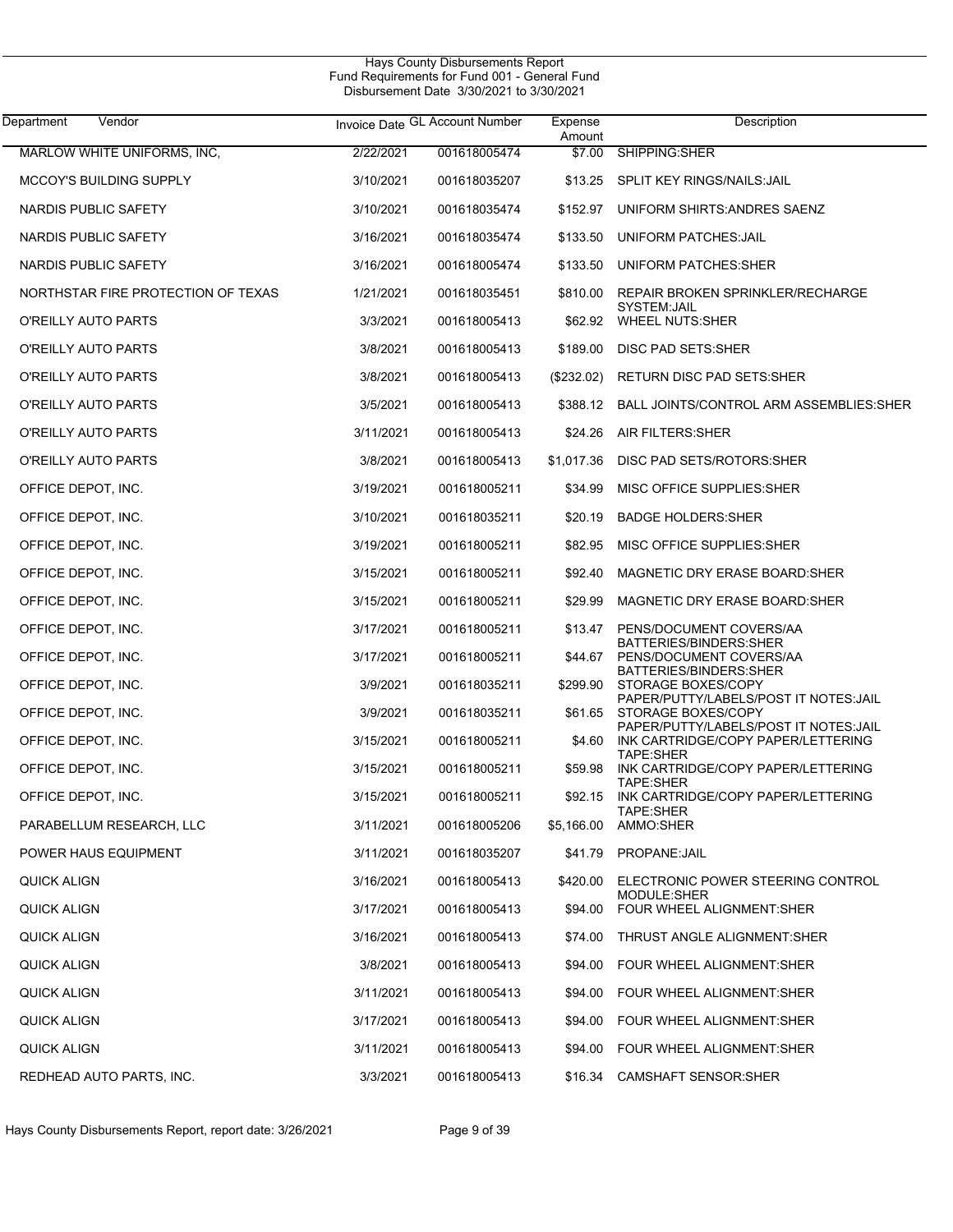| Department<br>Vendor               |           | Invoice Date GL Account Number | Expense<br>Amount | Description                                                                  |
|------------------------------------|-----------|--------------------------------|-------------------|------------------------------------------------------------------------------|
| <b>REDHEAD AUTO PARTS, INC.</b>    | 3/10/2021 | 001618005413                   | \$872.80          | FILTERS/BATTERIES/CORE                                                       |
| REDHEAD AUTO PARTS, INC.           | 3/3/2021  | 001618005413                   | \$198.79          | DEPOSITS/ENVIRONMENTAL FEES: SHER<br>DISC PAD/BRAKE ROTORS/WHEEL NUTS:SHER   |
| REDHEAD AUTO PARTS, INC.           | 3/15/2021 | 001618005413                   | \$116.68          | TIE ROD ENDS: SHER                                                           |
| REDHEAD AUTO PARTS, INC.           | 3/1/2021  | 001618005413                   | \$79.34           | <b>BALL JOINTS: SHER</b>                                                     |
| REDHEAD AUTO PARTS, INC.           | 3/5/2021  | 001618005413                   | \$233.08          | TIE ROD ENDS: SHER                                                           |
| REDHEAD AUTO PARTS, INC.           | 3/18/2021 | 001618005413                   | \$4.50            | RADIATOR CAP:SHER                                                            |
| REDHEAD AUTO PARTS, INC.           | 3/15/2021 | 001618005413                   | \$9.77            | <b>GAS CAP:SHER</b>                                                          |
| REDHEAD AUTO PARTS, INC.           | 3/4/2021  | 001618005413                   | \$250.08          | <b>CONTROL ARMS:SHER</b>                                                     |
| REDHEAD AUTO PARTS, INC.           | 3/1/2021  | 001618005413                   | \$620.65          | QUICK STRUTS/AC KIT/FILTER DRIER/EXPANSION                                   |
| REDHEAD AUTO PARTS, INC.           | 3/16/2021 | 001618005413                   | \$513.54          | VALVE/COMPRESSOR:SHER<br>TIE ROD ENDS/CONTROL ARM AND BALLS: SHER            |
| REDHEAD AUTO PARTS, INC.           | 3/10/2021 | 001618005413                   | \$132.01          | MICRO V-RIBBED BELT/TIE ROD ENDS: SHER                                       |
| SAN MARCOS CHRYSLER DODGE JEEP RAM | 3/12/2021 | 001618005413                   | \$449.85          | 2020 DODGE DURANGO SVC & REPAIR: SHER                                        |
| SAN MARCOS CHRYSLER DODGE JEEP RAM | 3/12/2021 | 001618005413                   | \$392.00          | 2020 DODGE DURANGO SVC & REPAIR: SHER                                        |
| SAN MARCOS FAMILY MEDICINE         | 2/13/2021 | 001618005335                   | \$115.00          | PHYSICAL:20769708A8042                                                       |
| SHERWIN-WILLIAMS CO.               | 3/10/2021 | 001618035207                   | \$391.05          | PAINT: JAIL                                                                  |
| SIGN CRAFTERS, INC.                | 3/8/2021  | 001618035211                   | \$40.00           | ALUMINUM SIGN W/VINYL LETTERING: JAIL                                        |
| THE POLICE AND SHERIFFS PRESS      | 3/15/2021 | 001618035206                   | \$15.00           | SECURE ID CARD:RYAN JOHNSON                                                  |
| THE POLICE AND SHERIFFS PRESS      | 3/15/2021 | 001618035206                   | \$1.46            | SHIPPING OF SECURE ID CARD:RYAN JOHNSON                                      |
| THE POLICE AND SHERIFFS PRESS      | 3/15/2021 | 001618005206                   | \$45.00           | SECURE ID CARDS: STAFF                                                       |
| THE POLICE AND SHERIFFS PRESS      | 3/15/2021 | 001618005206                   | \$30.00           | <b>SECURE ID CARDS:STAFF</b>                                                 |
| THE POLICE AND SHERIFFS PRESS      | 3/15/2021 | 001618005206                   | \$1.46            | SHIPPING OF SECURE ID CARDS: STAFF                                           |
| TIME WARNER CABLE                  | 3/11/2021 | 001618005489                   | \$146.80          | <b>CABLE TV:SHER</b>                                                         |
| TIME WARNER CABLE                  | 3/13/2021 | 001618005489                   | \$146.55          | <b>CABLE TV:SHER</b>                                                         |
| <b>U.S. FOODSERVICE</b>            | 2/27/2021 | 001618035201                   | \$53.10           | PANCAKE/HAMBURGER TURNERS: JAIL                                              |
| <b>U.S. FOODSERVICE</b>            | 3/12/2021 | 001618035232                   |                   | \$4,134.90 FOOD JAIL                                                         |
| <b>U.S. FOODSERVICE</b>            | 3/9/2021  | 001618035201                   |                   | \$78.00 PLASTIC CONTAINERS JAIL                                              |
| U.S. FOODSERVICE                   | 3/9/2021  | 001618035232                   |                   | \$3,910.36 FOOD:JAIL                                                         |
| <b>U.S. FOODSERVICE</b>            | 3/9/2021  | 001618035208                   | \$125.03          | LIQUID CLEANER: JAIL                                                         |
| <b>U.S. FOODSERVICE</b>            | 3/9/2021  | 001618035201                   | \$235.32          | CUPS/CONTAINERS/SARAN                                                        |
| <b>U.S. FOODSERVICE</b>            | 3/6/2021  | 001618035201                   |                   | WRAP/FORKS/SERVING SPOONS/OVEN MITTS: JAIL<br>\$111.00 FOIL STEAM PANS: JAIL |
| U.S. FOODSERVICE                   | 2/27/2021 | 001618035232                   |                   | \$371.70 FOOD:JAIL                                                           |
| U.S. FOODSERVICE                   | 2/5/2021  | 001618035201                   | \$374.40          | BEVERAGE DISPENSERS: JAIL                                                    |
| U.S. FOODSERVICE                   | 2/5/2021  | 001618035201                   | \$41.25           | BEVERAGE DISPENSERS: JAIL                                                    |
| <b>U.S. FOODSERVICE</b>            | 3/12/2021 | 001618035201                   | \$297.22          | BAGS/CUPS/CONTAINERS/SPOONS: JAIL                                            |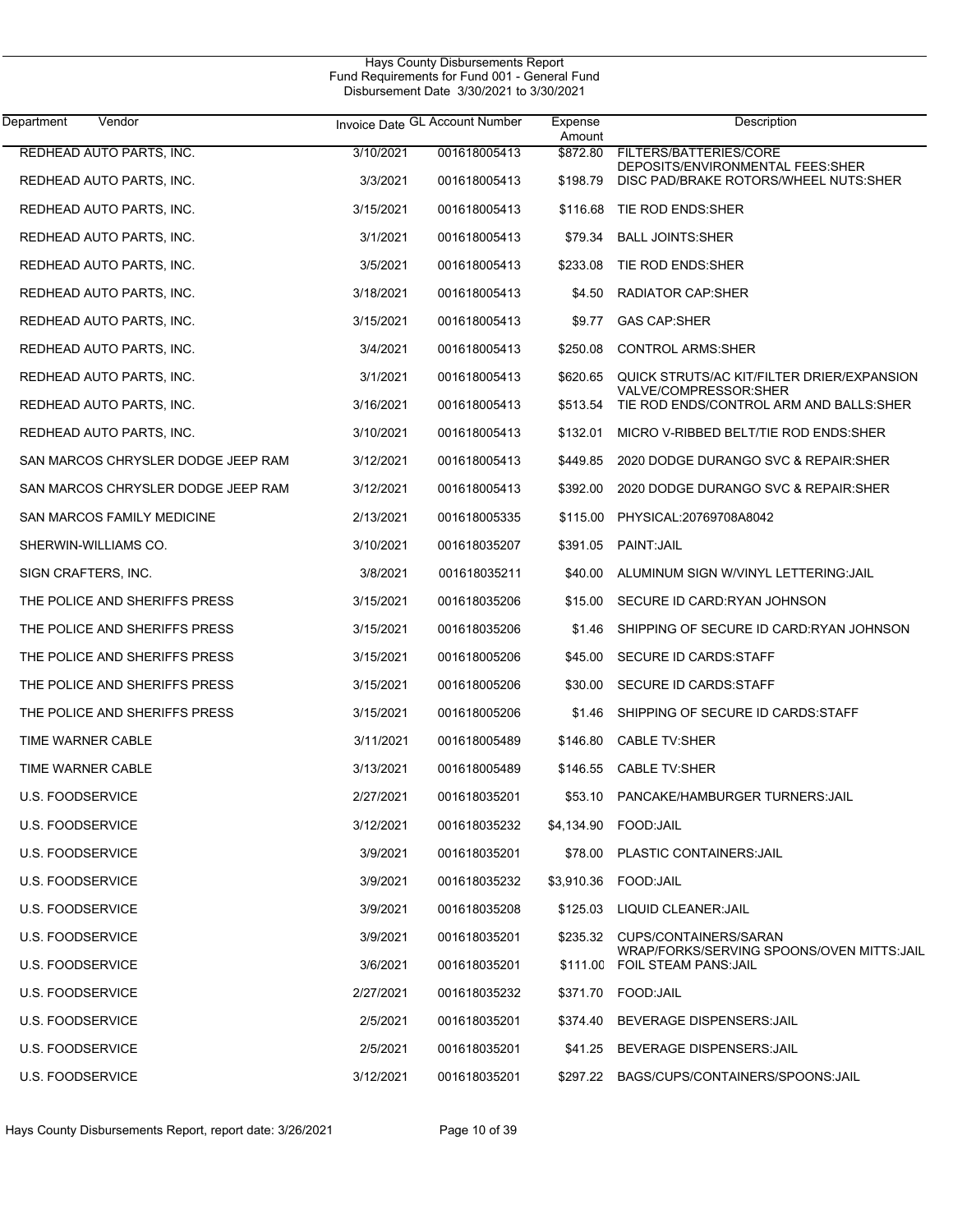|                                           |           | Hays County Disbursements Report<br>Fund Requirements for Fund 001 - General Fund<br>Disbursement Date 3/30/2021 to 3/30/2021 |                   |                                                                  |
|-------------------------------------------|-----------|-------------------------------------------------------------------------------------------------------------------------------|-------------------|------------------------------------------------------------------|
| Vendor<br>Department                      |           | Invoice Date GL Account Number                                                                                                | Expense<br>Amount | Description                                                      |
| ULINE, INC.                               | 3/3/2021  | 001618005362                                                                                                                  | \$420.00          | <b>NITRILE GLOVES:SHER</b>                                       |
| ULINE, INC.                               | 3/3/2021  | 001618005362                                                                                                                  | \$17.17           | NITRILE GLOVES: SHER                                             |
| UNIFIRST CORPORATION                      | 3/10/2021 | 001618035474                                                                                                                  | \$23.05           | UNIFORMS: JAIL-MTC                                               |
| UNIFIRST CORPORATION                      | 3/10/2021 | 001618005474                                                                                                                  | \$52.31           | UNIFORMS: SHER-VEH MTC                                           |
| UNIFIRST CORPORATION                      | 3/17/2021 | 001618005474                                                                                                                  | \$52.31           | UNIFORMS: SHER-VEH MTC                                           |
| UNIFIRST CORPORATION                      | 3/17/2021 | 001618035474                                                                                                                  | \$23.05           | UNIFORMS: JAIL-MTC                                               |
| UNIFIRST CORPORATION                      | 3/10/2021 | 001618035474                                                                                                                  | \$26.35           | UNIFORMS: JAIL-KITCHEN                                           |
| UNIFIRST CORPORATION                      | 3/17/2021 | 001618035474                                                                                                                  | \$26.35           | UNIFORMS: JAIL-KITCHEN                                           |
| <b>WINZER CORPORATION</b>                 | 3/11/2021 | 001618035207                                                                                                                  | \$79.83           | TIME DELAY FUSES: JAIL                                           |
| <b>WINZER CORPORATION</b>                 | 3/11/2021 | 001618035207                                                                                                                  | \$20.85           | TIME DELAY FUSES: JAIL                                           |
| Total 618 - Sheriff                       |           |                                                                                                                               | \$69,177.22       |                                                                  |
| 619 - Tax Assessor Collector              |           |                                                                                                                               |                   |                                                                  |
| HAYS COUNTY TAX ASSESSOR COLLECTOR        | 3/19/2021 | 001619005391                                                                                                                  | \$2,000.00        | REPLENISH AD VALOREM FUNDS FOR BANK                              |
| Total 619 - Tax Assessor Collector        |           |                                                                                                                               | \$2,000.00        | <b>CHARGES:TAX</b>                                               |
| 625 - Justice of the Peace Pct 1, 1       |           |                                                                                                                               |                   |                                                                  |
| <b>CENTURYLINK</b>                        | 2/25/2021 | 001625005489                                                                                                                  |                   | \$51.22 FAX LINES: JP 1-1                                        |
| <b>GRANDE COMMUNICATIONS</b>              | 2/17/2021 | 001625005489                                                                                                                  | \$89.22           | <b>INTERNET SVC/LONG DIST</b>                                    |
| OFFICE DEPOT, INC.                        | 3/9/2021  | 001625005211                                                                                                                  |                   | \$29.42 SHEET PROTECTORS/ENVELOPES/PENS: JP 1-1                  |
| OFFICE DEPOT, INC.                        | 3/9/2021  | 001625005211                                                                                                                  | \$17.16           | SHEET PROTECTORS/ENVELOPES/PENS: JP 1-1                          |
| OFFICE DEPOT, INC.                        | 3/9/2021  | 001625005211                                                                                                                  | \$17.02           | SHEET PROTECTORS/ENVELOPES/PENS:JP 1-1                           |
| <b>TEXAS ASSOCIATION OF COUNTIES</b>      | 1/1/2021  | 001625005302                                                                                                                  | \$60.00           | MBR DUES: JOANNE PRADO                                           |
| <b>TEXAS STATE UNIVERSITY</b>             | 3/12/2021 | 001625005551                                                                                                                  |                   | \$50.00 REG FEE:JOANNE PRADO                                     |
| Total 625 - Justice of the Peace Pct 1, 1 |           |                                                                                                                               | \$314.04          |                                                                  |
| 626 - Justice of the Peace Pct 1, 2       |           |                                                                                                                               |                   |                                                                  |
| AT&T MOBILITY                             | 2/19/2021 | 001626005489                                                                                                                  | \$47.80           | WIRELESS SVC:287284157667X02272021                               |
| <b>GRANDE COMMUNICATIONS</b>              | 2/17/2021 | 001626005489                                                                                                                  | \$89.22           | INTERNET SVC/LONG DIST                                           |
| OFFICE DEPOT, INC.                        | 3/10/2021 | 001626005211                                                                                                                  | \$12.49           | PENS/TONER CARTRIDGES/POST-IT NOTES/COPY                         |
| OFFICE DEPOT, INC.                        | 3/10/2021 | 001626005211                                                                                                                  | \$132.04          | PAPER:JP 1-2<br>PENS/TONER CARTRIDGES/POST-IT NOTES/COPY         |
| OFFICE DEPOT, INC.                        | 3/10/2021 | 001626005211                                                                                                                  |                   | PAPER:JP 1-2<br>\$11.35 PENS/TONER CARTRIDGES/POST-IT NOTES/COPY |
| OFFICE DEPOT, INC.                        | 3/10/2021 | 001626005211                                                                                                                  | \$34.99           | PAPER:JP 1-2<br>PENS/TONER CARTRIDGES/POST-IT NOTES/COPY         |
| <b>XEROX CORPORATION</b>                  | 3/1/2021  | 001626005473                                                                                                                  | \$21.30           | PAPER:JP 1-2<br>MX4499162 ADD'L COPIES: JP 1-2                   |
| <b>XEROX CORPORATION</b>                  | 3/1/2021  | 001626005473                                                                                                                  | \$145.88          | MX4499162 COPIER:JP 1-2                                          |
| <b>XEROX CORPORATION</b>                  | 2/1/2021  | 001626005473                                                                                                                  | \$13.41           | MX4499162 ADD'L COPIES:JP1-2                                     |

Hays County Disbursements Report, report date: 3/26/2021 Page 11 of 39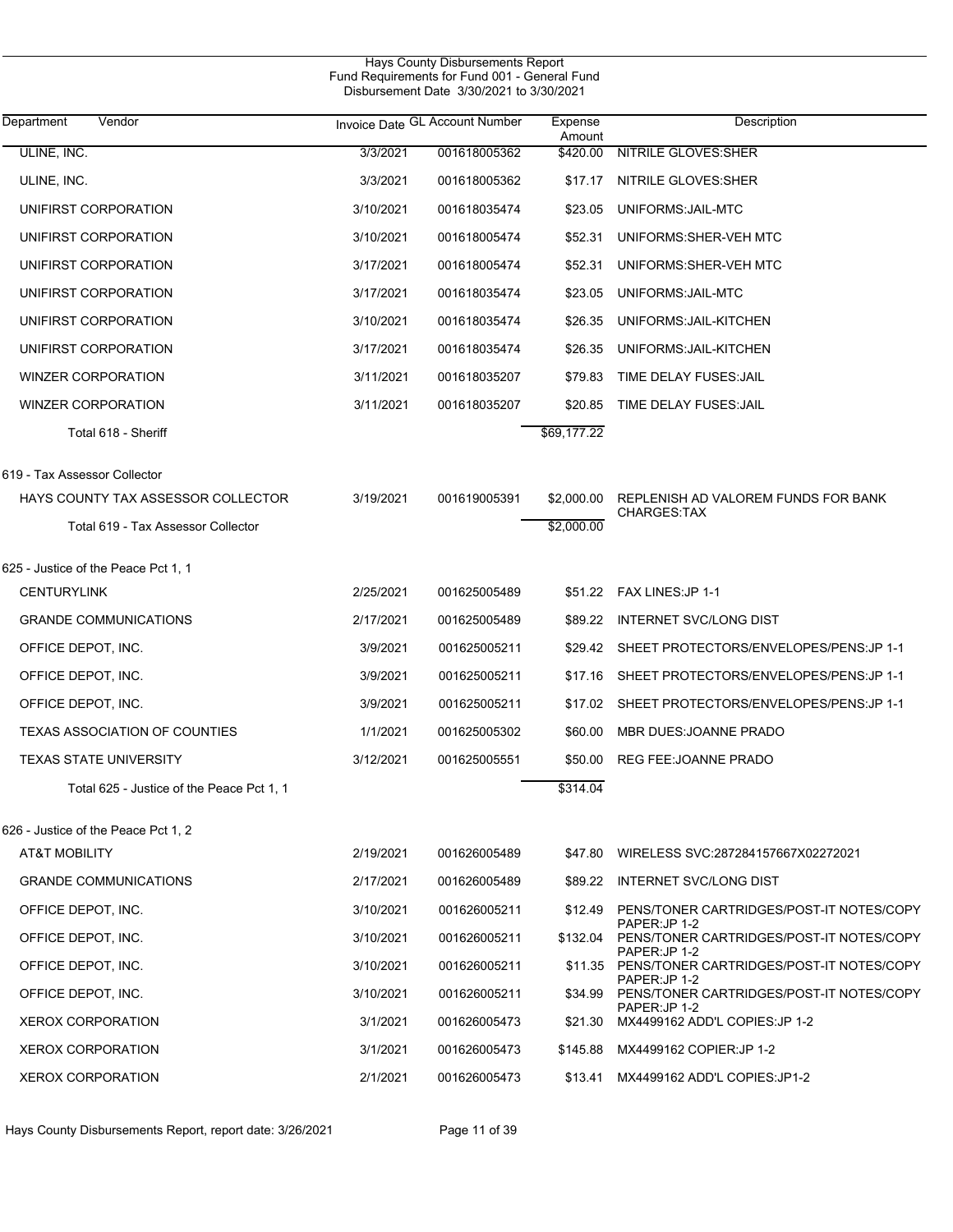|                                           |           | <b>Hays County Disbursements Report</b><br>Fund Requirements for Fund 001 - General Fund<br>Disbursement Date 3/30/2021 to 3/30/2021 |                   |                                                                 |  |
|-------------------------------------------|-----------|--------------------------------------------------------------------------------------------------------------------------------------|-------------------|-----------------------------------------------------------------|--|
| Department<br>Vendor                      |           | Invoice Date GL Account Number                                                                                                       | Expense<br>Amount | Description                                                     |  |
| <b>XEROX CORPORATION</b>                  | 2/1/2021  | 001626005473                                                                                                                         | \$145.88          | MX4499162 COPIER/ADD'L COPIES: JP1-2                            |  |
| <b>XEROX CORPORATION</b>                  | 3/1/2021  | 001626005473                                                                                                                         | \$10.00           | MAR 21 COPIER PRINT SVC COMPONENT                               |  |
| <b>XEROX CORPORATION</b>                  | 2/1/2021  | 001626005473                                                                                                                         | \$10.00           | FEE: MX4499162<br>FEB 21 COPIER PRINT SVC COMPONENT             |  |
| Total 626 - Justice of the Peace Pct 1, 2 |           |                                                                                                                                      | \$674.36          | FEE: MX4499162                                                  |  |
| 628 - Justice of the Peace Pct 3          |           |                                                                                                                                      |                   |                                                                 |  |
| <b>AT&amp;T MOBILITY</b>                  | 2/19/2021 | 001628005489                                                                                                                         | \$45.87           | WIRELESS SVC:287284157667X02272021                              |  |
| <b>FRONTIER COMMUNICATIONS</b>            | 3/10/2021 | 001628005489                                                                                                                         | \$302.43          | TELEPHONE/LONG DISTANCE: JP 3                                   |  |
| <b>GRANDE COMMUNICATIONS</b>              | 2/17/2021 | 001628005489                                                                                                                         | \$508.68          | <b>INTERNET SVC/LONG DIST</b>                                   |  |
| RICOH USA, INC.                           | 3/5/2021  | 001628005473                                                                                                                         | \$57.58           | MAR 21 LEASE: 1009769A29                                        |  |
| Total 628 - Justice of the Peace Pct 3    |           |                                                                                                                                      | \$914.56          |                                                                 |  |
| 629 - Justice of the Peace Pct 4          |           |                                                                                                                                      |                   |                                                                 |  |
| <b>AT&amp;T MOBILITY</b>                  | 2/19/2021 | 001629005489                                                                                                                         | \$43.07           | WIRELESS SVC:287284157667X02272021                              |  |
| <b>GRANDE COMMUNICATIONS</b>              | 2/17/2021 | 001629005489                                                                                                                         | \$298.68          | <b>INTERNET SVC/LONG DIST</b>                                   |  |
| OFFICE DEPOT, INC.                        | 3/17/2021 | 001629005211                                                                                                                         | \$59.98           | COPY PAPER/ENVELOPES: JP 4                                      |  |
| OFFICE DEPOT, INC.                        | 3/17/2021 | 001629005211                                                                                                                         | \$48.05           | COPY PAPER/ENVELOPES: JP 4                                      |  |
| <b>XEROX CORPORATION</b>                  | 3/6/2021  | 001629005473                                                                                                                         | \$108.16          | AE7164095 COPIER: JP 4                                          |  |
| Total 629 - Justice of the Peace Pct 4    |           |                                                                                                                                      | \$557.94          |                                                                 |  |
| 630 - Justice of the Peace Pct 5          |           |                                                                                                                                      |                   |                                                                 |  |
| <b>GRANDE COMMUNICATIONS</b>              | 2/17/2021 | 001630005489                                                                                                                         | \$520.67          | <b>INTERNET SVC/LONG DIST</b>                                   |  |
| OFFICE DEPOT, INC.                        | 3/15/2021 | 001630005211                                                                                                                         | \$34.99           | THERMAL PAPER ROLLS/SELF INKING DATE<br>STAMPS/COPY PAPER:JP 5  |  |
| OFFICE DEPOT, INC.                        | 3/15/2021 | 001630005211                                                                                                                         | \$46.04           | THERMAL PAPER ROLLS/SELF INKING DATE                            |  |
| OFFICE DEPOT, INC.                        | 3/15/2021 | 001630005211                                                                                                                         | \$3.03            | STAMPS/COPY PAPER: JP 5<br>THERMAL PAPER ROLLS/SELF INKING DATE |  |
| OFFICE DEPOT, INC.                        | 3/18/2021 | 001630005211                                                                                                                         | \$73.98           | STAMPS/COPY PAPER: JP 5<br><b>PRE-INK STAMPS: JP 5</b>          |  |
| Total 630 - Justice of the Peace Pct 5    |           |                                                                                                                                      | \$678.71          |                                                                 |  |
| 635 - Constable Pct 1                     |           |                                                                                                                                      |                   |                                                                 |  |
| <b>GRANDE COMMUNICATIONS</b>              | 2/17/2021 | 001635005489                                                                                                                         | \$38.89           | <b>INTERNET SVC/LONG DIST</b>                                   |  |
| <b>GRANDE COMMUNICATIONS</b>              | 2/17/2021 | 001635005489                                                                                                                         | \$178.44          | <b>INTERNET SVC/LONG DIST</b>                                   |  |
| GT DISTRIBUTORS, INC.                     | 3/16/2021 | 001635005474                                                                                                                         | \$271.96          | UNIFORM SHIRTS/PANTS/BLANK TAPE:DANIEL LAW                      |  |
| <b>MOBILE WIRELESS LLC</b>                | 3/10/2021 | 001635005429                                                                                                                         | \$42.00           | NETMOTION SOFTWARE MTC/SUPPORT:CONST 1                          |  |
| SHERIFFS' ASSOCIATION OF TEXAS            | 3/23/2021 | 001635005302                                                                                                                         | \$25.00           | MBR DUES: DAVID L PETERSON                                      |  |
| Total 635 - Constable Pct 1               |           |                                                                                                                                      | \$556.29          |                                                                 |  |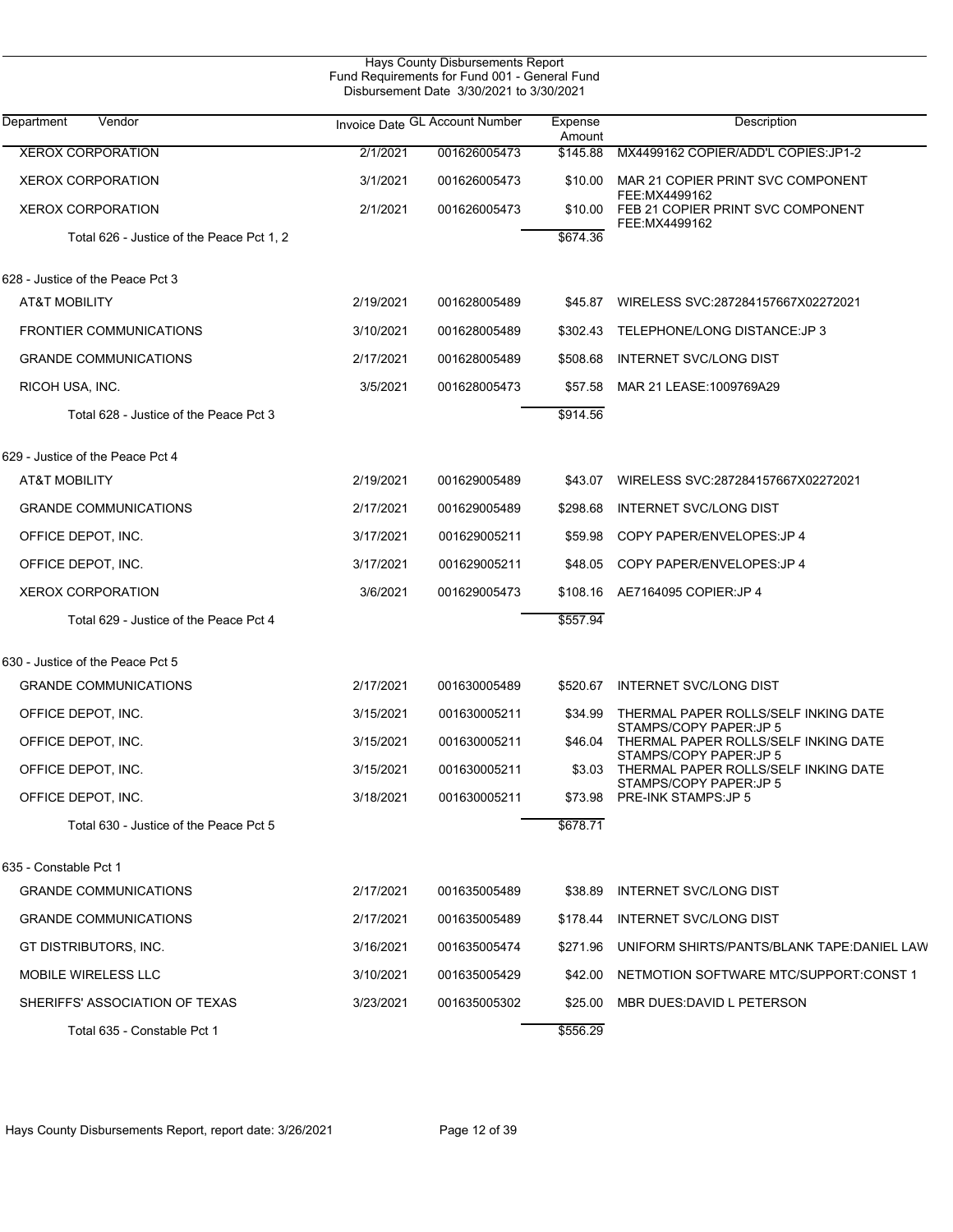| Hays County Disbursements Report<br>Fund Requirements for Fund 001 - General Fund<br>Disbursement Date 3/30/2021 to 3/30/2021 |            |                                |                   |                                                                             |  |  |
|-------------------------------------------------------------------------------------------------------------------------------|------------|--------------------------------|-------------------|-----------------------------------------------------------------------------|--|--|
| Vendor<br>Department                                                                                                          |            | Invoice Date GL Account Number | Expense<br>Amount | Description                                                                 |  |  |
| 636 - Constable Pct 2                                                                                                         |            |                                |                   |                                                                             |  |  |
| <b>ENTERPRISE FM TRUST</b>                                                                                                    | 3/3/2021   | 001636005413                   | \$16.75           | MAR 21 DMV FEE:CONST 2                                                      |  |  |
| <b>ENTERPRISE FM TRUST</b>                                                                                                    | 3/3/2021   | 001636005475                   | \$2,272.10        | MAR 21 VEH LEASES: CONST 2                                                  |  |  |
| <b>GRANDE COMMUNICATIONS</b>                                                                                                  | 2/17/2021  | 001636005489                   | \$397.91          | <b>INTERNET SVC/LONG DIST</b>                                               |  |  |
| GT DISTRIBUTORS, INC.                                                                                                         | 3/5/2021   | 001636005474                   | \$226.80          | UNIFORM VESTS: CONST 2                                                      |  |  |
| LOWER COLORADO RIVER AUTHORITY                                                                                                | 3/2/2021   | 001636005471                   | \$299.15          | FEB 21 RADIO SVC:CONST 2                                                    |  |  |
| RICOH USA, INC.                                                                                                               | 3/5/2021   | 001636005473                   | \$135.00          | MAR 21 LEASE: 1009769A25                                                    |  |  |
| TRANSUNION RISK AND ALTERNATIVE DATA<br><b>SOLUTIONS</b>                                                                      | 3/1/2021   | 001636005448                   | \$27.56           | FEB 21 SEARCHES/REPORTS:CONST 2                                             |  |  |
| Total 636 - Constable Pct 2                                                                                                   |            |                                | \$3,375.27        |                                                                             |  |  |
| 637 - Constable Pct 3                                                                                                         |            |                                |                   |                                                                             |  |  |
| OFFICE DEPOT, INC.                                                                                                            | 3/16/2021  | 001637005211                   | \$93.87           | RUBBER FINGERTIPS/CONTAINERS/BINDER                                         |  |  |
| OFFICE DEPOT, INC.                                                                                                            | 3/16/2021  | 001637005211                   | \$97.56           | <b>CLIPS/WALL POCKET:CONST 3</b><br>COPYHOLDER MOUNT/PADLOCKS/VERTICAL FILE |  |  |
| Total 637 - Constable Pct 3                                                                                                   |            |                                | \$191.43          | <b>LOCK KIT:CONST 3</b>                                                     |  |  |
| 638 - Constable Pct 4                                                                                                         |            |                                |                   |                                                                             |  |  |
| <b>FRONTIER COMMUNICATIONS</b>                                                                                                | 3/7/2021   | 001638005489                   | \$265.75          | TELEPHONE/LONG DISTANCE:CONST 4                                             |  |  |
| <b>GRANDE COMMUNICATIONS</b>                                                                                                  | 2/17/2021  | 001638005489                   | \$373.34          | <b>INTERNET SVC/LONG DIST</b>                                               |  |  |
| <b>MOBILE WIRELESS LLC</b>                                                                                                    | 3/10/2021  | 001638005429                   | \$42.00           | NETMOTION SOFTWARE MTC/SUPPORT:CONST 4                                      |  |  |
| OFFICE DEPOT, INC.                                                                                                            | 3/12/2021  | 001638005211                   | \$27.84           | STORAGE BOXES/PACKAGING TAPE:CONST 4                                        |  |  |
| TRI-TECH FORENSICS, INC.                                                                                                      | 3/16/2021  | 001638005206                   | \$70.00           | <b>MEDICAL SUPPLIES: CONST 4</b>                                            |  |  |
| TRI-TECH FORENSICS, INC.                                                                                                      | 3/16/2021  | 001638005206                   | \$292.50          | <b>MEDICAL SUPPLIES: CONST 4</b>                                            |  |  |
| TRI-TECH FORENSICS, INC.                                                                                                      | 3/16/2021  | 001638005206                   | \$12.60           | <b>MEDICAL SUPPLIES: CONST 4</b>                                            |  |  |
| TRI-TECH FORENSICS, INC.                                                                                                      | 3/16/2021  | 001638005206                   | \$4.99            | <b>MEDICAL SUPPLIES: CONST 4</b>                                            |  |  |
| TRI-TECH FORENSICS, INC.                                                                                                      | 3/16/2021  | 001638005206                   | (\$22.51)         | DISCOUNT ON MEDICAL SUPPLIES: CONST 4                                       |  |  |
| Total 638 - Constable Pct 4                                                                                                   |            |                                | \$1,066.51        |                                                                             |  |  |
| 639 - Constable Pct 5                                                                                                         |            |                                |                   |                                                                             |  |  |
| TIME WARNER CABLE                                                                                                             | 3/11/2021  | 001639005489                   |                   | \$149.97 LONG DISTANCE CONST 5                                              |  |  |
| Total 639 - Constable Pct 5                                                                                                   |            |                                | \$149.97          |                                                                             |  |  |
| 645 - Countywide                                                                                                              |            |                                |                   |                                                                             |  |  |
| BARTON PUBLICATIONS, INC.                                                                                                     | 9/16/2020  | 001645005462                   | \$33.00           | PUB NOT: REPLAT HURLBUT RANCH EAST<br><b>SUBDIVISION</b>                    |  |  |
| BARTON PUBLICATIONS, INC.                                                                                                     | 3/17/2021  | 001645005462                   | \$30.50           | PUB NOT: REPLAT MYSTIC CREEK LOT 15                                         |  |  |
| BARTON PUBLICATIONS, INC.                                                                                                     | 11/4/2020  | 001645005462                   | \$30.50           | PUB NOT ESTABLISH A NO PARKING ZONE ON<br><b>GARRISON RD</b>                |  |  |
| BARTON PUBLICATIONS, INC.                                                                                                     | 10/14/2020 | 001645005462                   | \$32.50           | PUB NOT:REPLAT ROLLING OAKS SEC 4<br><b>SUBDIVISION</b>                     |  |  |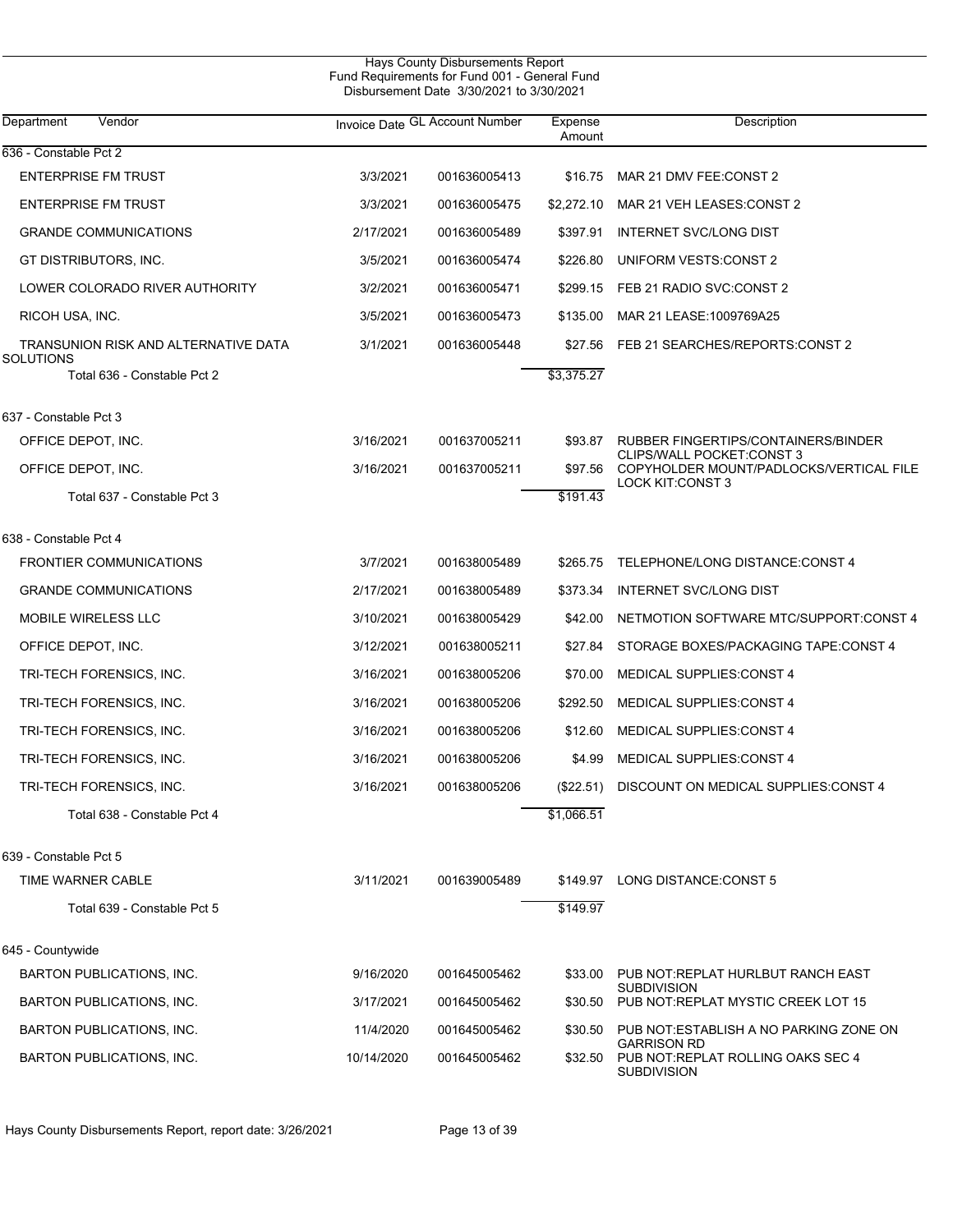| Department<br>Vendor                    |            | Invoice Date GL Account Number | Expense<br>Amount | Description                                                       |
|-----------------------------------------|------------|--------------------------------|-------------------|-------------------------------------------------------------------|
| <b>BARTON PUBLICATIONS, INC.</b>        | 10/28/2020 | 001645005462                   | \$30.50           | PUB NOT REPLAT LEA ACRES LOT 35                                   |
| <b>BARTON PUBLICATIONS, INC.</b>        | 3/17/2021  | 001645005462                   | \$30.50           | PUB NOT: REPLAT HEATON HOLLOW TRACT 16                            |
| <b>BARTON PUBLICATIONS, INC.</b>        | 10/21/2020 | 001645005462                   | \$32.50           | PUB NOT: REPLAT ROLLING OAKS SEC 4<br><b>SUBDIVISION</b>          |
| DAVIS KAUFMAN PLLC                      | 2/22/2021  | 001645005463                   | \$5,833.00        | FEB 21 MONTHLY RETAINER: GEN COUNS                                |
| DAVIS KAUFMAN PLLC                      | 2/25/2021  | 001645005463                   | \$5,833.00        | MAR 21 MONTHLY RETAINER: GEN COUNS                                |
| DEEP EAST TEXAS SELF INSURANCE FUND     | 1/1/2021   | 001645005340                   | \$255,000.56      | <b>WOKERS COMPENSATION PREMIUM:CO WIDE</b>                        |
| PITNEY BOWES, INC.                      | 3/30/2021  | 001645005212                   | \$15,000.00       | APR 21 MAIL METER TREAS                                           |
| SAN MARCOS DAILY RECORD                 | 2/24/2021  | 001645005462                   | \$85.56           | PUB NOT: IFB 2021-B07                                             |
| SAN MARCOS DAILY RECORD                 | 1/21/2021  | 001645005462                   | \$90.24           | PUB NOT:RFQ 2021-Q01                                              |
| SAN MARCOS DAILY RECORD                 | 2/4/2021   | 001645005462                   | \$595.05          | PUB NOT:TEXAS COMMUNITY DEVELOPMENT<br><b>BLOCK GRANT PROGRAM</b> |
| SAN MARCOS DAILY RECORD                 | 1/22/2021  | 001645005462                   | \$90.24           | PUB NOT:RFQ 2021-Q02                                              |
| SAN MARCOS DAILY RECORD                 | 3/9/2021   | 001645005462                   | \$85.56           | PUB NOT: IFB 2021-B05                                             |
| Total 645 - Countywide                  |            |                                | \$282,833.21      |                                                                   |
| 650 - Dept of Public Safety             |            |                                |                   |                                                                   |
| APPLIED CONCEPTS, INC.                  | 3/30/2021  | 001650005473                   |                   | \$670.85 APR 21 MONTHLY LEASE:DPS-THP                             |
| <b>SPRINT</b>                           | 3/7/2021   | 001650005489                   | \$349.16          | WIRELESS SVC:DPS-THP                                              |
| Total 650 - Dept of Public Safety       |            |                                | \$1,020.01        |                                                                   |
|                                         |            |                                |                   |                                                                   |
| 651 - Dept of Public Safety - L&W       |            |                                |                   |                                                                   |
| <b>CENTURYLINK</b>                      | 3/7/2021   | 001651005489                   | \$82.44           | TELEPHONE/FAX LINES:DPS-L&W                                       |
| <b>XEROX CORPORATION</b>                | 3/3/2021   | 001651005473                   | \$99.52           | 3TX386879 COPIER:DPS-L&W                                          |
| <b>XEROX CORPORATION</b>                | 3/3/2021   | 001651005473                   | \$37.09           | 3TX386879 ADD'L IMAGES: DPS-L&W                                   |
| Total 651 - Dept of Public Safety - L&W |            |                                | \$219.05          |                                                                   |
| 656 - Office of Emergency Services      |            |                                |                   |                                                                   |
| <b>BROWDER, THOMAS</b>                  | 3/11/2021  | 001656005413                   | \$16.99           | REIMB FOR HEADLIGHT BULB EMER SVCS                                |
| BROWDER, THOMAS                         | 3/11/2021  | 001656005413                   | \$17.99           | <b>REIMB FOR HEADLIGHT BULB: EMER SVCS</b>                        |
| <b>GRANDE COMMUNICATIONS</b>            | 2/17/2021  | 001656005489                   | \$53.27           | INTERNET SVC/LONG DIST                                            |
| HOLT CAT                                |            | 3/4/2021 001656991495201       | \$599.60          | TROUBLESHOOT GENERATOR YARR WINTER                                |
| LOWER COLORADO RIVER AUTHORITY          | 12/10/2020 | 001656005411                   | \$336.05          | <b>STORM</b><br>REPLACE VEHICLE CHARGER: EMER SVCS                |
| LOWER COLORADO RIVER AUTHORITY          | 3/2/2021   | 001656005471                   |                   | \$379.10 FEB 21 RADIO SVC: EMER SVCS                              |
| LOWER COLORADO RIVER AUTHORITY          | 3/2/2021   | 001656005471                   | \$174.55          | FEB 21 RADIO SVC:EMER SVCS                                        |
| PEDERNALES ELECTRIC COOPERATIVE, INC.   |            | 3/6/2021 0016569831354800      | \$15.37           | ELEC SVC:571533                                                   |
| SAM HOUSTON STATE UNIVERSITY            | 5/7/2021   | 15<br>001656005551             | \$1,000.00        | <b>REG FEE:NATHAN MENDENHALL</b>                                  |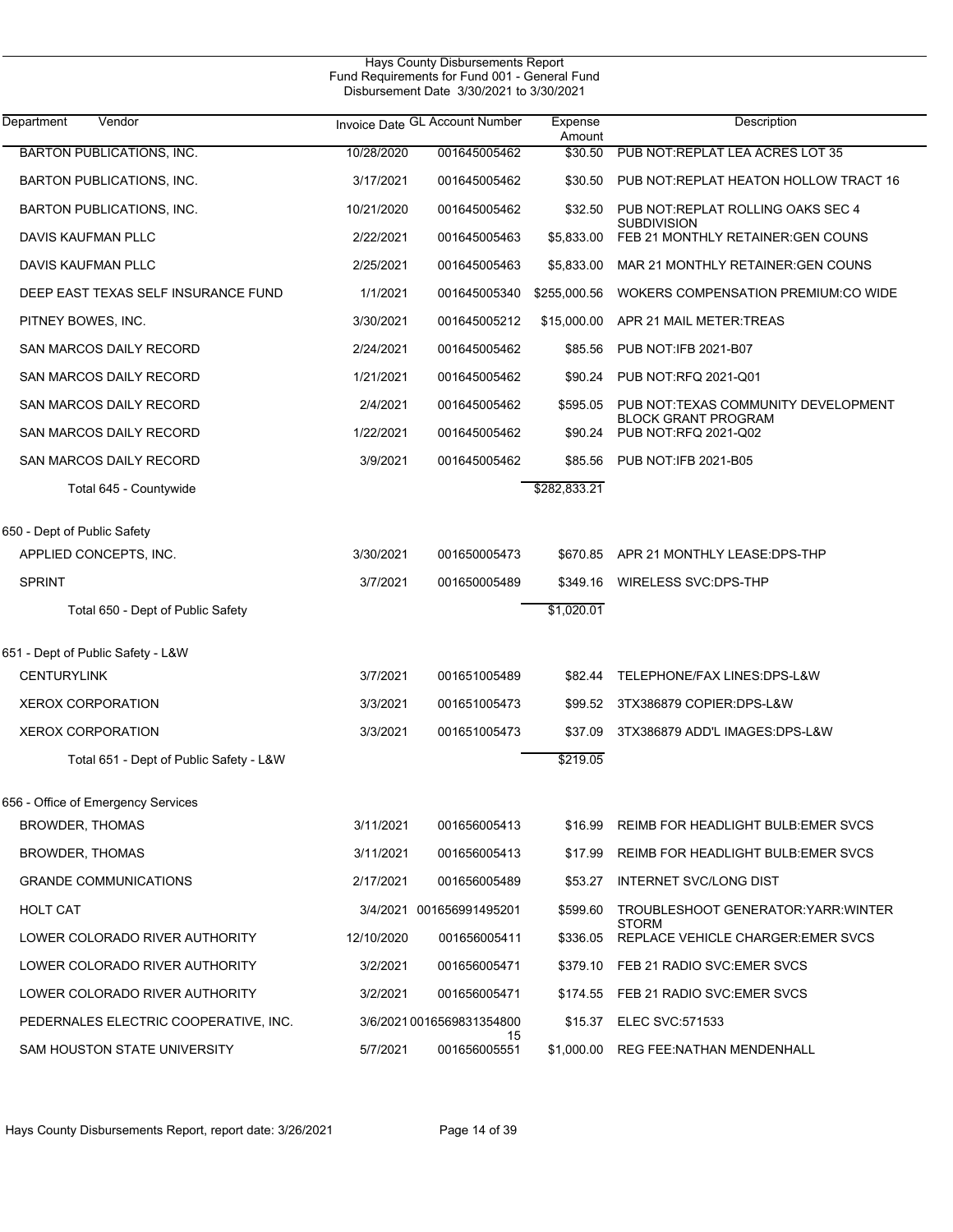| Hays County Disbursements Report<br>Fund Requirements for Fund 001 - General Fund<br>Disbursement Date 3/30/2021 to 3/30/2021 |            |                                |                   |                                                      |  |  |  |
|-------------------------------------------------------------------------------------------------------------------------------|------------|--------------------------------|-------------------|------------------------------------------------------|--|--|--|
| Department<br>Vendor                                                                                                          |            | Invoice Date GL Account Number | Expense<br>Amount | Description                                          |  |  |  |
| SULLIVAN CONTRACTING SERVICES                                                                                                 |            | 3/10/2021 001656991495201      |                   | \$6,378.64 STONE CAP REPAIR: WINTER STORM            |  |  |  |
| Total 656 - Office of Emergency Services                                                                                      |            |                                | \$8,971.56        |                                                      |  |  |  |
| 657 - Development Services                                                                                                    |            |                                |                   |                                                      |  |  |  |
| <b>GRANDE COMMUNICATIONS</b>                                                                                                  | 2/17/2021  | 001657005489                   | \$971.45          | INTERNET SVC/LONG DIST                               |  |  |  |
| <b>GRANDE COMMUNICATIONS</b>                                                                                                  |            | 2/17/2021 001657990375489      | \$185.04          | INTERNET SVC/LONG DIST                               |  |  |  |
| HAYS COUNTY ROAD & BRIDGE GENERAL FUND                                                                                        | 1/31/2021  | 001657005271                   | \$620.46          | REIMB FOR JAN 21 FUEL USE: DEV SVCS                  |  |  |  |
| HAYS COUNTY ROAD & BRIDGE GENERAL FUND                                                                                        | 2/28/2021  | 001657005271                   | \$411.79          | REIMB FOR FEB 21 FUEL USE: DEV SVCS                  |  |  |  |
| OFFICE DEPOT, INC.                                                                                                            | 11/6/2020  | 001657005202                   | \$29.98           | ADAPTER CABLES: DEV SVCS                             |  |  |  |
| RICOH USA, INC.                                                                                                               | 3/5/2021   | 001657005473                   | \$430.25          | MAR 21 LEASE: 1009769A31                             |  |  |  |
| Total 657 - Development Services                                                                                              |            |                                | \$2,648.97        |                                                      |  |  |  |
| 660 - Extension                                                                                                               |            |                                |                   |                                                      |  |  |  |
| <b>GRANDE COMMUNICATIONS</b>                                                                                                  | 2/17/2021  | 001660005489                   | \$508.68          | INTERNET SVC/LONG DIST                               |  |  |  |
| Total 660 - Extension                                                                                                         |            |                                | \$508.68          |                                                      |  |  |  |
| 675 - Personal Health                                                                                                         |            |                                |                   |                                                      |  |  |  |
| CENTRAL TEXAS AUTOPSY, PLLC                                                                                                   | 1/7/2019   | 001675185432                   | \$2,100.00        | J.C.M., JR.-11-07-20                                 |  |  |  |
| CENTRAL TEXAS AUTOPSY, PLLC                                                                                                   | 11/20/2020 | 001675185432                   | \$2,100.00        | $J.R. -09-28-19$                                     |  |  |  |
| CENTRAL TEXAS AUTOPSY, PLLC                                                                                                   | 12/22/2020 | 001675185432                   | \$2,100.00        | B.R.-01-17-20                                        |  |  |  |
| CENTRAL TEXAS AUTOPSY, PLLC                                                                                                   | 1/13/2021  | 001675185432                   | \$2,100.00        | A.J.M.-07-17-20                                      |  |  |  |
| LEGENDS TRI-COUNTY FUNERAL SERVICES                                                                                           | 2/28/2021  | 001675185432                   | \$490.00          | S.N.S.-02-08-21                                      |  |  |  |
| LEGENDS TRI-COUNTY FUNERAL SERVICES                                                                                           | 2/28/2021  | 001675185432                   | \$395.00          | B.R.W.-E.-01-28-21                                   |  |  |  |
| LEGENDS TRI-COUNTY FUNERAL SERVICES                                                                                           | 2/28/2021  | 001675185432                   | \$440.00          | L.L.V.B.-P.-02-13-21                                 |  |  |  |
| LEGENDS TRI-COUNTY FUNERAL SERVICES                                                                                           | 2/28/2021  | 001675185432                   |                   | \$490.00 A.M.-02-08-21                               |  |  |  |
| LEGENDS TRI-COUNTY FUNERAL SERVICES                                                                                           | 2/28/2021  | 001675185432                   | \$440.00          | J.R.A.-02-23-21                                      |  |  |  |
| TRAVIS COUNTY MEDICAL EXAMINER                                                                                                | 2/28/2021  | 001675185432                   | \$2,900.00        | $J.S.-09-03-20$                                      |  |  |  |
| TRAVIS COUNTY MEDICAL EXAMINER                                                                                                | 2/28/2021  | 001675185432                   |                   | \$3,935.00 J.L.G.-11-08-20/N.T.H.-08-21-20           |  |  |  |
| Total 675 - Personal Health                                                                                                   |            |                                | \$17,490.00       |                                                      |  |  |  |
| 676 - Historical Commission                                                                                                   |            |                                |                   |                                                      |  |  |  |
| <b>FRONTIER COMMUNICATIONS</b>                                                                                                | 3/2/2021   | 001676005489                   | \$214.88          | TELEPHONE/LONG DISTANCE/INTERNET:HIST<br><b>COMM</b> |  |  |  |
| Total 676 - Historical Commission                                                                                             |            |                                | \$214.88          |                                                      |  |  |  |
| 677 - Human Resources                                                                                                         |            |                                |                   |                                                      |  |  |  |
| AGENCY 405                                                                                                                    | 1/31/2021  | 001677005335                   | \$7.00            | CRIMINAL HISTORY REQUESTS:HR                         |  |  |  |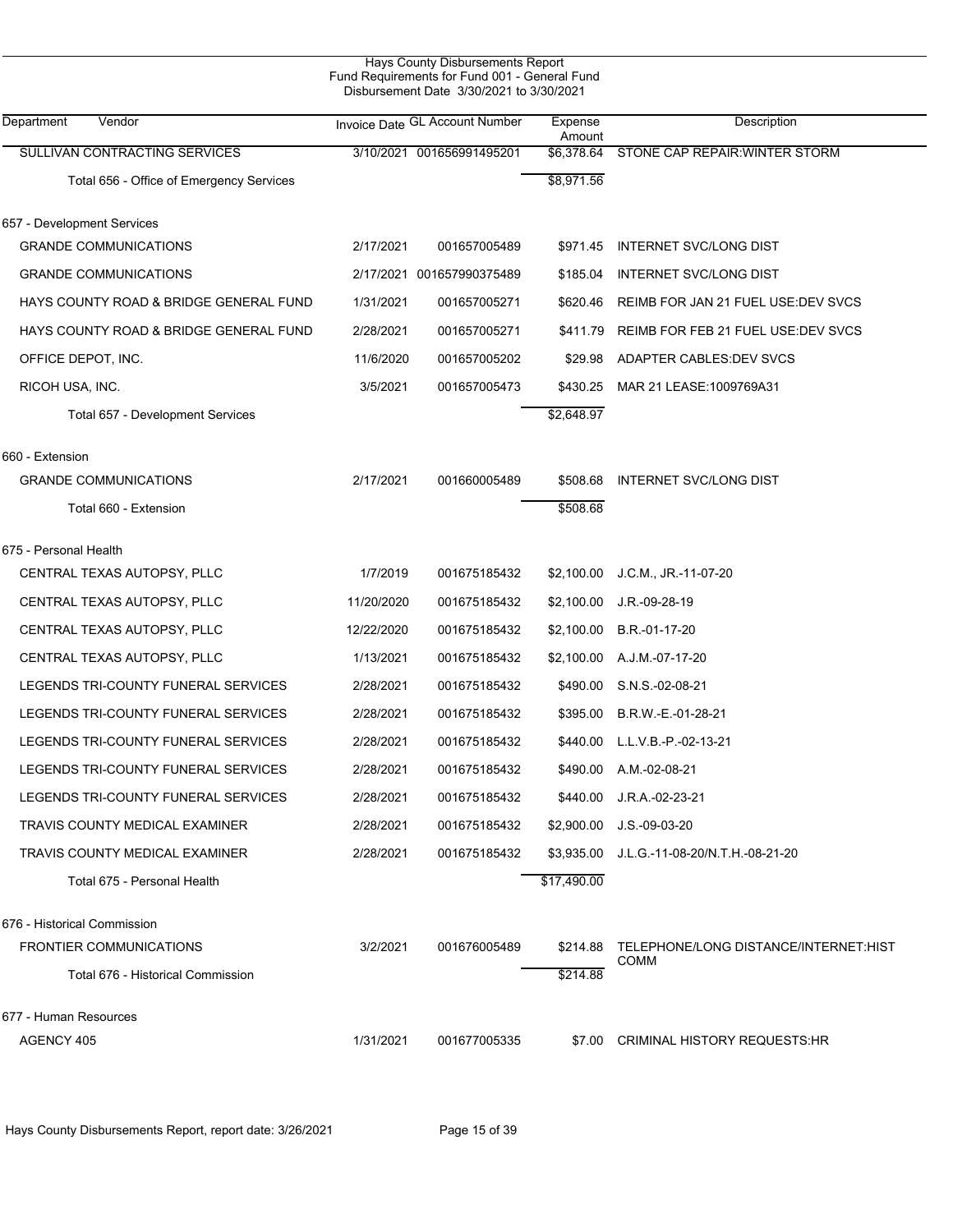| Hays County Disbursements Report<br>Fund Requirements for Fund 001 - General Fund<br>Disbursement Date 3/30/2021 to 3/30/2021 |           |                                |                   |                                                                  |  |  |
|-------------------------------------------------------------------------------------------------------------------------------|-----------|--------------------------------|-------------------|------------------------------------------------------------------|--|--|
| Department<br>Vendor                                                                                                          |           | Invoice Date GL Account Number | Expense<br>Amount | Description                                                      |  |  |
| <b>ALPHAGRAPHICS</b>                                                                                                          | 2/25/2021 | 001677005461                   | \$47.50           | BUSINESS CARDS: AMANDA M. COWAN                                  |  |  |
| <b>ALPHAGRAPHICS</b>                                                                                                          | 2/25/2021 | 001677005461                   | \$10.50           | SHIPPING OF BUSINESS CARDS AMANDA M. COWAN                       |  |  |
| <b>CARD SERVICE CENTER</b>                                                                                                    | 3/24/2021 | 001677005302                   | \$100.00          | MBR DUES: KIMBERLY JETER                                         |  |  |
| OFFICE DEPOT, INC.                                                                                                            | 2/24/2021 | 001677005211                   | \$20.98           | BATTERIES/JOURNAL                                                |  |  |
| OFFICE DEPOT, INC.                                                                                                            | 2/24/2021 | 001677005211                   |                   | BOOKS/PENS/TAPE/DIVIDERS/BINDERS:HR<br>\$40.34 BATTERIES/JOURNAL |  |  |
| OFFICE DEPOT, INC.                                                                                                            | 2/24/2021 | 001677005211                   |                   | BOOKS/PENS/TAPE/DIVIDERS/BINDERS:HR<br>\$40.17 BATTERIES/JOURNAL |  |  |
| OFFICE DEPOT, INC.                                                                                                            | 2/24/2021 | 001677005211                   |                   | BOOKS/PENS/TAPE/DIVIDERS/BINDERS:HR<br>\$1.46 BATTERIES/JOURNAL  |  |  |
| Total 677 - Human Resources                                                                                                   |           |                                | \$267.95          | BOOKS/PENS/TAPE/DIVIDERS/BINDERS:HR                              |  |  |
| 680 - Information Technology                                                                                                  |           |                                |                   |                                                                  |  |  |
| <b>AMAZON CAPITAL SERVICES</b>                                                                                                | 3/15/2021 | 001680005211                   | \$95.42           | COMPRESSED GAS DUSTER/DUSTERS/MONITOR<br>STAND/WD-40:INFO TECH   |  |  |
| AMAZON CAPITAL SERVICES                                                                                                       | 3/13/2021 | 001680005202                   |                   | \$799.96 HARD DRIVES: PUBLIC SAFETY BUILDING                     |  |  |
| TIME WARNER CABLE                                                                                                             | 3/10/2021 | 001680005489                   | \$553.31          | WIRELESS SVC: INFO TECH                                          |  |  |
| Total 680 - Information Technology                                                                                            |           |                                | \$1,448.69        |                                                                  |  |  |
| 686 - Juvenile Probation                                                                                                      |           |                                |                   |                                                                  |  |  |
| GALLS, LLC                                                                                                                    | 2/25/2021 | 001686005391                   | \$121.14          | CBPG BADGE/FULL COLOR STATE SEAL/ID BADGE<br>CASE: JUV PROB      |  |  |
| GALLS, LLC                                                                                                                    | 2/25/2021 | 001686005391                   |                   | \$8.95 CBPG SHIPPING: JUV PROB                                   |  |  |
| <b>GRANDE COMMUNICATIONS</b>                                                                                                  | 2/17/2021 | 001686005489                   | \$339.04          | CI INTERNET SVC/LONG DIST                                        |  |  |
| HAYS COUNTY JUVENILE CENTER                                                                                                   |           | 3/1/2021 001686990275448       | \$11,048.00       | MHSRMHP FEB 21 MENTAL HEALTH SVCS: JUV<br><b>PROB</b>            |  |  |
| HAYS COUNTY JUVENILE CENTER                                                                                                   |           | 3/1/2021 001686990275360       | \$2,708.00        | CPYS FEB 21 TRANS COORD: JUV PROB                                |  |  |
| LIBERTY RESOURCES, INC.                                                                                                       |           | 2/28/2021 001686990275448      | \$235.00          | CPCBPG FEB 21 PROF SVCS: JUV PROB                                |  |  |
| <b>WALMART BRC</b>                                                                                                            |           | 3/3/2021 001686990275391       |                   | \$15.92 CPCBPG BOTTLED WATER: JUV PROB                           |  |  |
| Total 686 - Juvenile Probation                                                                                                |           |                                | \$14,476.05       |                                                                  |  |  |
| 695 - Building Maintenance                                                                                                    |           |                                |                   |                                                                  |  |  |
| AMAZON CAPITAL SERVICES                                                                                                       | 3/22/2021 | 001695005201                   | (\$19.50)         | RETURN MICROALLERGEN BAGS:MTC                                    |  |  |
| <b>CARD SERVICE CENTER</b>                                                                                                    | 3/24/2021 | 001695005207                   | \$20.85           | OFFICE FURNITURE LOCKS MTC                                       |  |  |
| CITY OF BUDA                                                                                                                  |           | 3/19/2021 001695005480100      | \$42.55           | UTILITIES: PCT 5                                                 |  |  |
| CITY OF BUDA                                                                                                                  |           | 3/19/2021 001695005480100      | \$222.45          | UTILITIES: PCT 5                                                 |  |  |
| CITY OF BUDA                                                                                                                  |           | 3/19/2021 001695005480100      | \$29.31           | UTILITIES: PCT 5                                                 |  |  |
| CITY OF SAN MARCOS                                                                                                            |           | 3/16/2021 001695005480110      | \$1,097.65        | ELEC SVC:0000900517                                              |  |  |
| CITY OF SAN MARCOS                                                                                                            |           | 3/16/2021 001695005480110      | \$7.77            | UTILITIES:0056083804                                             |  |  |
| CITY OF SAN MARCOS                                                                                                            |           | 3/16/2021 001695005480110      | \$128.14          | UTILITIES:0056083804                                             |  |  |
| CITY OF SAN MARCOS                                                                                                            |           | 3/16/2021 001695005480110      | \$60.07           | UTILITIES:0056083804                                             |  |  |
| <b>CITY OF SAN MARCOS</b>                                                                                                     |           | 3/16/2021 001695005480260      | \$558.26          | UTILITIES: GOVT CTR                                              |  |  |

Hays County Disbursements Report, report date: 3/26/2021 Page 16 of 39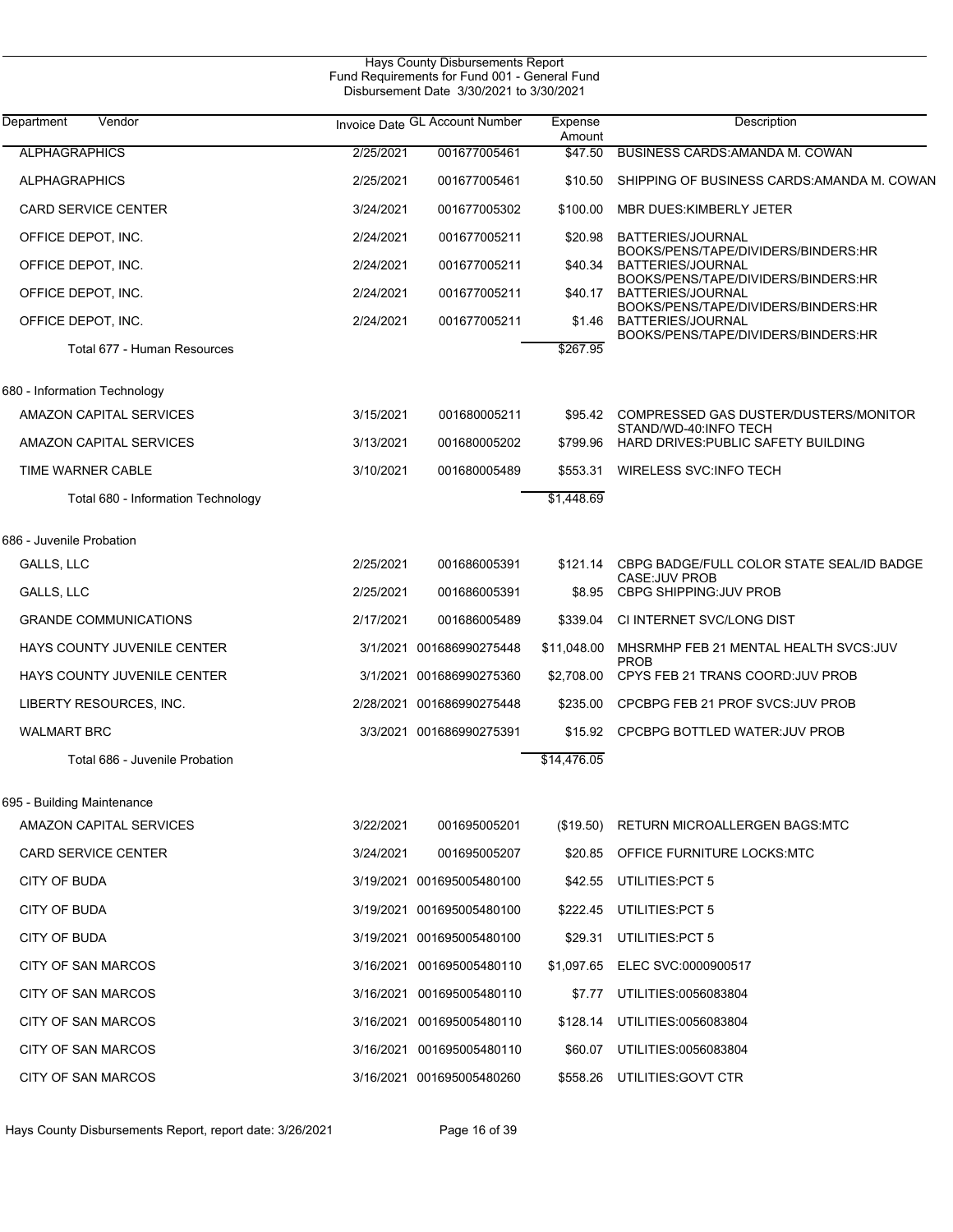| Department<br>Vendor                  |           | Invoice Date GL Account Number | Expense<br>Amount | Description                                                  |
|---------------------------------------|-----------|--------------------------------|-------------------|--------------------------------------------------------------|
| <b>CITY OF SAN MARCOS</b>             | 3/16/2021 | 001695005480110                | \$10.92           | UTILITIES:0000215918/0001537736                              |
| CITY OF SAN MARCOS                    |           | 3/16/2021 001695005480110      | \$208.30          | UTILITIES:0000215918/0001537736                              |
| <b>CITY OF SAN MARCOS</b>             | 3/16/2021 | 001695005480110                | \$172.95          | UTILITIES:0000215918/0001537736                              |
| CITY OF SAN MARCOS                    |           | 3/16/2021 001695005480110      |                   | \$18.10 UTILITIES:0000215918/0001537736                      |
| <b>CITY OF SAN MARCOS</b>             |           | 3/16/2021 001695005480260      |                   | \$19,403.22 ELEC SVC:0000900335                              |
| CITY OF SAN MARCOS                    |           | 3/16/2021 001695005480260      | \$448.45          | UTILITIES:GOVT CTR                                           |
| LOWE'S, INC.                          | 3/9/2021  | 001695005207                   | \$100.82          | ROPES/GATE PULL/EYE BOLT/LEVEL/PRY                           |
| LOWE'S, INC.                          | 3/16/2021 | 001695005207                   | \$140.53          | BARS/PADLOCKS:MTC<br>DUCT TAPE/NAILS/BLACK PLASTIC           |
| MOORE SUPPLY COMPANY                  | 3/4/2021  | 001695005207                   | \$144.03          | SHEETING/TARP.MTC<br>ELBOWS:MTC                              |
| MOORE SUPPLY COMPANY                  | 3/4/2021  | 001695005207                   | (\$2.88)          | DISCOUNT ON ELBOWS:MTC                                       |
| MOORE SUPPLY COMPANY                  | 3/9/2021  | 001695005207                   | \$139.41          | CLOSET SPUD W/BRASS NUT/FLUSH VALVE:MTC                      |
| MOORE SUPPLY COMPANY                  | 3/9/2021  | 001695005207                   | (\$2.79)          | DISCOUNT ON CLOSET SPUD W/BRASS NUT/FLUSH VAI                |
| MOORE SUPPLY COMPANY                  | 3/10/2021 | 001695005207                   | \$53.43           | PLUMBING SUPPLIES: MTC                                       |
| MOORE SUPPLY COMPANY                  | 3/10/2021 | 001695005207                   | (\$1.07)          | DISCOUNT ON PLUMBING SUPPLIES MTC                            |
| MOORE SUPPLY COMPANY                  | 3/4/2021  | 001695005207                   | \$49.99           | <b>FLANGE SOCKET:MTC</b>                                     |
| MOORE SUPPLY COMPANY                  | 3/4/2021  | 001695005207                   | (\$1.00)          | DISCOUNT ON FLANGE SOCKET MTC                                |
| MOORE SUPPLY COMPANY                  | 3/10/2021 | 001695005207                   | \$7.36            | <b>BOWL RING CUSHION: MTC</b>                                |
| MOORE SUPPLY COMPANY                  | 3/10/2021 | 001695005207                   | (S0.15)           | DISCOUNT ON BOWL RING CUSHION:MTC                            |
| MOORE SUPPLY COMPANY                  | 3/12/2021 | 001695005207                   | \$39.67           | PLUMBING SUPPLIES MTC                                        |
| MOORE SUPPLY COMPANY                  | 3/12/2021 | 001695005207                   | $($ \$0.79)       | DISCOUNT ON PLUMBING SUPPLIES MTC                            |
| MOORE SUPPLY COMPANY                  | 3/4/2021  | 001695005207                   | \$30.72           | PLUMBING SUPPLIES:MTC                                        |
| MOORE SUPPLY COMPANY                  | 3/4/2021  | 001695005207                   | (S0.61)           | DISCOUNT ON PLUMBING SUPPLIES MTC                            |
| O'REILLY AUTO PARTS                   | 3/8/2021  | 001695005413                   | \$104.99          | JUMPSTART FOR BATTERY:MTC                                    |
| PEDERNALES ELECTRIC COOPERATIVE, INC. |           | 3/16/2021 001695005480240      |                   | \$22.50 ELEC SVC:709080                                      |
| PEDERNALES ELECTRIC COOPERATIVE, INC. |           | 3/18/2021 001695005480170      |                   | \$909.29 ELEC SVC:491658                                     |
| PEDERNALES ELECTRIC COOPERATIVE, INC. |           | 3/18/2021 001695005480170      |                   | \$38.25 ELEC SVC:442742                                      |
| <b>REXEL</b>                          | 3/17/2021 | 001695005207                   |                   | \$348.68 LED WALL LIGHTS:GOVT CTR                            |
| REXEL                                 | 3/23/2021 | 001695005207                   |                   | \$35.94 LIGHT SWITCHES:GOV CTR                               |
| SECURITY ONE, INC.                    |           | 4/1/2021 001695005480160       | \$30.00           | APR 21 MONTHLY FIRE/SECURITY ALARM<br>MONITORING SVC:CO WIDE |
| SECURITY ONE, INC.                    |           | 4/1/2021 001695005480160       | \$25.00           | APR 21 MONTHLY FIRE/SECURITY ALARM<br>MONITORING SVC:CO WIDE |
| SECURITY ONE, INC.                    |           | 4/1/2021 001695005480100       | \$30.00           | APR 21 MONTHLY FIRE/SECURITY ALARM<br>MONITORING SVC:CO WIDE |
| SECURITY ONE, INC.                    |           | 4/1/2021 001695005480260       | \$30.00           | APR 21 MONTHLY FIRE/SECURITY ALARM<br>MONITORING SVC:CO WIDE |
| SECURITY ONE, INC.                    |           | 4/1/2021 001695005480120       | \$30.00           | APR 21 MONTHLY FIRE/SECURITY ALARM<br>MONITORING SVC:CO WIDE |
| SECURITY ONE, INC.                    |           | 4/1/2021 001695005480120       | \$25.00           | APR 21 MONTHLY FIRE/SECURITY ALARM<br>MONITORING SVC:CO WIDE |
|                                       |           |                                |                   |                                                              |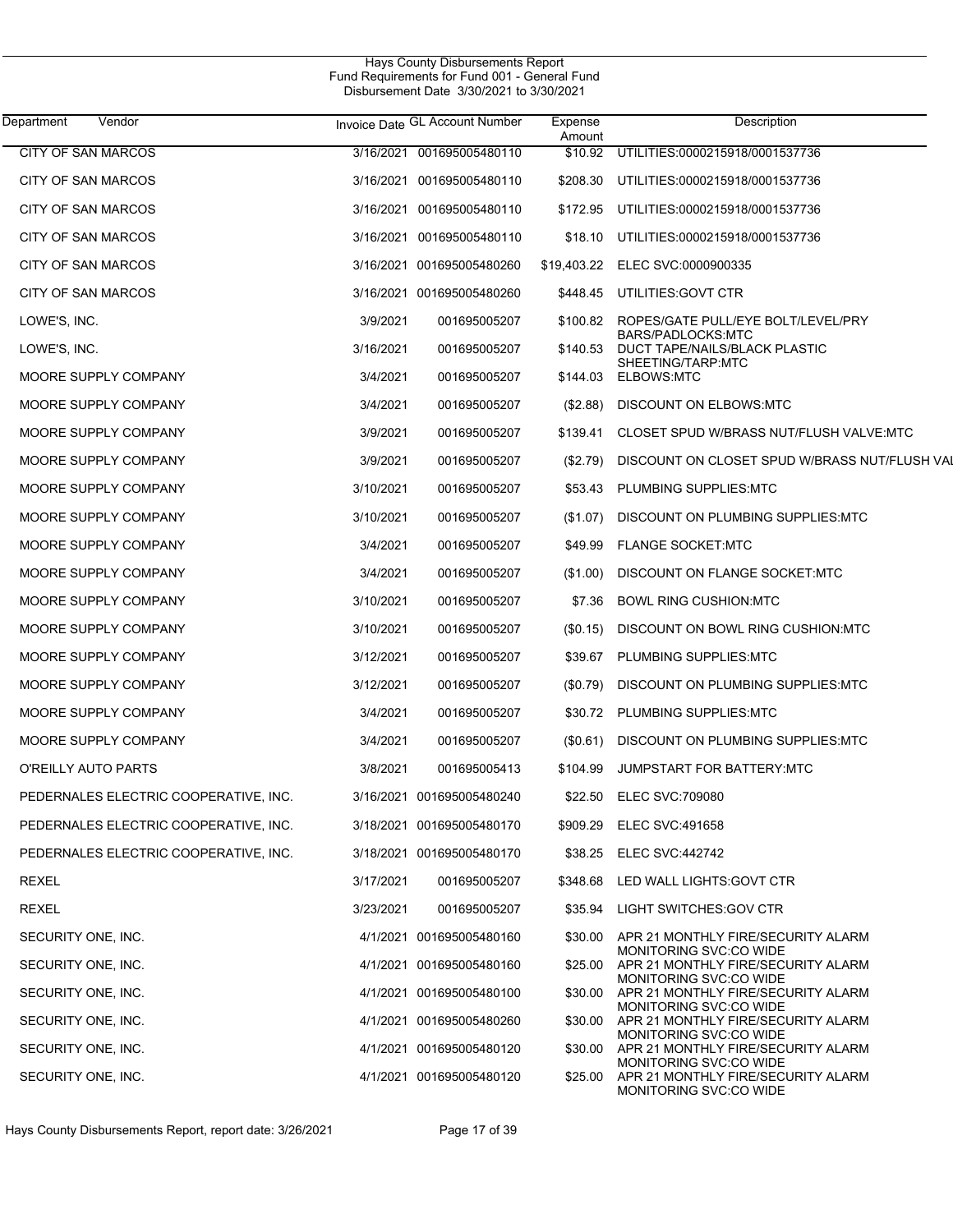| Department<br>Vendor                  |           | Invoice Date GL Account Number | Expense<br>Amount | Description                                                                 |
|---------------------------------------|-----------|--------------------------------|-------------------|-----------------------------------------------------------------------------|
| SECURITY ONE, INC.                    |           | 4/1/2021 001695005480190       | \$15.00           | APR 21 MONTHLY FIRE/SECURITY ALARM<br>MONITORING SVC:CO WIDE                |
| SECURITY ONE, INC.                    |           | 4/1/2021 001695005480190       |                   | \$12.50 APR 21 MONTHLY FIRE/SECURITY ALARM<br><b>MONITORING SVC:CO WIDE</b> |
| SECURITY ONE, INC.                    |           | 4/1/2021 001695005480110       | \$50.00           | APR 21 MONTHLY FIRE/SECURITY ALARM<br><b>MONITORING SVC:CO WIDE</b>         |
| SPARKLETTS & SIERRA SPRINGS           |           | 3/14/2021 001695005480260      | \$304.00          | <b>COOLER RENTALS: GOVT CTR</b>                                             |
| SPARKLETTS & SIERRA SPRINGS           |           | 3/14/2021 001695005480190      | $($ \$36.00)      | BOTTLE RETURNS: DEV SVCS                                                    |
| SPARKLETTS & SIERRA SPRINGS           |           | 3/14/2021 001695005480190      | \$14.00           | <b>COOLER RENTALS: DEV SVCS</b>                                             |
| SPARKLETTS & SIERRA SPRINGS           |           | 3/14/2021 001695005480190      | \$5.95            | <b>ENERGY SURCHARGE DEV SVCS</b>                                            |
| SPARKLETTS & SIERRA SPRINGS           |           | 3/14/2021 001695005480260      | \$975.57          | WATER: GOVT CTR                                                             |
| SPARKLETTS & SIERRA SPRINGS           |           | 3/14/2021 001695005480260      | \$558.00          | BOTTLE DEPOSIT: GOVT CTR                                                    |
| SPARKLETTS & SIERRA SPRINGS           |           | 3/14/2021 001695005480260      | $(\$540.00)$      | BOTTLE RETURNS: GOVT CTR                                                    |
| SPARKLETTS & SIERRA SPRINGS           |           | 3/14/2021 001695005480260      | \$6.05            | <b>ENERGY SURCHARGE: GOVT CTR</b>                                           |
| SPARKLETTS & SIERRA SPRINGS           |           | 3/14/2021 001695005480190      | \$52.45           | <b>WATER:DEV SVCS</b>                                                       |
| SPARKLETTS & SIERRA SPRINGS           |           | 3/14/2021 001695005480190      | \$30.00           | BOTTLE DEPOSITS: DEV SVCS                                                   |
| UNIFIRST CORPORATION                  | 3/12/2021 | 001695005207                   |                   | \$117.61 CARPETS.MTC                                                        |
| WIMBERLEY ACE HARDWARE                | 3/9/2021  | 001695005207                   | \$30.28           | SCREWS/BLANK COVERS/COVER BOX:MTC                                           |
| WIMBERLEY ACE HARDWARE                | 3/8/2021  | 001695005207                   | \$19.77           | SILICONES/PAINTERS TAPE:MTC                                                 |
| Total 695 - Building Maintenance      |           |                                | \$26,350.99       |                                                                             |
| 700 - Parks Administration            |           |                                |                   |                                                                             |
| A & E SIGNS AND GRAPHICS              | 3/10/2021 | 001700005211                   | \$75.00           | ALUMINUM SIGNS PARKS                                                        |
| AMAZON CAPITAL SERVICES               | 3/18/2021 | 001700005474                   | \$134.98          | UNIFORM CARGO PANTS: JAY TAYLOR                                             |
| AMAZON CAPITAL SERVICES               | 3/18/2021 | 001700005474                   | \$4.17            | SHIPPING OF UNIFORM CARGO PANTS: JAY TAYLOR                                 |
| AMAZON CAPITAL SERVICES               | 3/18/2021 | 001700005474                   | (S4.17)           | RETURN SHIPPING OF UNIFORM PANTS: JAY TAYLOR                                |
| HAYS COUNTY TAX ASSESSOR COLLECTOR    | 3/31/2021 | 001700005413                   |                   | \$7.50 STATE INSPECTION FEE PARKS                                           |
| HAYS COUNTY TAX ASSESSOR COLLECTOR    | 3/31/2021 | 001700005413                   |                   | \$7.50 STATE INSPECTION FEE PARKS                                           |
| HAYS COUNTY TAX ASSESSOR COLLECTOR    | 3/31/2021 | 001700005413                   |                   | \$7.50 STATE INSPECTION FEE PARKS                                           |
| HILL COUNTRY TIRE & AUTOMOTIVE        | 3/17/2021 | 001700005413                   |                   | \$209.00 24/11-10 CARLISLE TIRES/TIRE DISPOSAL/TIRE                         |
| TEXAS WILDLIFE DAMAGE MANAGEMENT FUND | 3/30/2021 | 001700005448                   | \$3,200.00        | STEMS/SEALANTS:PARKS<br>APR 21 MONTHLY TRAPPING FEE/AGREEMENT #92           |
| WIMBERLEY ACE HARDWARE                | 3/16/2021 | 001700005201                   | \$4.99            | -177<br>CORNER BRACE/GREASE GUN/GREASE: PARKS                               |
| WIMBERLEY ACE HARDWARE                | 3/16/2021 | 001700005201                   |                   | \$33.17 CORNER BRACE/GREASE GUN/GREASE:PARKS                                |
| WIMBERLEY ACE HARDWARE                | 3/13/2021 | 001700005201                   | \$35.94           | <b>MISC SUPPLIES PARKS</b>                                                  |
| WIMBERLEY ACE HARDWARE                | 3/13/2021 | 001700005201                   | \$29.99           | <b>MISC SUPPLIES PARKS</b>                                                  |
| WIMBERLEY ACE HARDWARE                | 3/13/2021 | 001700005201                   | \$20.04           | MISC SUPPLIES:PARKS                                                         |
| WIMBERLEY ACE HARDWARE                | 3/6/2021  | 001700005201                   |                   | \$32.75 AXE/PADLOCK COMBO/RAIN GAUGE/ROLLER<br>TRAYS/1X6X8 LUMBER:PARKS     |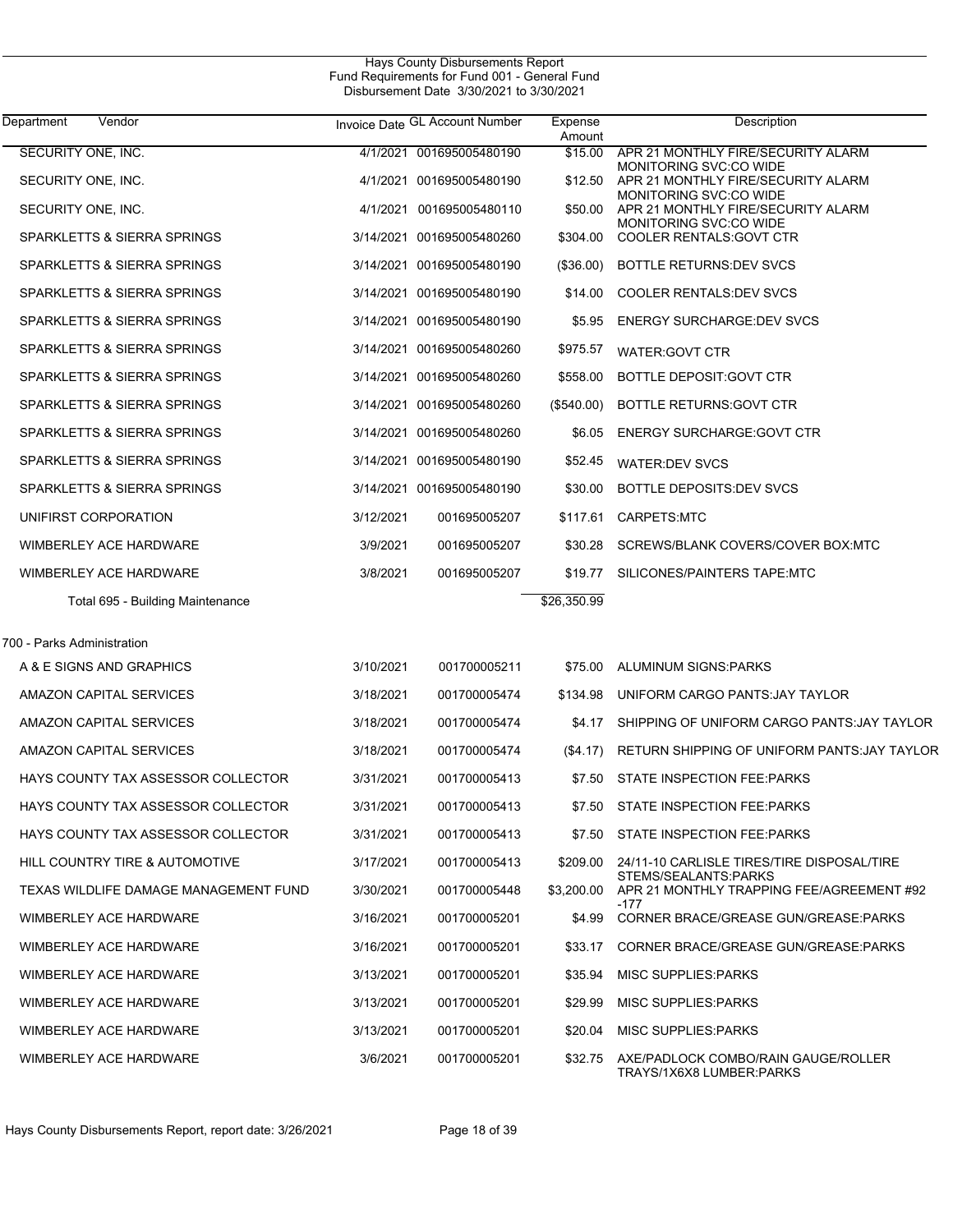| <b>Hays County Disbursements Report</b><br>Fund Requirements for Fund 001 - General Fund<br>Disbursement Date 3/30/2021 to 3/30/2021 |           |                                |                   |                                                                 |  |  |  |
|--------------------------------------------------------------------------------------------------------------------------------------|-----------|--------------------------------|-------------------|-----------------------------------------------------------------|--|--|--|
| Department<br>Vendor                                                                                                                 |           | Invoice Date GL Account Number | Expense<br>Amount | Description                                                     |  |  |  |
| <b>WIMBERLEY ACE HARDWARE</b>                                                                                                        | 3/6/2021  | 001700005201                   | \$6.59            | AXE/PADLOCK COMBO/RAIN GAUGE/ROLLER                             |  |  |  |
| <b>WIMBERLEY ACE HARDWARE</b>                                                                                                        | 3/6/2021  | 001700005201                   | \$15.98           | TRAYS/1X6X8 LUMBER:PARKS<br>AXE/PADLOCK COMBO/RAIN GAUGE/ROLLER |  |  |  |
| WIMBERLEY ACE HARDWARE                                                                                                               | 3/8/2021  | 001700005201                   | \$15.98           | TRAYS/1X6X8 LUMBER:PARKS<br>UPHOLSTERY/ CARPET CLEANER: PARKS   |  |  |  |
| Total 700 - Parks Administration                                                                                                     |           |                                | \$3,836.91        |                                                                 |  |  |  |
| 712 - Co Wide Operations                                                                                                             |           |                                |                   |                                                                 |  |  |  |
| <b>CARD SERVICE CENTER</b>                                                                                                           | 2/5/2021  | 001712005391                   | \$392.05          | FOOD FOR STAFF ADMINISTERING                                    |  |  |  |
| JONES, SAMANTHA                                                                                                                      | 3/21/2021 | 001712005429                   | \$14.99           | VACCINES:COVID-19<br>REIMB FOR ZOOM FEES: CWOPS                 |  |  |  |
| Total 712 - Co Wide Operations                                                                                                       |           |                                | \$407.04          |                                                                 |  |  |  |
| 716 - Transfer Stations                                                                                                              |           |                                |                   |                                                                 |  |  |  |
| <b>CENTRAL WASTE &amp; RECYCLING</b>                                                                                                 | 3/16/2021 | 001716005452                   | \$425.00          | <b>GLASS RECYCLING TRANS STA</b>                                |  |  |  |
| HAYS COUNTY TAX ASSESSOR COLLECTOR                                                                                                   | 3/31/2021 | 001716005413                   | \$7.50            | STATE INSPECTION FEE.TRANS STA                                  |  |  |  |
| O'REILLY AUTO PARTS                                                                                                                  | 3/19/2021 | 001716005201                   | \$14.98           | COPPER LUGS/BATTERY CABLE: TRANS STA                            |  |  |  |
| TRACTOR SUPPLY COMPANY                                                                                                               | 3/18/2021 | 001716005201                   | \$139.94          | PENETRATING CATALYST/UTILITY TRACTOR                            |  |  |  |
| Total 716 - Transfer Stations                                                                                                        |           |                                | \$587.42          | <b>FLUID TRANS STA</b>                                          |  |  |  |
| 720 - Veteran's Administration                                                                                                       |           |                                |                   |                                                                 |  |  |  |
| <b>CENTURYLINK</b>                                                                                                                   | 3/13/2021 | 001720005489                   | \$30.12           | FAX LINE:VA                                                     |  |  |  |
| <b>GRANDE COMMUNICATIONS</b>                                                                                                         | 2/17/2021 | 001720005489                   | \$155.56          | <b>INTERNET SVC/LONG DIST</b>                                   |  |  |  |
| HOUSING AUTHORITY OF THE CITY OF SAN<br>MARCOS                                                                                       |           | 3/16/2021 001720991365805      | \$1,041.00        | HOPE4 HAYS COUNTY VETERANS VA                                   |  |  |  |
| Total 720 - Veteran's Administration                                                                                                 |           |                                | \$1,226.68        |                                                                 |  |  |  |
| 895 - Community Services                                                                                                             |           |                                |                   |                                                                 |  |  |  |
| HAYS COUNTY AREA FOOD BANK                                                                                                           |           | 3/30/2021 001895983265800      |                   | \$4,583.33 APR 21 ALLOTMENT                                     |  |  |  |
| Total 895 - Community Services                                                                                                       |           |                                | \$4,583.33        |                                                                 |  |  |  |
| 899 - Misc/Countywide Grants/Projects                                                                                                |           |                                |                   |                                                                 |  |  |  |
| CELLULAR CONTROLLED PRODUCTS                                                                                                         |           | 3/22/2021 001899991095201      | \$990.00          | UPGRADE FERAL HOG TRAP DEVICE: PARKS                            |  |  |  |
| CELLULAR CONTROLLED PRODUCTS                                                                                                         |           | 3/22/2021 001899991095201      | \$53.97           | UPGRADE FERAL HOG TRAP DEVICE: PARKS                            |  |  |  |
| <b>P3WORKS LLC</b>                                                                                                                   |           | 2/1/2021 001899130845448       | \$1,960.13        | PROF SVCS.LA CIMA                                               |  |  |  |
| P3WORKS LLC                                                                                                                          |           | 12/1/2020 001899130845448      | \$999.23          | PROF SVCS:LA CIMA                                               |  |  |  |
| P3WORKS LLC                                                                                                                          |           | 1/1/2021 001899130845448       | \$1,054.30        | PROF SVCS:LA CIMA                                               |  |  |  |
| P3WORKS LLC                                                                                                                          |           | 1/1/2021 001899130845448       | \$647.98          | PROF SVCS:LA CIMA                                               |  |  |  |
| P3WORKS LLC                                                                                                                          |           | 2/1/2021 001899130845448       | \$2,755.23        | PROF SVCS.LA CIMA                                               |  |  |  |
| P3WORKS LLC                                                                                                                          |           | 12/1/2020 001899130845448      | \$3,209.13        | PROF SVCS:LA CIMA                                               |  |  |  |
| P3WORKS LLC                                                                                                                          |           | 1/1/2021 001899130845448       | \$3,068.58        | PROF SVCS:LA CIMA                                               |  |  |  |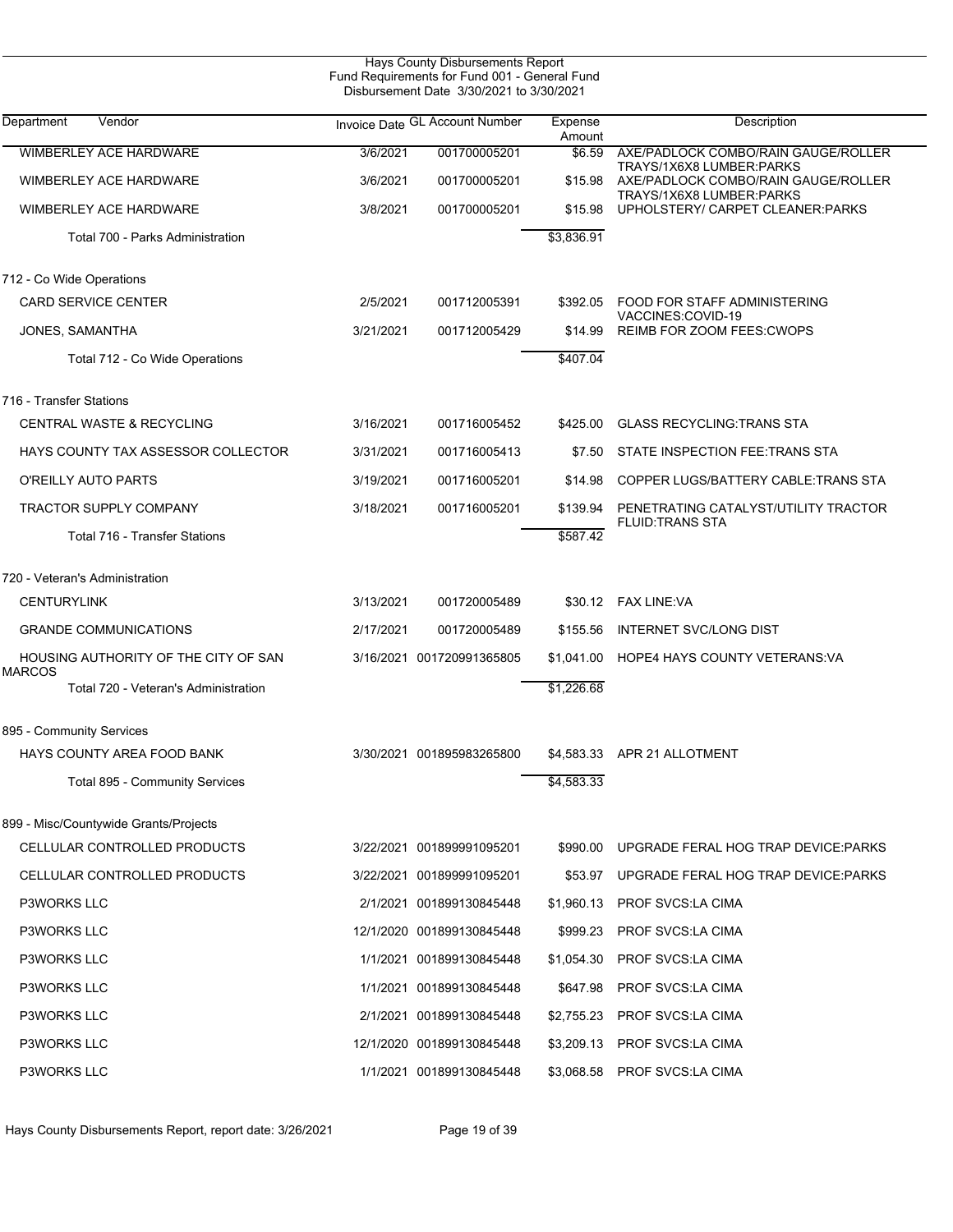| Department<br>Vendor                        | Invoice Date GL Account Number | Expense<br>Amount | Description                     |
|---------------------------------------------|--------------------------------|-------------------|---------------------------------|
| <b>P3WORKS LLC</b>                          | 12/1/2020 001899130845448      |                   | \$1,120.85 PROF SVCS LA CIMA    |
| VILLARREAL, JOHN                            | 11/30/2020 001899991305448     |                   | \$1,181.25 MAGISTRATION:DIST CT |
| VILLARREAL, JOHN                            | 3/3/2021 001899991305448       |                   | \$2.268.75 MAGISTRATION:DIST CT |
| Total 899 - Misc/Countywide Grants/Projects |                                | \$19,309.40       |                                 |

Cash Required 001 - General Fund \$617,942.89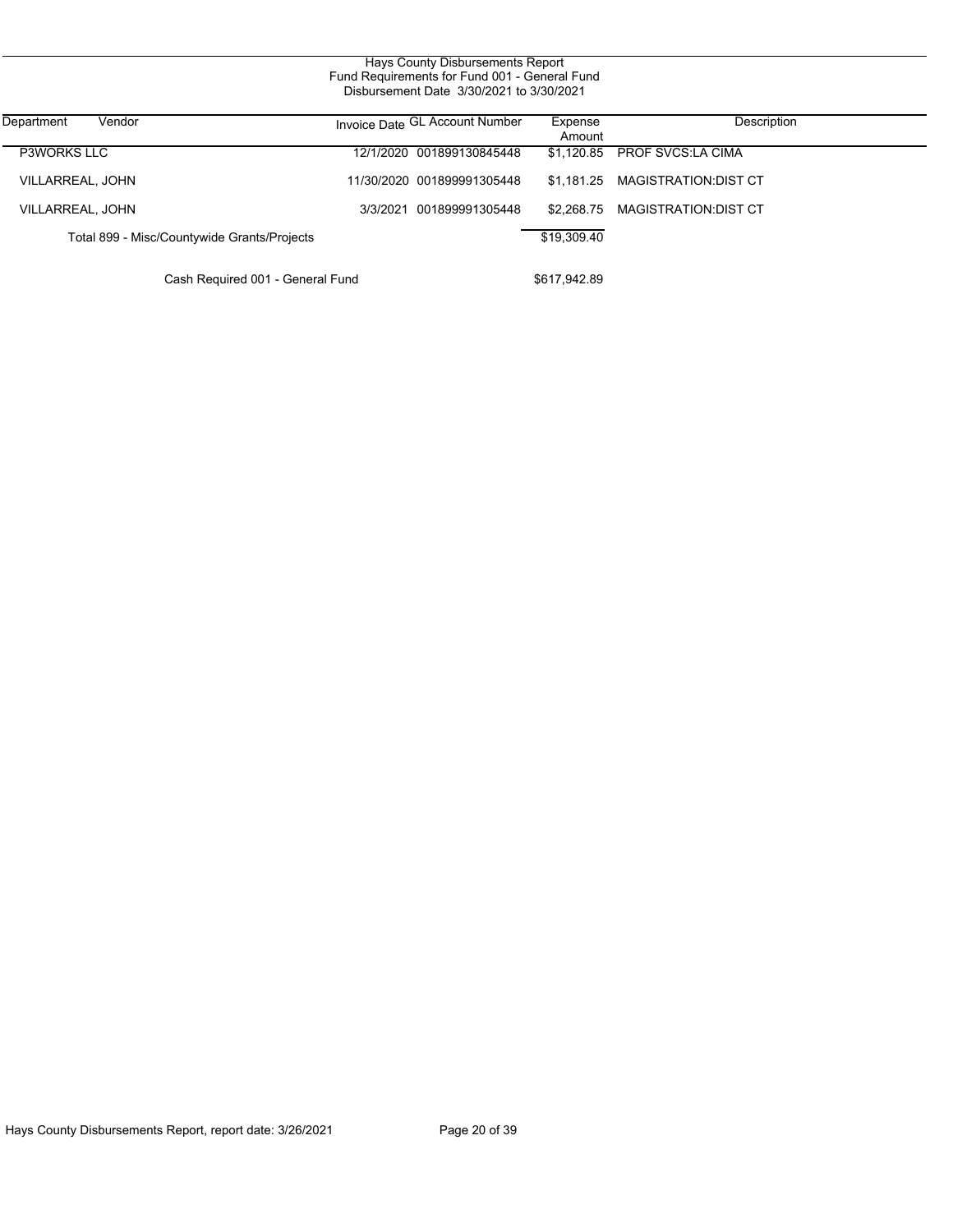# Hays County Disbursements Report Fund Requirements for Fund 003 - Medical & Dental Insurance Fund Disbursement Date 3/30/2021 to 3/30/2021

| Department<br>Vendor                     |           | Invoice Date GL Account Number | Expense<br>Amount | Description                                                     |
|------------------------------------------|-----------|--------------------------------|-------------------|-----------------------------------------------------------------|
| 730 - Medical and Dental Insurance       |           |                                |                   |                                                                 |
| CARD SERVICE CENTER                      | 3/10/2021 | 003730005391                   | $(\$2.00)$        | RETURN CHARGE OVERAGE FROM 02-22-21 CHG:HR                      |
| GALLS, LLC                               | 2/20/2021 | 003730005391                   | \$425.00          | FIT DUTY SOCKS TO BE REIMB BY UHC                               |
| GALLS, LLC                               | 2/20/2021 | 003730005391                   | \$1.00            | FIT DUTY SOCKS TO BE REIMB BY UHC                               |
| GALLS, LLC                               | 2/20/2021 | 003730005391                   | \$2,975.00        | FIT DUTY SOCKS TO BE REIMB BY UHC                               |
| GALLS, LLC                               | 2/20/2021 | 003730005391                   | \$7.90            | FIT DUTY SOCKS TO BE REIMB BY UHC                               |
| GALLS, LLC                               | 1/26/2021 | 003730005391                   | \$42.50           | DUTY GLOVES: TO BE REIMB BY UHC                                 |
| GALLS, LLC                               | 1/26/2021 | 003730005391                   | \$212.50          | DUTY GLOVES: TO BE REIMB BY UHC                                 |
| GALLS, LLC                               | 1/26/2021 | 003730005391                   | \$0.66            | DUTY GLOVES: TO BE REIMB BY UHC                                 |
| GALLS, LLC                               | 2/24/2021 | 003730005391                   | \$170.00          | DUTY GLOVES: TO BE REIMB BY UHC                                 |
| GALLS, LLC                               | 2/24/2021 | 003730005391                   | \$0.44            | DUTY GLOVES: TO BE REIMB BY UHC                                 |
| OFFICE DEPOT, INC.                       | 2/15/2021 | 003730005391                   | \$39.96           | MOUSE WRIST RESTS: TO BE REIMB BY UHC                           |
| OFFICE DEPOT, INC.                       | 2/16/2021 | 003730005391                   | \$28.99           | STEP STOOL: TO BE REIMB BY UHC                                  |
| OFFICE DEPOT, INC.                       | 2/15/2021 | 003730005391                   | \$232.48          | OFFICE CHAIRS TO BE REIMB BY UHC                                |
| OFFICE DEPOT, INC.                       | 2/15/2021 | 003730005391                   | \$50.99           | WIRELESS KEYBOARD/MOUSE: TO BE REIMB BY                         |
| OFFICE DEPOT, INC.                       | 2/23/2021 | 003730005391                   | \$169.92          | <b>UHC</b><br>WIRELESS KEYBOARD/MOUSE COMBOS: TO BE             |
| OFFICE DEPOT, INC.                       | 2/19/2021 | 003730005391                   | \$20.24           | <b>REIMB BY UHC</b><br>LUMBAR BACK SUPPORT: TO BE REIMB BY UHC  |
| OFFICE DEPOT, INC.                       | 2/17/2021 | 003730005391                   | \$26.29           | SEAT CUSHION: TO BE RIEMB BY UHC                                |
| OFFICE DEPOT, INC.                       | 2/15/2021 | 003730005391                   | \$187.40          | ADJUSTABLE FOOT RESTS TO BE REIMB BY UHC                        |
| OFFICE DEPOT, INC.                       | 3/2/2021  | 003730005391                   | (\$161.94)        | RETURN WIRELESS MINI KEYBOARD/MOUSE                             |
| OFFICE DEPOT, INC.                       | 2/22/2021 | 003730005391                   | \$509.88          | COMBOS:HR<br>KEYBOARD/MOUSE COMBOS/CHAIRS/MONITOR               |
| OFFICE DEPOT, INC.                       | 2/22/2021 | 003730005391                   | \$419.97          | ARM: TO BE REIMB BY UHC<br>KEYBOARD/MOUSE COMBOS/CHAIRS/MONITOR |
| OFFICE DEPOT, INC.                       | 2/22/2021 | 003730005391                   | \$87.88           | ARM: TO BE REIMB BY UHC<br>KEYBOARD/MOUSE COMBOS/CHAIRS/MONITOR |
| Total 730 - Medical and Dental Insurance |           |                                | \$5,445.06        | ARM: TO BE REIMB BY UHC                                         |

Cash Required 003 - Medical & Dental Insurance Fund \$5,445.06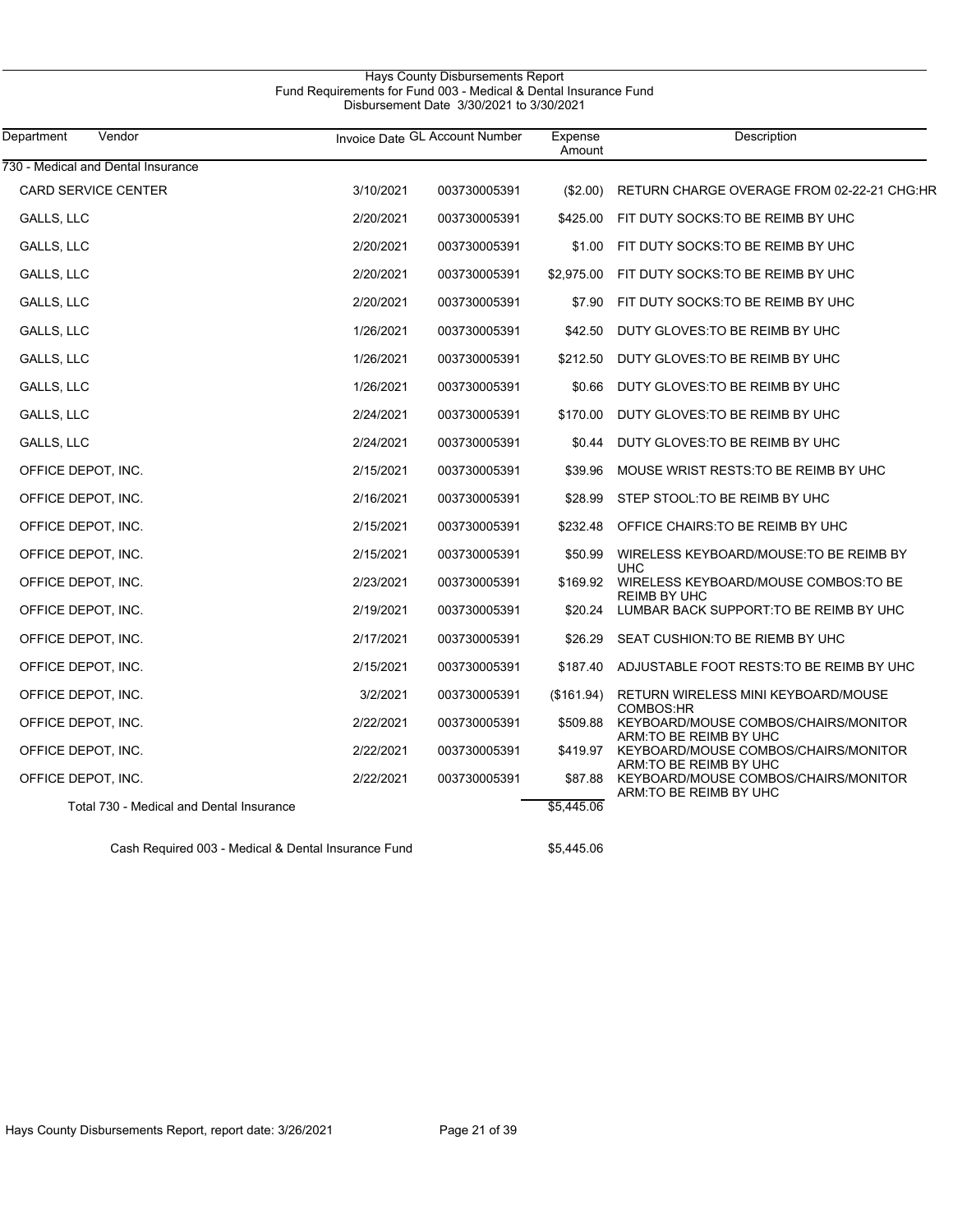## Hays County Disbursements Report Fund Requirements for Fund 006 - Public Safety Bond 2017 Fund Disbursement Date 3/30/2021 to 3/30/2021

| Department<br>Vendor                                             | Invoice Date GL Account Number | Expense<br>Amount | Description                                                               |
|------------------------------------------------------------------|--------------------------------|-------------------|---------------------------------------------------------------------------|
| 852 - Jail-Public Safety Construction                            |                                |                   |                                                                           |
| TURNER CONSTRUCTION                                              | 00                             |                   | 1/25/2021 0068529420156117 \$247,402.31 PROF SVCS: PUBLIC SAFETY BUILDING |
| Total 852 - Jail-Public Safety Construction                      |                                | \$247.402.31      |                                                                           |
| Cash Required 006 - Public Safety Bond 2017 Fund<br>\$247,402.31 |                                |                   |                                                                           |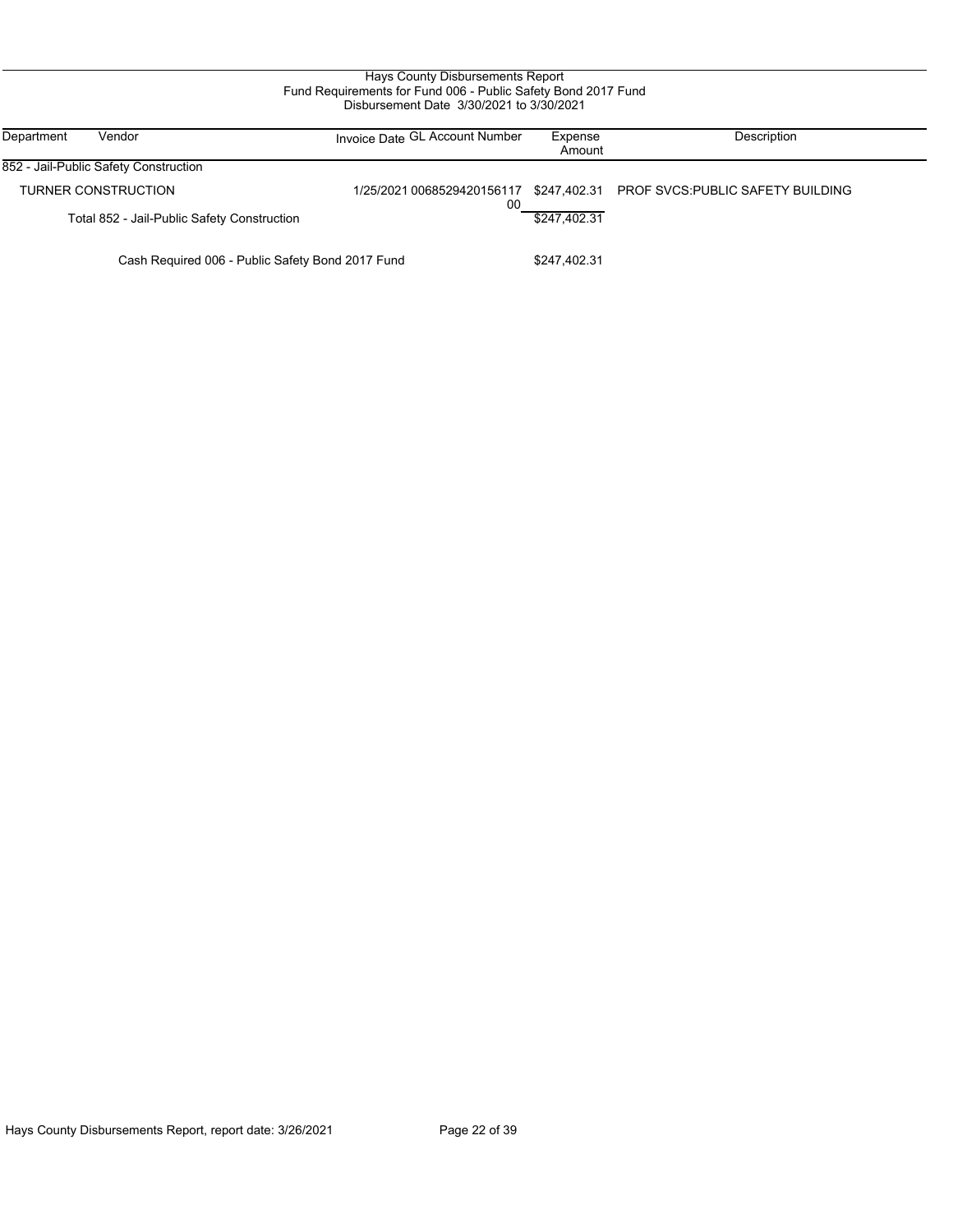| Department<br>Vendor            | Invoice Date GL Account Number   | Expense<br>Amount | Description                                            |  |
|---------------------------------|----------------------------------|-------------------|--------------------------------------------------------|--|
| 710 - RPTP                      |                                  |                   |                                                        |  |
| A-LINE AUTO PARTS               | 3/17/2021<br>020710005413        | \$82.74           | HYDRAULIC HOSE/COUPLINGS: VEH MTC                      |  |
| A-LINE AUTO PARTS               | 3/11/2021<br>020710005413        | \$1.20            | STARTER ROPE: VEH MTC                                  |  |
| A-LINE AUTO PARTS               | 3/22/2021<br>020710005210        | \$267.34          | AUXILIARY LIGHTS/BRACKETS/GROMMETS:VEH<br><b>MTC</b>   |  |
| ADVANCE AUTO PARTS              | 3/9/2021<br>020710005413         | \$150.74          | <b>BATTERY: VEH MTC</b>                                |  |
| ADVANCE AUTO PARTS              | 3/9/2021<br>020710005413         | \$22.00           | CORE DEPOSIT: VEH MTC                                  |  |
| ADVANCE AUTO PARTS              | 3/9/2021<br>020710005413         | $(\$22.00)$       | RETURN CORE DEPOSIT: VEH MTC                           |  |
| ADVANCE AUTO PARTS              | 10/2/2020<br>020710005413        | (\$8.83)          | RETURN GASKET/THERMOSTAT: VEH MTC                      |  |
| ADVANCE AUTO PARTS              | 3/16/2021<br>020710005413        | \$142.92          | BRAKE PAD/ROTORS: VEH MTC                              |  |
| ADVANCE AUTO PARTS              | 3/9/2021<br>020710005413         | \$150.74          | BATTERY: VEH MTC                                       |  |
| ADVANCE AUTO PARTS              | 3/9/2021<br>020710005413         | \$22.00           | CORE DEPOSIT: VEH MTC                                  |  |
| ADVANCE AUTO PARTS              | 3/9/2021<br>020710005413         | $(\$22.00)$       | RETURN CORE DEPOSIT: VEH MTC                           |  |
| ADVANCE AUTO PARTS              | 3/9/2021<br>020710005413         | (\$116.57)        | RETURN BATTERY WARRANTY VEH MTC                        |  |
| ADVANCE AUTO PARTS              | 3/15/2021<br>020710005413        | \$116.57          | BATTERY: VEH MTC                                       |  |
| ADVANCE AUTO PARTS              | 3/15/2021<br>020710005413        | \$22.00           | CORE DEPOSIT: VEH MTC                                  |  |
| ADVANCE AUTO PARTS              | 3/15/2021<br>020710005413        | $(\$22.00)$       | RETURN CORE DEPOSIT: VEH MTC                           |  |
| ADVANCE AUTO PARTS              | 3/16/2021<br>020710005271        | \$210.00          | DIESEL EXHAUST FLUID: VEH MTC                          |  |
| ADVANCE AUTO PARTS              | 3/17/2021<br>020710005413        | \$321.18          | WHEEL BEARING/HUB ASSEMBLIES: VEH MTC                  |  |
| ADVANCE AUTO PARTS              | 3/9/2021<br>020710005413         | (\$116.57)        | RETURN BATTERY WARRANTY: VEH MTC                       |  |
| ADVANCE AUTO PARTS              | 10/2/2020<br>020710005413        | \$8.83            | GASKET/THERMOSTAT: VEH MTC                             |  |
| AMERICAN STRUCTUREPOINT         | 3/11/20210207100087356214<br>00  | \$700.00          | ENG SVCS:RM 150 @ RM 12 - WA #1                        |  |
| <b>AUTO ZONE</b>                | 3/16/2021 020710005201002        | \$47.76           | <b>BRAKE CLEANER: VEH MTC</b>                          |  |
| BGE, INC.                       | 2/28/2021 0207100064856217<br>00 | \$34,220.50       | <b>ENG SVCS: HILLSIDE TERRACE</b>                      |  |
| BINKLEY & BARFIELD, INC.        | 3/5/2021 0207100064956217<br>00  |                   | \$2,602.37 PROF SVCS: WINDY HILL ROAD FINAL DESIGN: RD |  |
| BINKLEY & BARFIELD, INC.        | 3/8/2021 0207100064956237<br>00  | \$19,922.75       | PROF SVCS: WINDY HILL UTILITY COORDINATION             |  |
| <b>BRAUNTEX MATERIALS, INC.</b> | 020710005351<br>3/8/2021         | \$303.00          | CONCRETE PSI 3600 CLASS C:RD                           |  |
| CAPITOL BEARING SERVICE         | 3/16/2021<br>020710005413        |                   | \$141.74 HOSE FITTINGS/HOSES: VEH MTC                  |  |
| CAPITOL BEARING SERVICE         | 3/12/2021<br>020710005413        | \$30.00           | PVC CLEAR REINFORCED HOSES: VEH MTC                    |  |
| CAPITOL BEARING SERVICE         | 3/16/2021<br>020710005413        | \$15.00           | PVC CLEAR REINFORCED HOSES: VEH MTC                    |  |
| CAVENDER'S BOOT CITY            | 3/19/2021<br>020710005231        | \$109.99          | SAFETY BOOTS: IGNACIO TORRES                           |  |
| CENTURY ASPHALT, LTD.           | 3/2/2021<br>020710005351         | \$2,625.23        | HOT MIX TYPE B:RD                                      |  |
| CENTURY ASPHALT, LTD.           | 3/4/2021<br>020710005351         | \$4,458.96        | HOT MIX TYPE D:RD                                      |  |
| CENTURY ASPHALT, LTD.           | 3/3/2021<br>020710005351         |                   | \$2,637.53 HOT MIX TYPE B:RD                           |  |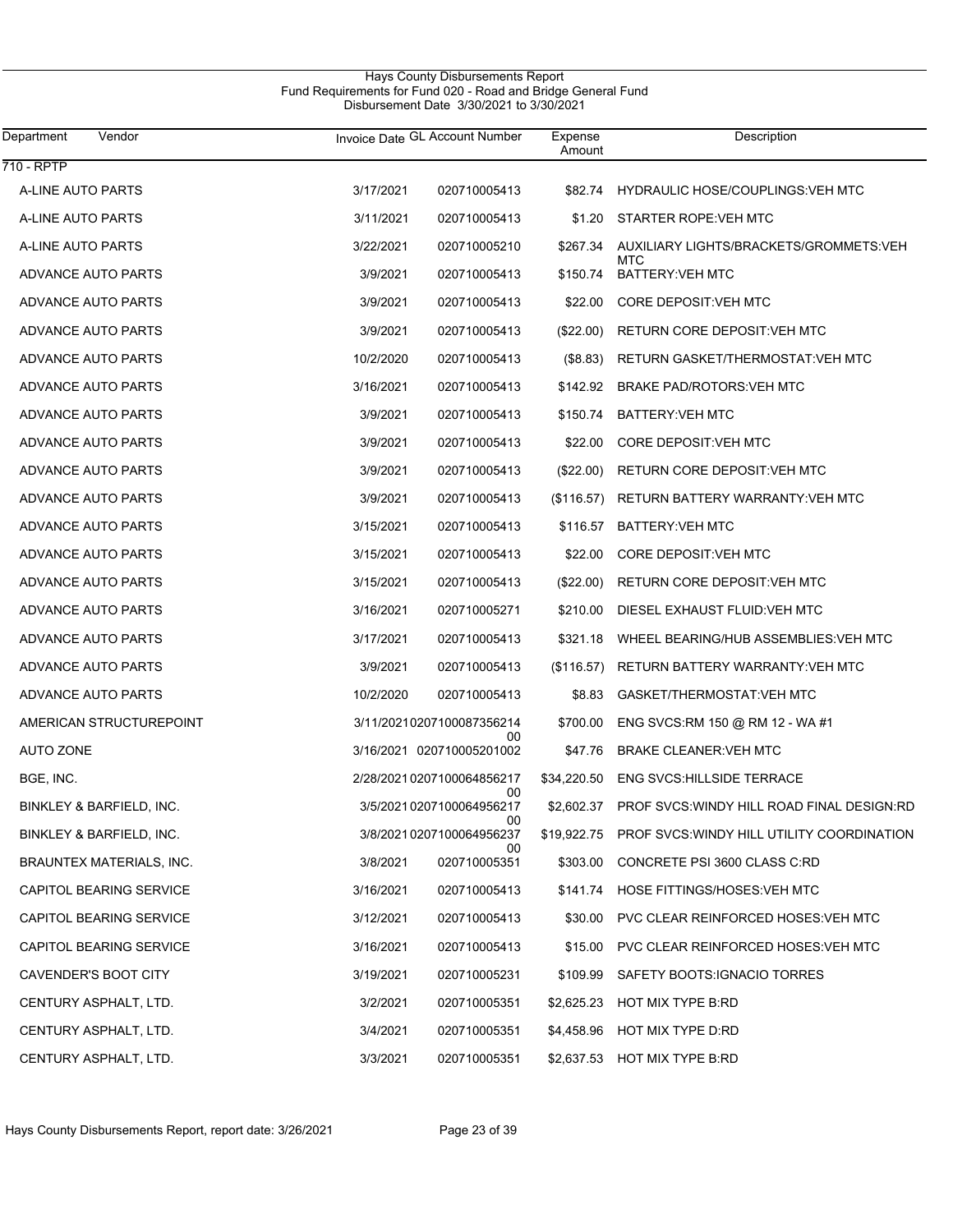| Vendor<br>Department            |           | Invoice Date GL Account Number  | Expense<br>Amount | Description                              |
|---------------------------------|-----------|---------------------------------|-------------------|------------------------------------------|
| CENTURY ASPHALT, LTD.           | 3/9/2021  | 020710005351                    |                   | \$2.823.92 HOT MIX TYPE D.RD             |
| <b>CHUCK NASH CHEVROLET</b>     | 3/12/2021 | 020710005413                    |                   | \$46.17 ACTUATOR VEH MTC                 |
| <b>CHUCK NASH CHEVROLET</b>     | 3/16/2021 | 020710005413                    |                   | \$110.74 CYLINDER: VEH MTC               |
| COBB, FENDLEY & ASSOCIATES      |           | 3/11/20210207100076956214<br>00 | \$4,365.00        | PROF SVCS WINTERS MILL PKWY INTERSECTION |
| COLORADO MATERIALS, LTD.        | 2/28/2021 | 020710005351                    |                   | \$289.96 FLEX BASE:RD                    |
| COLORADO MATERIALS, LTD.        | 3/13/2021 | 020710005351                    |                   | \$15,597.57 FLEX BASE:RD                 |
| COLORADO MATERIALS, LTD.        | 3/13/2021 | 020710005351                    | $(\$0.05)$        | ROUNDING OF FLEX BASE:RD                 |
| ERGON ASPHALT & EMULSIONS, INC. | 3/9/2021  | 020710005351                    | \$468.17          | SS-1 EMULSION:RD                         |
| ERGON ASPHALT & EMULSIONS, INC. | 3/9/2021  | 020710005351                    | \$0.31            | SS-1 EMULSION:RD                         |
| <b>FREIGHTLINER OF AUSTIN</b>   | 3/19/2021 | 020710005413                    | \$191.17          | <b>SURGE TANK: VEH MTC</b>               |
| FRONTIER COMMUNICATIONS         | 3/10/2021 | 020710005489                    | \$104.52          | TELEPHONE/LONG DISTANCE:RD               |
| G.A. POWERS CO.                 | 3/12/2021 | 020710005210                    | \$130.04          | PVC COUPLINGS: VEH MTC                   |
| G.A. POWERS CO.                 | 3/17/2021 | 020710005413                    | \$225.59          | <b>VALVES: VEH MTC</b>                   |
| <b>G4 SPATIAL TECHNOLOGIES</b>  |           | 3/15/2021 020710005201005       | \$142.35          | <b>TAPE MEASURES:RD</b>                  |
| <b>GORDON'S EQUIPMENT</b>       | 3/11/2021 | 020710005413                    | \$15.50           | MISC SUPPLIES: VEH MTC                   |
| <b>GRANDE COMMUNICATIONS</b>    | 2/17/2021 | 020710005489                    | \$878.94          | <b>INTERNET SVC/LONG DIST</b>            |
| H & V EQUIPMENT SALES, INC.     | 3/19/2021 | 020710005413                    | \$277.87          | <b>MISC PARTS: VEH MTC</b>               |
| H & V EQUIPMENT SALES, INC.     | 3/19/2021 | 020710005413                    | \$468.26          | <b>MISC PARTS: VEH MTC</b>               |
| H & V EQUIPMENT SALES, INC.     | 3/19/2021 | 020710005413                    | \$584.36          | <b>MISC PARTS: VEH MTC</b>               |
| H & V EQUIPMENT SALES, INC.     | 3/19/2021 | 020710005413                    | \$3,168.90        | <b>MISC PARTS: VEH MTC</b>               |
| H & V EQUIPMENT SALES, INC.     | 3/19/2021 | 020710005413                    | \$300.00          | <b>MISC PARTS: VEH MTC</b>               |
| HDR ENGINEERING, INC.           |           | 2/8/2021 020710005448008        | \$39,153.01       | PROF SVCS:COTTON GIN RD                  |
| HDR ENGINEERING, INC.           |           | 3/8/2021 020710005448008        | \$27,105.97       | PROF SVCS:COTTON GIN RD                  |
| HESSELBEIN TIRE SOUTHWEST       | 3/11/2021 | 020710005413                    |                   | \$80.00 TR218A TUBE: VEH MTC             |
| HESSELBEIN TIRE SOUTHWEST       | 3/16/2021 | 020710005413                    |                   | \$670.50 12.5/80-18 TIRES: VEH MTC       |
| INDEPENDENCE TITLE COMPANY      | 3/24/2021 | 020710005386                    |                   | \$732.80 ROW SVCS:LOIS LANE              |
| INTERSTATE BILLING SERVICE      | 3/12/2021 | 020710005413                    |                   | \$21.47 AIR FILTER: VEH MTC              |
| J.L. ICE, LLC                   |           | 3/18/2021 020710005201002       |                   | \$102.00 ICE:RD-YARR                     |
| JAGUAR FUELING SERVICES, LLC    | 3/14/2021 | 020710005271                    |                   | \$4,946.52 FUEL:VEH MTC                  |
| JAGUAR FUELING SERVICES, LLC    | 3/14/2021 | 020710005271                    |                   | \$1.71 FUEL: VEH MTC                     |
| JAGUAR FUELING SERVICES, LLC    | 3/14/2021 | 020710005271                    |                   | \$1.70 FUEL: VEH MTC                     |
| JAGUAR FUELING SERVICES, LLC    | 3/14/2021 | 020710005271                    |                   | \$15.00 FUEL: VEH MTC                    |
| JAGUAR FUELING SERVICES, LLC    | 3/10/2021 | 020710005271                    |                   | \$3,705.00 FUEL: VEH MTC                 |
| JAGUAR FUELING SERVICES, LLC    | 3/10/2021 | 020710005271                    |                   | \$3,450.00 FUEL: VEH MTC                 |

Hays County Disbursements Report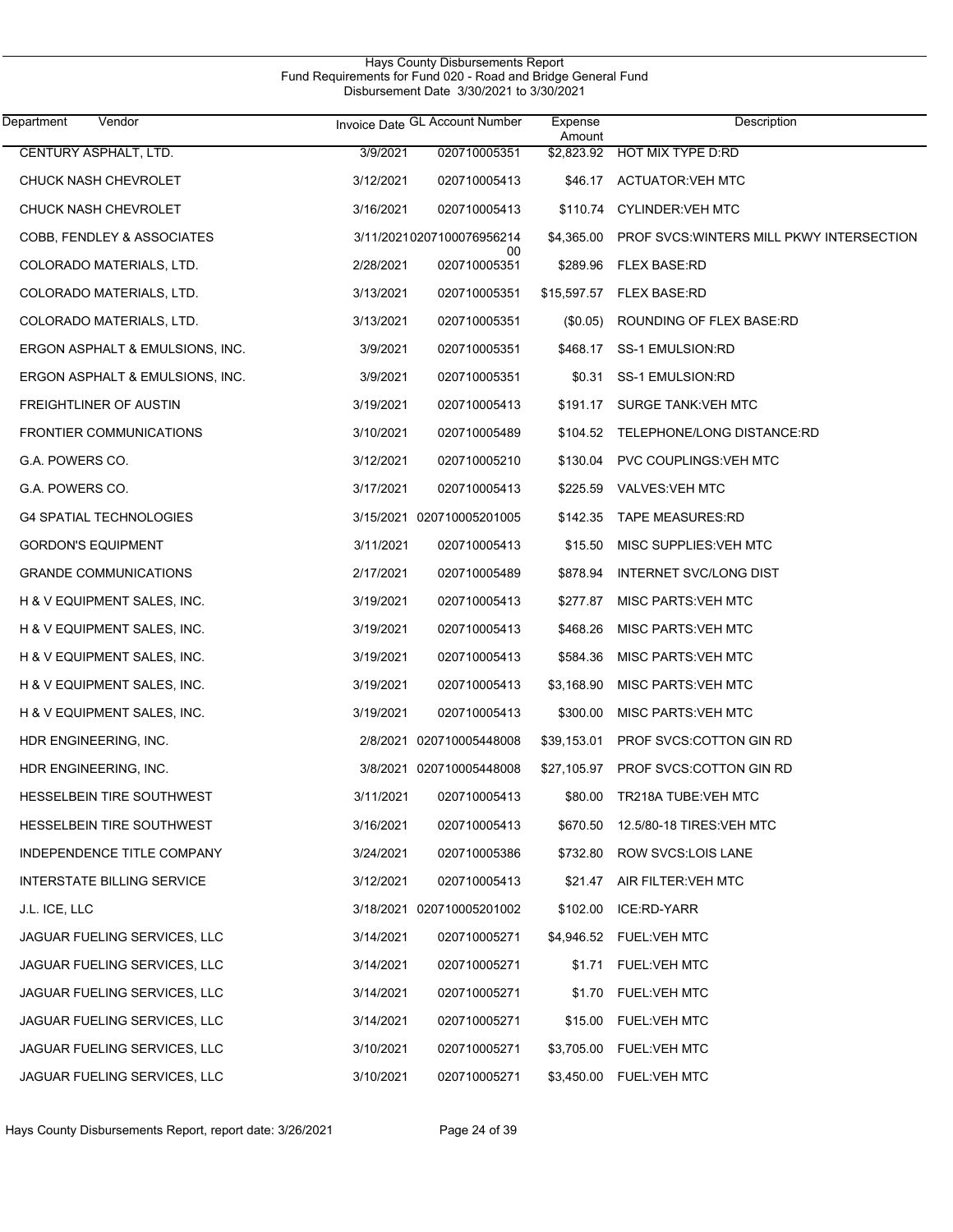| Vendor<br>Department           |           | Invoice Date GL Account Number  | Expense<br>Amount | Description                                                    |
|--------------------------------|-----------|---------------------------------|-------------------|----------------------------------------------------------------|
| JAGUAR FUELING SERVICES, LLC   | 3/10/2021 | 020710005271                    | \$15.00           | <b>FUEL: VEH MTC</b>                                           |
| JAGUAR FUELING SERVICES, LLC   | 3/10/2021 | 020710005271                    | \$3.21            | <b>FUEL:VEH MTC</b>                                            |
| JAGUAR FUELING SERVICES, LLC   | 3/10/2021 | 020710005271                    | \$276.00          | <b>FUEL: VEH MTC</b>                                           |
| JAGUAR FUELING SERVICES, LLC   | 3/10/2021 | 020710005271                    | \$300.00          | <b>FUEL: VEH MTC</b>                                           |
| JAGUAR FUELING SERVICES, LLC   | 3/10/2021 | 020710005271                    | \$2.90            | <b>FUEL: VEH MTC</b>                                           |
| JAGUAR FUELING SERVICES, LLC   | 3/10/2021 | 020710005271                    | \$1.50            | <b>FUEL: VEH MTC</b>                                           |
| JAGUAR FUELING SERVICES, LLC   | 3/10/2021 | 020710005271                    | \$3.45            | <b>FUEL: VEH MTC</b>                                           |
| KIMBALL MIDWEST                |           | 3/16/2021 020710005201002       | \$322.08          | MISC SUPPLIES VEH MTC                                          |
| LJA ENGINEERING, INC.          |           | 3/13/20210207100077156324       | \$880.00          | ROW SVCS: FISCHER STORE ROAD                                   |
| MATERA PAPER CO., LTD          |           | 00<br>2/26/2021 020710005201002 | \$489.24          | <b>CAN LINERS:RD</b>                                           |
| <b>MCCOY'S BUILDING SUPPLY</b> | 3/11/2021 | 020710005351                    | \$57.26           | ROOFING SCREWS/METAL PANELS:RD                                 |
| REDHEAD AUTO PARTS, INC.       | 3/12/2021 | 020710005413                    | \$30.71           | TAILGATE HANDLE: VEH MTC                                       |
| RICOH USA, INC.                |           | 3/5/2021 020710005473013        | \$275.00          | MAR 21 LEASE: 1009769A28                                       |
| RICOH USA, INC.                |           | 3/5/2021 020710005473013        | \$67.20           | ADD'L IMAGES: 1009769A28                                       |
| RMA TOLL PROCESSING            | 3/16/2021 | 020710005391                    | \$1.61            | <b>TOLL CHGS:RD</b>                                            |
| RMA TOLL PROCESSING            | 3/16/2021 | 020710005391                    | \$1.00            | <b>TOLL CHGS:RD</b>                                            |
| SECURITY ONE, INC.             |           | 4/1/2021 020710005480230        | \$15.00           | APR 21 MONTHLY FIRE/SECURITY ALARM<br><b>MONITORING SVC:RD</b> |
| SECURITY ONE, INC.             |           | 4/1/2021 020710005480230        | \$12.50           | APR 21 MONTHLY FIRE/SECURITY ALARM<br><b>MONITORING SVC:RD</b> |
| SOUTHERN TIRE MART             | 3/8/2021  | 020710005413                    | \$1,262.50        | O'RING/17.5R25 TIRE: VEH MTC                                   |
| SOUTHERN TIRE MART             | 3/8/2021  | 020710005413                    | \$15.50           | O'RING/17.5R25 TIRE: VEH MTC                                   |
| SOUTHERN TIRE MART             | 3/18/2021 | 020710005413                    | \$840.00          | 11R24.5 R250 TIRES: VEH MTC                                    |
| SOUTHERN TIRE MART             | 3/18/2021 | 020710005413                    | \$69.18           | F.E.T. VEH MTC                                                 |
| SOUTHERN TIRE MART             | 3/18/2021 | 020710005413                    |                   | (\$69.18) RETURN F.E.T.: VEH MTC                               |
| SPARKLETTS & SIERRA SPRINGS    |           | 3/14/2021 020710005480230       | \$209.80          | WATER:RD                                                       |
| SPARKLETTS & SIERRA SPRINGS    |           | 3/14/2021 020710005480230       |                   | \$120.00 WATER/COOLER RENTALS:RD                               |
| SPARKLETTS & SIERRA SPRINGS    |           | 3/14/2021 020710005480230       | $(\$120.00)$      | <b>BOTTLE RETURN:RD</b>                                        |
| SPARKLETTS & SIERRA SPRINGS    |           | 3/14/2021 020710005480230       | \$5.95            | <b>ENERGY SURCHARGE:RD</b>                                     |
| SPARKLETTS & SIERRA SPRINGS    |           | 3/14/2021 020710005480230       | \$12.00           | <b>COOLER RENTALS:RD</b>                                       |
| TEXAS DISPOSAL SYSTEMS, INC.   | 3/11/2021 | 020710005452                    | \$55.00           | ANIMAL DISPOSAL:RD                                             |
| TEXAS DISPOSAL SYSTEMS, INC.   | 2/28/2021 | 020710005452                    | \$90.00           | FEB 21 TRASH SVC:RD                                            |
| TEXAS DISPOSAL SYSTEMS, INC.   | 2/28/2021 | 020710005452                    | \$90.00           | FEB 21 TRASH SVC:RD                                            |
| TEXAS DISPOSAL SYSTEMS, INC.   | 2/28/2021 | 020710005452                    |                   | \$477.00 FEB 21 TRASH SVC:RD                                   |

Hays County Disbursements Report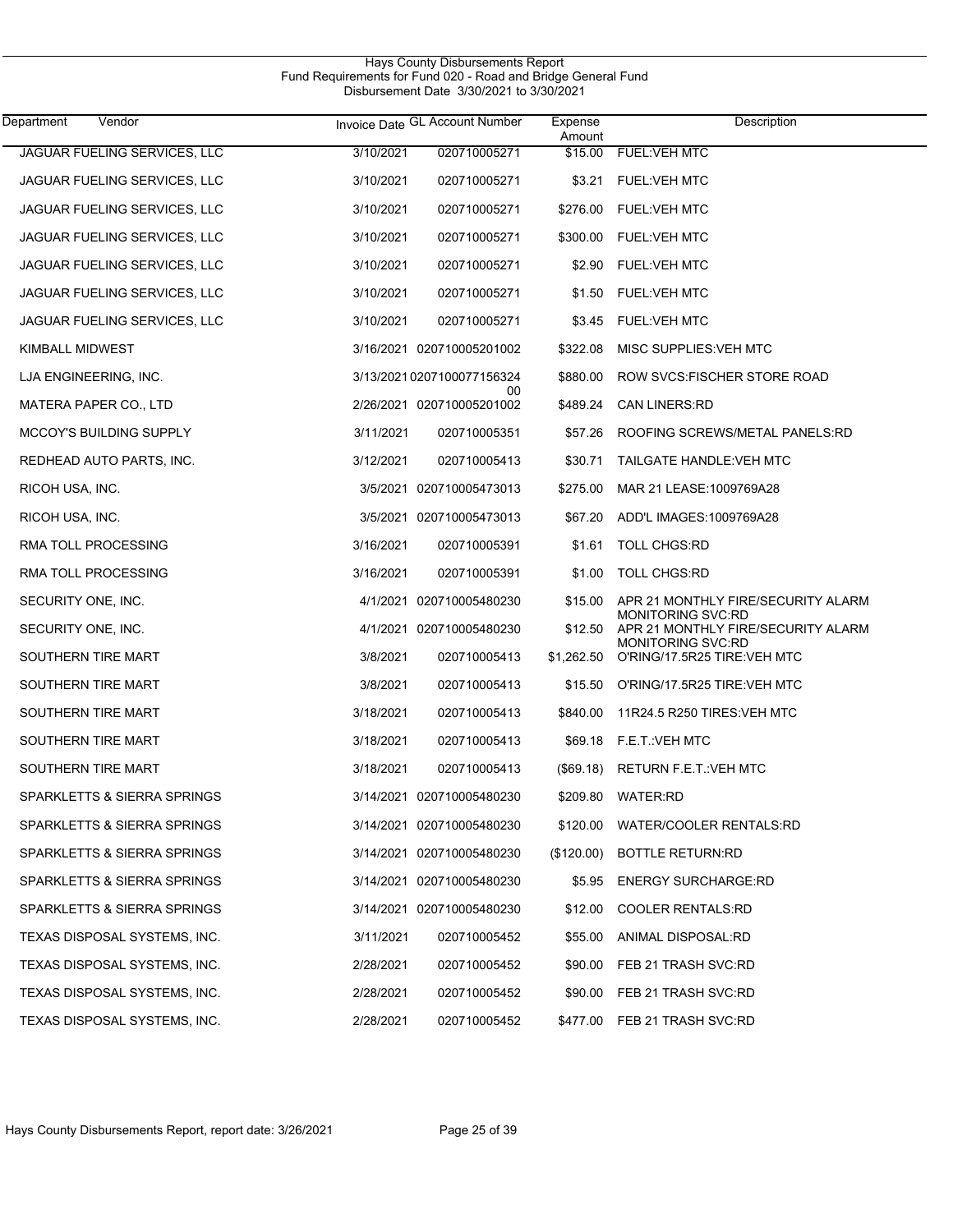| Hays County Disbursements Report<br>Fund Requirements for Fund 020 - Road and Bridge General Fund<br>Disbursement Date 3/30/2021 to 3/30/2021 |           |                                |                   |                               |  |  |  |
|-----------------------------------------------------------------------------------------------------------------------------------------------|-----------|--------------------------------|-------------------|-------------------------------|--|--|--|
| Department<br>Vendor                                                                                                                          |           | Invoice Date GL Account Number | Expense<br>Amount | Description                   |  |  |  |
| TEXAS DISPOSAL SYSTEMS, INC.                                                                                                                  | 3/19/2021 | 020710005452                   | \$55.00           | ANIMAL DISPOSAL:RD            |  |  |  |
| WATER CANNON, INC.                                                                                                                            | 3/11/2021 | 020710005413                   | \$59.99           | PRESSURE WASHER HOSE: VEH MTC |  |  |  |
| Total 710 - RPTP                                                                                                                              |           |                                | \$185,126.49      |                               |  |  |  |
| Cash Required 020 - Road and Bridge General Fund                                                                                              |           |                                | \$185,126.49      |                               |  |  |  |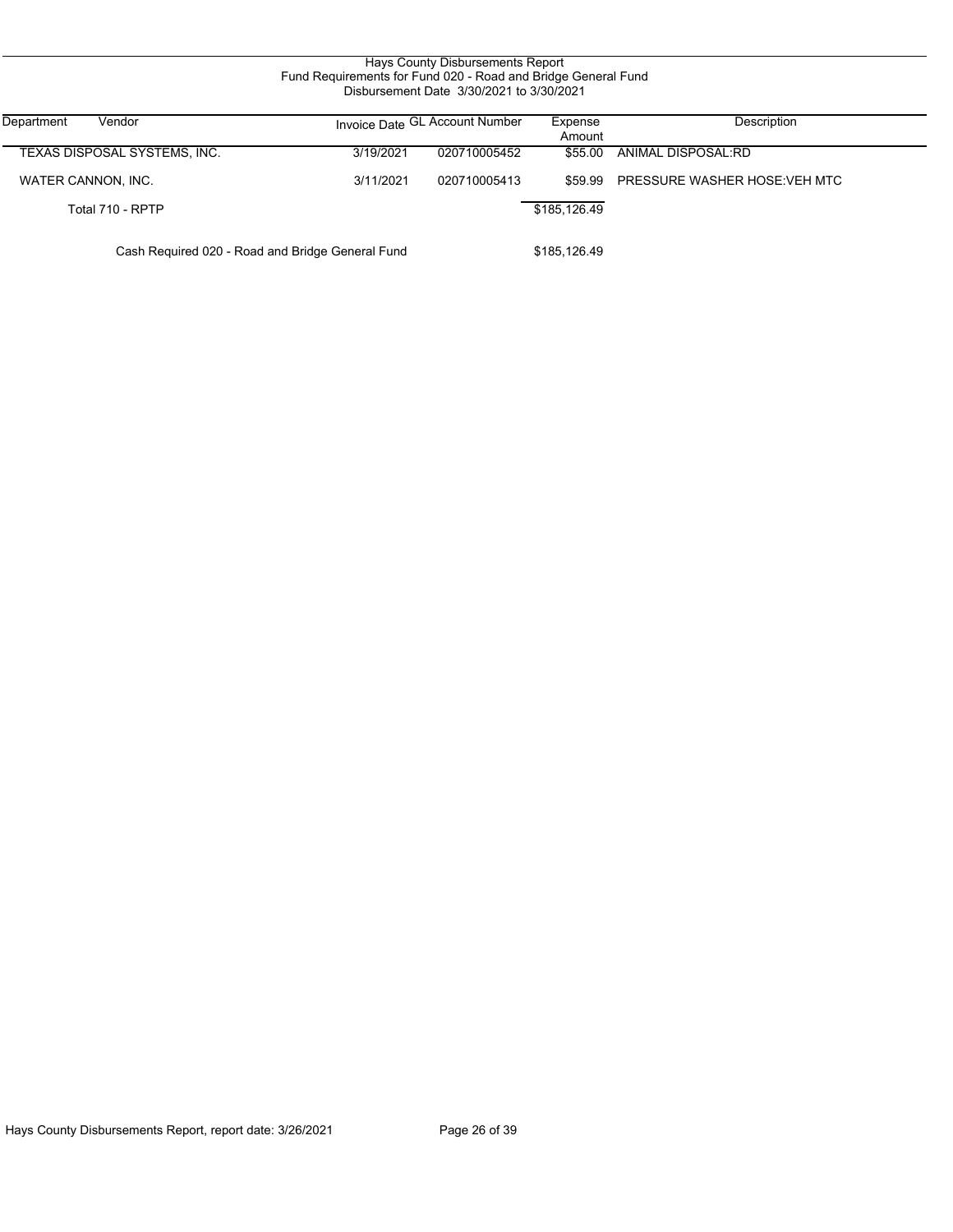# Hays County Disbursements Report Fund Requirements for Fund 033 - Pass Thru Road Bond 2016 Fund Disbursement Date 3/30/2021 to 3/30/2021

| Department<br>Vendor                              | Invoice Date GL Account Number  | Expense<br>Amount | Description                                                       |
|---------------------------------------------------|---------------------------------|-------------------|-------------------------------------------------------------------|
| 801 - Precinct 1 - Roads                          |                                 |                   |                                                                   |
| PEDERNALES ELECTRIC COOPERATIVE, INC.             | 2/10/20210338019651756234<br>00 | \$420.00          | UTIL SVCS:IH 35 @ POSEY RD - WA #0 - TXDOT<br><b>PARTNERSHIP</b>  |
| PEDERNALES ELECTRIC COOPERATIVE, INC.             | 2/10/20210338019651756234<br>00 | \$6,152.50        | UTIL SVCS: IH 35 @ POSEY RD - WA #0 - TXDOT<br><b>PARTNERSHIP</b> |
| Total 801 - Precinct 1 - Roads                    |                                 | \$6,572.50        |                                                                   |
| 802 - Precinct 2 - Roads                          |                                 |                   |                                                                   |
| HDR ENGINEERING, INC.                             | 1/15/20210338029662556214<br>00 | \$2,379.00        | ENG SVCS: BUDA TRUCK BYPASS - WA #1 - TXDOT<br>PARTNERSHIP        |
| Total 802 - Precinct 2 - Roads                    |                                 | \$2,379.00        |                                                                   |
| 804 - Precinct 4 - Roads                          |                                 |                   |                                                                   |
| K FRIESE & ASSOCIATES, INC.                       | 1/8/2021 0338049687456214<br>00 | \$7,733.50        | ENG SVCS:RM 150 EXPANSION - WA #2 - TXDOT<br><b>PARTNERSHIP</b>   |
| Total 804 - Precinct 4 - Roads                    |                                 | \$7,733.50        |                                                                   |
| Cash Required 033 - Pass Thru Road Bond 2016 Fund | \$16,685.00                     |                   |                                                                   |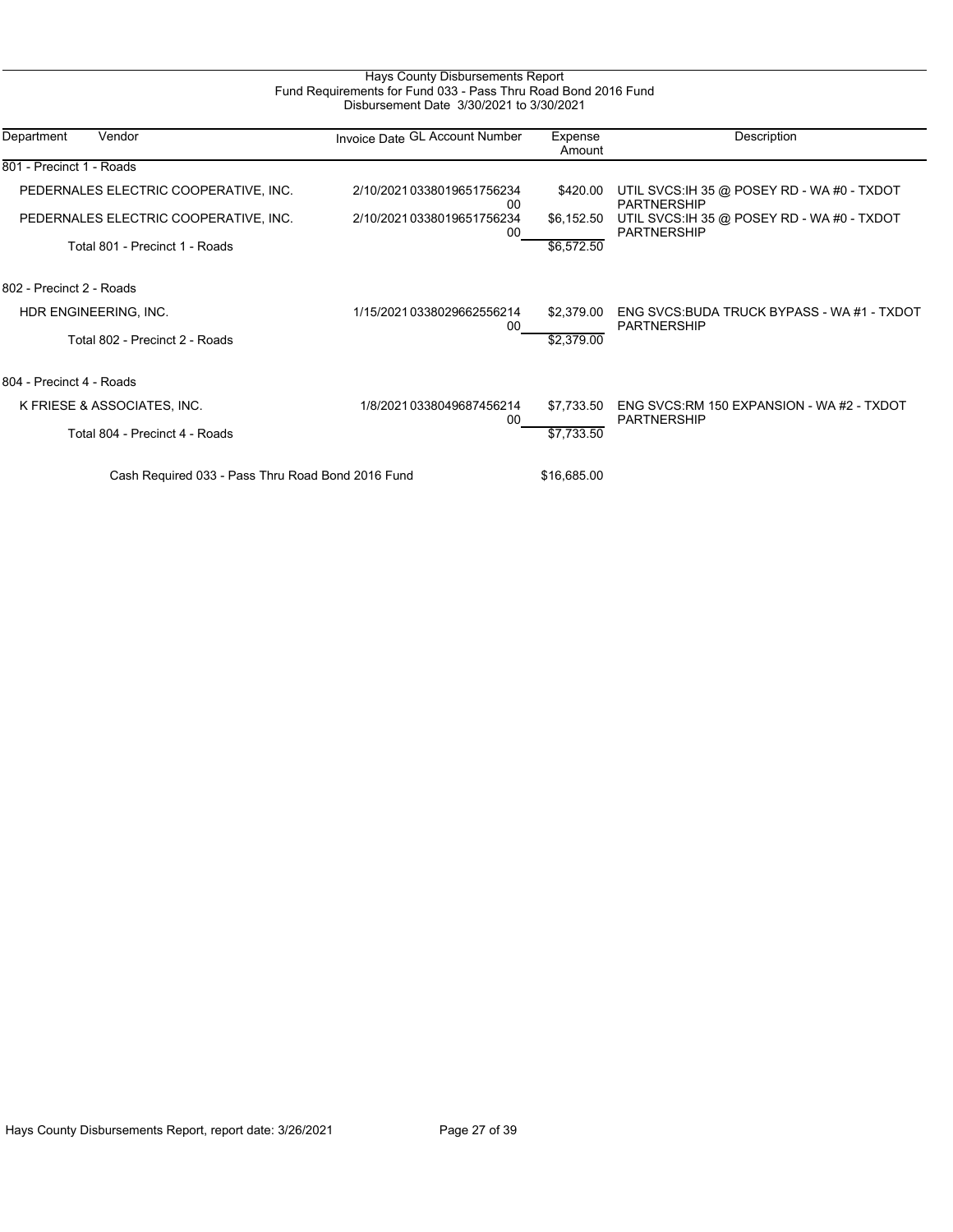| Department<br>Vendor                            | Invoice Date GL Account Number  | Expense<br>Amount | Description                                                          |
|-------------------------------------------------|---------------------------------|-------------------|----------------------------------------------------------------------|
| 801 - Precinct 1 - Roads                        |                                 |                   |                                                                      |
| CORRIDOR TITLE, LLC                             | 3/15/20210358019652156324<br>00 | \$12,576.61       | ROW SVCS: FM 621 SAFETY IMPROVEMENTS -<br>PARCEL 8 - WA #0           |
| Total 801 - Precinct 1 - Roads                  |                                 | \$12,576.61       |                                                                      |
| 803 - Precinct 3 - Roads                        |                                 |                   |                                                                      |
| AMERICAN STRUCTUREPOINT                         | 2/26/20210358039677256214<br>00 | \$5,747.50        | ENG SVCS:RM 150 @ RM 3237 ROUNDABOUT - WA<br>#2                      |
| AMERICAN STRUCTUREPOINT                         | 2/26/20210358039676756214<br>00 | \$50,726.25       | ENG SVCS: RM 3237 SAFETY IMPROVEMENTS - WA<br>#1                     |
| COBB, FENDLEY & ASSOCIATES                      | 3/1/2021 0358039676956324<br>00 | \$2,138.10        | ROW SVCS: WINTERS MILL PKWY INTERSECTION -<br><b>WA#1</b>            |
| COBB, FENDLEY & ASSOCIATES                      | 3/1/2021 0358039676956214<br>00 | \$14,538.75       | ENG SVCS: WINTERS MILL PKWY INTERSECTION -<br><b>WA#2</b>            |
| DANNENBAUM ENGINEERING COMPANY - AUSTIN,<br>LLC | 2/12/20210358039677656214<br>00 | \$89,257.75       | ENG SVCS: IH 35 POSEY ROAD OVERPASS - WA #1                          |
| FREESE AND NICHOLS, INC                         | 2/24/20210358039677556214<br>00 | \$14,619.75       | ENG SVCS: JACOBS WELL RD - CR 182 CORRIDOR<br>STUDY - WA#1           |
| HNTB CORPORATION                                | 3/5/20210358039678056107<br>00  | \$10,788.96       | PROJ MGMT: WIMBERLEY VALLEY TRAIL - WA #7                            |
| <b>HNTB CORPORATION</b>                         | 3/5/2021 0358039677856104<br>00 | \$4,511.36        | PROJ MGMT: JACOBS WELL TO GOLD RD SAFETY &<br>MOBILITY PROJ - WA #7  |
| HNTB CORPORATION                                | 3/5/2021 0358039677556104<br>00 | \$2.559.92        | PROJ MGMT: JACOBS WELL RD SAFETY &<br>MOBILITY PROJECT - WA #7       |
| <b>HNTB CORPORATION</b>                         | 3/5/20210358039677656104<br>00  | \$690.76          | PROJ MGMT:POSEY RD CORRIDOR<br><b>IMPROVEMENTS - WA#7</b>            |
| HNTB CORPORATION                                | 3/5/20210358039676856104<br>00  | \$10,068.57       | PROJ MGMT:RM 12 @ RM 3237 INTERSECTION<br><b>IMPROVEMENTS - WA#7</b> |
| <b>HNTB CORPORATION</b>                         | 3/5/2021 0358039677456104<br>00 | \$297.52          | PROJ MGMT:MCCARTY LN - IH 35 TO HUNTER RD -<br><b>WA#7</b>           |
| HNTB CORPORATION                                | 3/5/2021 0358039676756104<br>00 | \$3,827.31        | PROJ MGMT:RM 3237 SAFETY IMPROVEMENTS -<br><b>WA#7</b>               |
| <b>HNTB CORPORATION</b>                         | 3/5/20210358039677156104<br>00  | \$4,168.57        | PROJ MGMT:FISCHER STORE RD @ RM 2325<br>SAFETY IMPROVEMENTS - WA #7  |
| <b>HNTB CORPORATION</b>                         | 3/5/2021 0358039677356104<br>00 | \$790.92          | PROJ MGMT:CENTERPOINT RD - IH 35 TO HUNTER<br><b>RD - WA#7</b>       |
| HNTB CORPORATION                                | 3/5/2021 0358039677756104<br>00 | \$1,086.96        | PROJ MGMT:RR 12 SI - MTN CREST & SKYLINE DR -<br><b>WA#7</b>         |
| HNTB CORPORATION                                | 3/5/2021 0358039676956104<br>00 | \$9,031.76        | PROJ MGMT: WINTERS MILL PARKWAY - WA #7                              |
| HNTB CORPORATION                                | 3/5/2021 0358039678156104<br>00 | \$1,578.88        | PROJ MGMT:LWC @ 1492 BRIDGE - WA #7                                  |
| <b>HNTB CORPORATION</b>                         | 3/5/2021 0358039676756104<br>00 | \$1,368.29        | PROJ MGMT:RM 3237 @ RM 150 INTERSECTION -<br><b>WA#7</b>             |
| UNION PACIFIC RAILDROAD COMPANY                 | 2/18/20210358039677656214<br>00 | \$326.00          | ENG SVCS:POSEY RD CORRIDOR - WA#1                                    |
| UNION PACIFIC RAILDROAD COMPANY                 | 2/18/20210358039677356214<br>00 | \$283.50          | ENG SVCS:CENTERPOINT RD - WA #1                                      |
| Total 803 - Precinct 3 - Roads                  |                                 | \$228,407.38      |                                                                      |

Cash Required 035 - Road Bond 2019 Fund \$240,983.99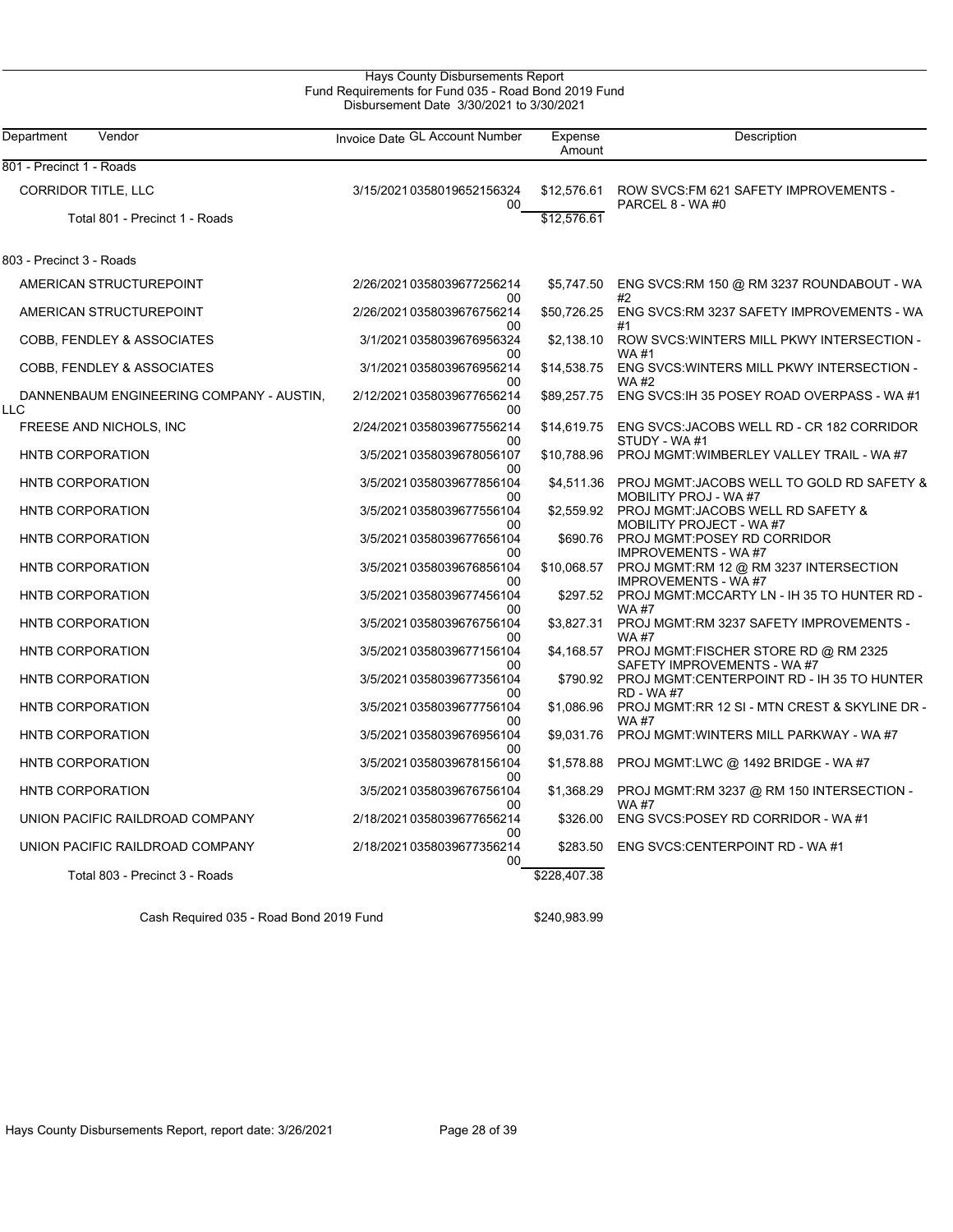| Hays County Disbursements Report<br>Fund Requirements for Fund 051 - Sheriff Bail Bond Fund<br>Disbursement Date 3/30/2021 to 3/30/2021 |  |                                |            |                      |                       |  |  |
|-----------------------------------------------------------------------------------------------------------------------------------------|--|--------------------------------|------------|----------------------|-----------------------|--|--|
| Department<br>Vendor                                                                                                                    |  | Invoice Date GL Account Number |            | Expense<br>Amount    | Description           |  |  |
| ALLEGHENY CASUALTY CO.<br>Total -                                                                                                       |  | 3/16/2021                      | 0512010161 | \$700.00<br>\$700.00 | INT ON CD 20576 TREAS |  |  |
| Cash Required 051 - Sheriff Bail Bond Fund                                                                                              |  |                                | \$700.00   |                      |                       |  |  |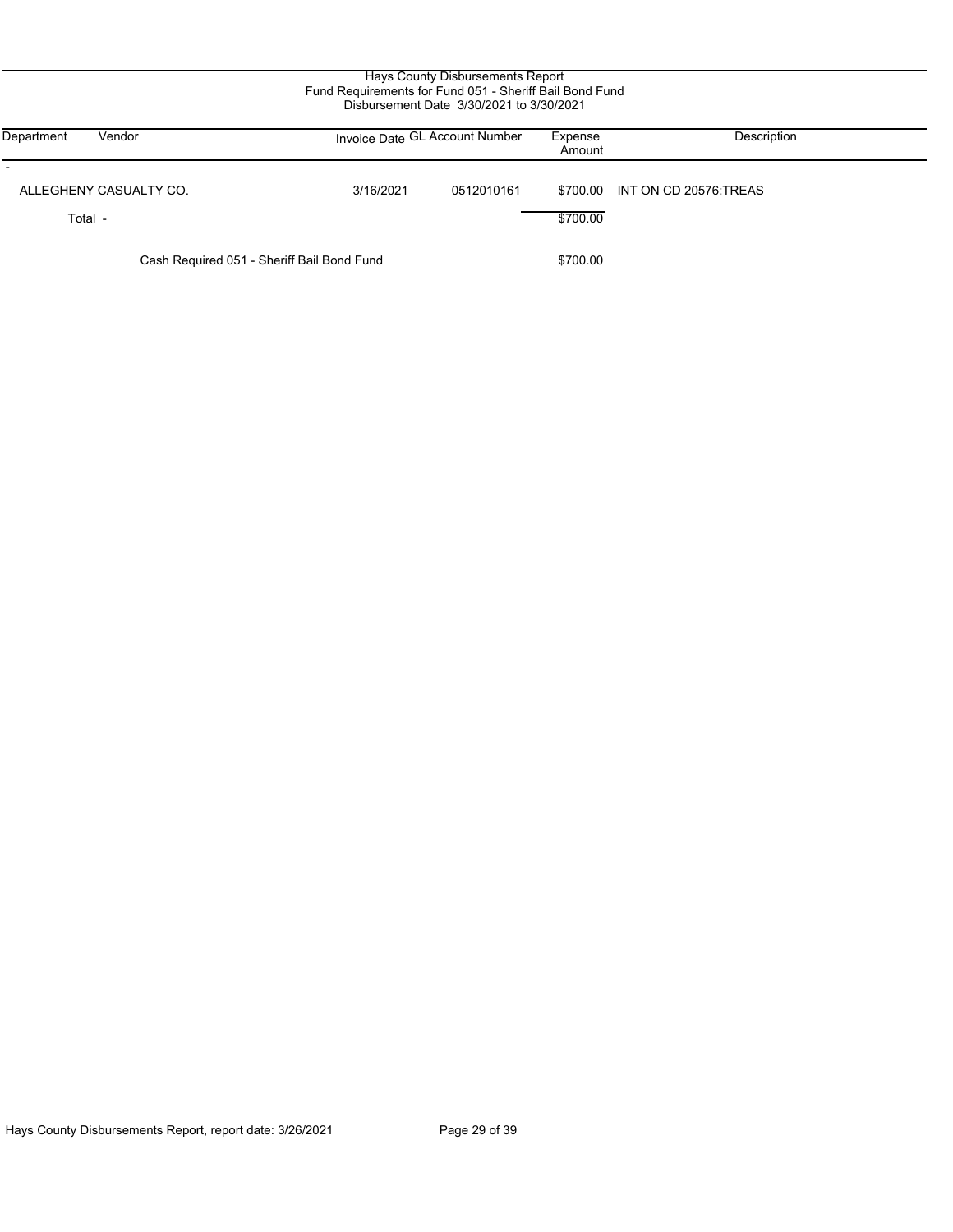# Hays County Disbursements Report Fund Requirements for Fund 070 - Juvenile Detention Center Fund Disbursement Date 3/30/2021 to 3/30/2021

| Department<br>Vendor                   |           | Invoice Date GL Account Number | Expense<br>Amount | Description                                                   |
|----------------------------------------|-----------|--------------------------------|-------------------|---------------------------------------------------------------|
| 685 - Juvenile Detention Center        |           |                                |                   |                                                               |
| AMG PRINTING & MAILING LLC             | 3/15/2021 | 070685005461                   | \$25.00           | <b>BUSINESS CARDS: WAYNE THOMPSON</b>                         |
| AMG PRINTING & MAILING LLC             | 3/15/2021 | 070685005461                   | \$14.24           | SHIPPING OF BUSINESS CARDS WAYNE THOMPSON                     |
| AT&T                                   | 2/28/2021 | 070685005489                   |                   | \$42.87 LONG DISTANCE.JUV CTR                                 |
| <b>BORDEN DAIRY</b>                    |           | 3/10/2021 070685990175232      | \$180.42          | MILK:JUV CTR                                                  |
| CLINICAL PATHOLOGY LABORATORIES, INC.  | 1/31/2021 | 070685005431                   |                   | \$49.75 LAB TESTS: JUV CTR                                    |
| FLOWERS BAKING CO. OF SAN ANTONIO, LLC |           | 1/30/2021 070685990175232      | \$226.37          | BREAD/BUNS/TEXAS TOAST JUV CTR                                |
| FLOWERS BAKING CO. OF SAN ANTONIO, LLC |           | 2/26/2021 070685990175232      | \$101.05          | BREAD/BUNS: JUV CTR                                           |
| FLOWERS BAKING CO. OF SAN ANTONIO, LLC |           | 2/2/2021 070685990175232       | \$186.55          | BREAD/TEXAS TOAST: JUV CTR                                    |
| FLOWERS BAKING CO. OF SAN ANTONIO, LLC |           | 2/2/2021 070685990175232       | \$73.49           | BREAD/BUNS: JUV CTR                                           |
| <b>GRANDE COMMUNICATIONS</b>           | 2/17/2021 | 070685005489                   | \$642.05          | INTERNET SVC/LONG DIST                                        |
| HAYS COUNTY TAX ASSESSOR COLLECTOR     | 3/31/2021 | 070685005413                   |                   | \$7.50 STATE INSPECTION FEE: JUV CTR                          |
| <b>J-CO JANITORIAL SUPPLY CO.</b>      | 3/12/2021 | 070685005208                   | \$223.80          | MOP HEADS/TOILET CLEANER/FOOD FAT                             |
| <b>J-CO JANITORIAL SUPPLY CO.</b>      | 3/12/2021 | 070685005208                   | \$224.80          | <b>FIGHTERS: JUV CTR</b><br>MOP HEADS/TOILET CLEANER/FOOD FAT |
| LABATT FOOD SERVICE, LLC               |           | 3/4/2021 070685990175232       |                   | <b>FIGHTERS: JUV CTR</b><br>\$955.63 FOOD: JUV CTR            |
| LABATT FOOD SERVICE, LLC               |           | 3/4/2021 070685990175201       |                   | \$168.87 CUPS/PLASTIC FILM/FILTERS/FOIL/TRAYS/                |
| LABATT FOOD SERVICE, LLC               |           | 3/16/2021 070685990175232      | \$1,231.89        | SPORKS:JUV CTR<br>FOOD:JUV CTR                                |
| LABATT FOOD SERVICE, LLC               |           | 3/16/2021 070685990175201      |                   | \$6.17 APRONS: JUV CTR                                        |
| LABATT FOOD SERVICE, LLC               |           | 3/11/2021 070685990175232      |                   | \$1,014.92    FOOD JUV CTR                                    |
| LABATT FOOD SERVICE, LLC               |           | 3/11/2021 070685990175201      |                   | \$5.17 APRONS: JUV CTR                                        |
| LABATT FOOD SERVICE, LLC               |           | 3/9/2021 070685990175232       | \$1,291.73        | FOOD: JUV CTR                                                 |
| LOWE'S, INC.                           | 3/18/2021 | 070685005207                   | \$8.25            | QUICK SETTING CEMENT: JUV CTR                                 |
| MOORE SUPPLY COMPANY                   | 3/8/2021  | 070685005207                   | \$8.75            | PIPE PTRAP: JUV CTR                                           |
| MOORE SUPPLY COMPANY                   | 3/8/2021  | 070685005207                   | (S0.18)           | DISCOUNT ON PIPE PTRAP: JUV CTR                               |
| POLLOCK CO.                            | 3/11/2021 | 070685005208                   |                   | \$271.35 PEROXIDE CLEANER/PAPER                               |
| POLLOCK CO.                            | 3/11/2021 | 070685005208                   | \$78.30           | TOWELS/DISINFECTANT SPRAY: JVU CTR<br>PEROXIDE CLEANER/PAPER  |
| PROSTAR SERVICES, INC.                 |           | 3/15/2021 070685990175232      | \$59.44           | TOWELS/DISINFECTANT SPRAY: JVU CTR<br>COFFEE/CREAMER: JUV CTR |
| PROSTAR SERVICES, INC.                 |           | 3/15/2021 070685990175232      |                   | \$6.95 FUEL SURCHARGE.JUV CTR                                 |
| RICOH USA, INC.                        | 3/5/2021  | 070685005473                   | \$100.00          | MAR 21 LEASE: 1009769A35                                      |
| RICOH USA, INC.                        | 3/5/2021  | 070685005473                   | \$55.00           | MAR 21 MTC W/TONER: 1009769A35                                |
| TEXAS DISPOSAL SYSTEMS, INC.           | 2/28/2021 | 070685005452                   |                   | \$473.69 FEB 21 TRASH SVC:JUV CTR                             |
|                                        |           |                                |                   |                                                               |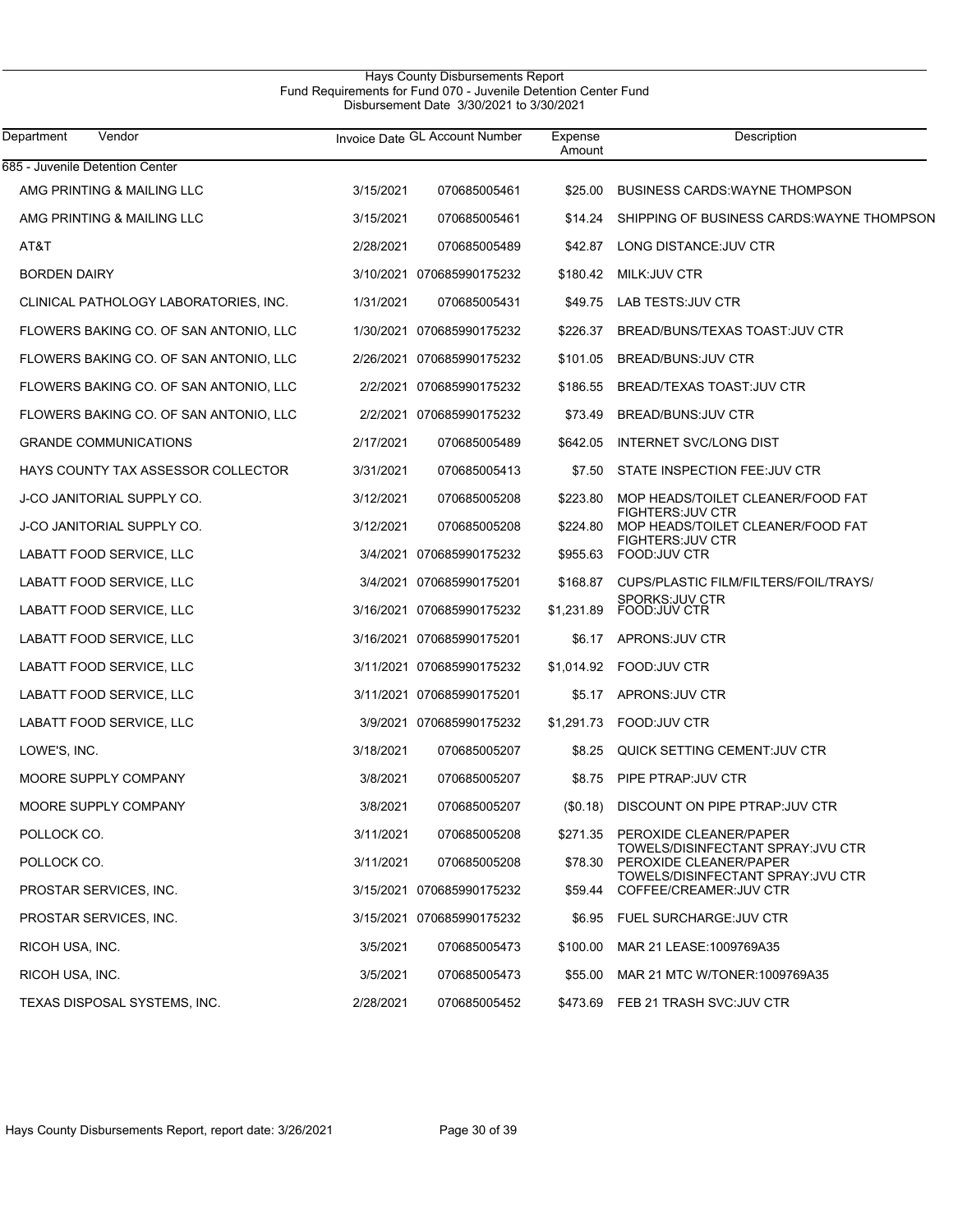| Hays County Disbursements Report<br>Fund Requirements for Fund 070 - Juvenile Detention Center Fund<br>Disbursement Date 3/30/2021 to 3/30/2021 |           |                                |                   |                 |  |  |  |  |
|-------------------------------------------------------------------------------------------------------------------------------------------------|-----------|--------------------------------|-------------------|-----------------|--|--|--|--|
| Department<br>Vendor                                                                                                                            |           | Invoice Date GL Account Number | Expense<br>Amount | Description     |  |  |  |  |
| U.S. POST OFFICE                                                                                                                                | 3/17/2021 | 070685005212                   | \$275.00          | STAMPS: JUV CTR |  |  |  |  |
| Total 685 - Juvenile Detention Center                                                                                                           |           |                                | \$8,008.82        |                 |  |  |  |  |
| Cash Required 070 - Juvenile Detention Center Fund                                                                                              |           |                                |                   |                 |  |  |  |  |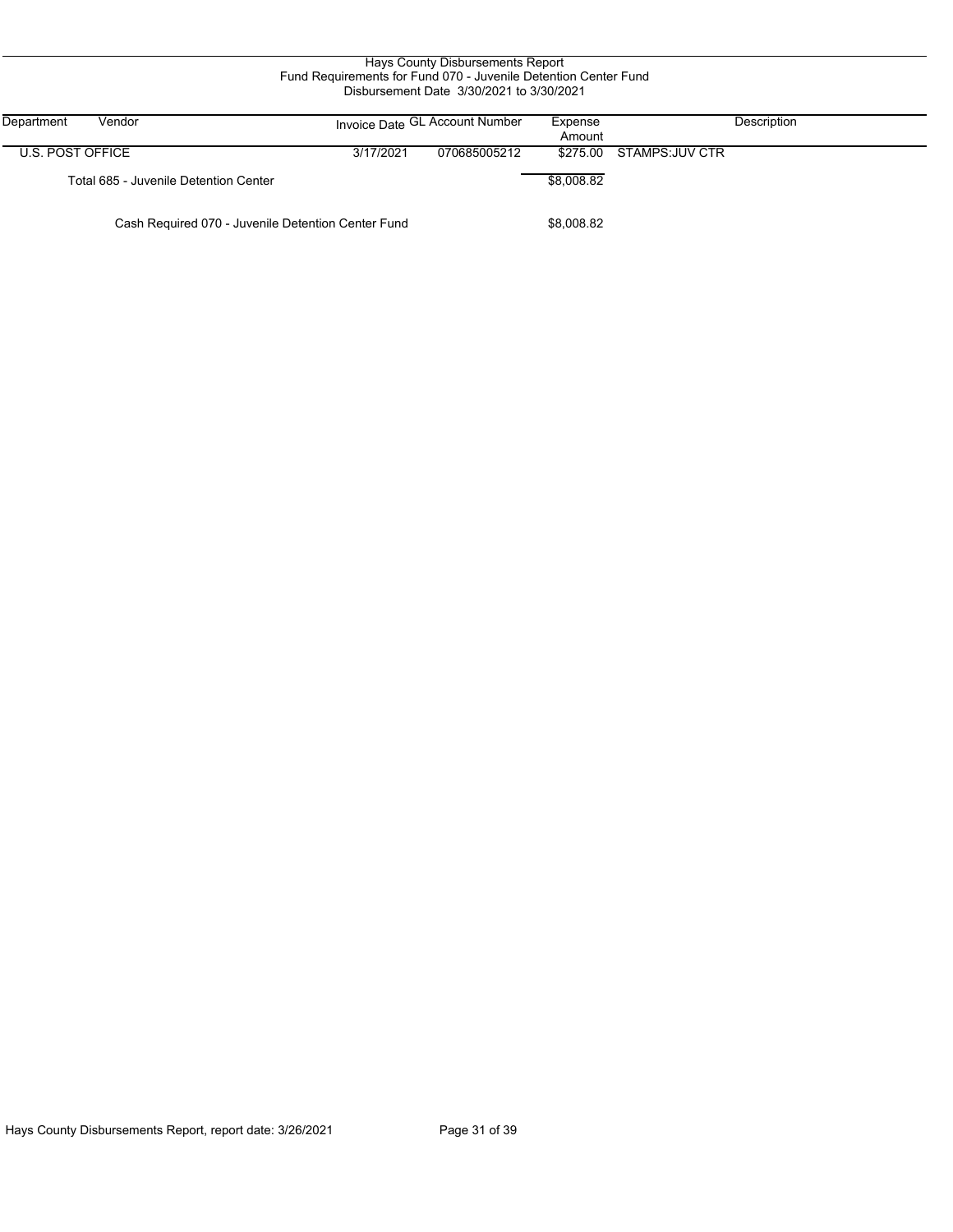| Department<br>Vendor                        |           | Invoice Date GL Account Number | Expense<br>Amount | Description     |
|---------------------------------------------|-----------|--------------------------------|-------------------|-----------------|
| 607 - District Attorney                     |           |                                |                   |                 |
| <b>CARD SERVICE CENTER</b>                  | 3/24/2021 | 081607005429                   |                   | \$14.99 ZOOM:DA |
| Total 607 - District Attorney               |           |                                | \$14.99           |                 |
| Cash Required 081 - DA Drug Forfeiture Fund |           |                                | \$14.99           |                 |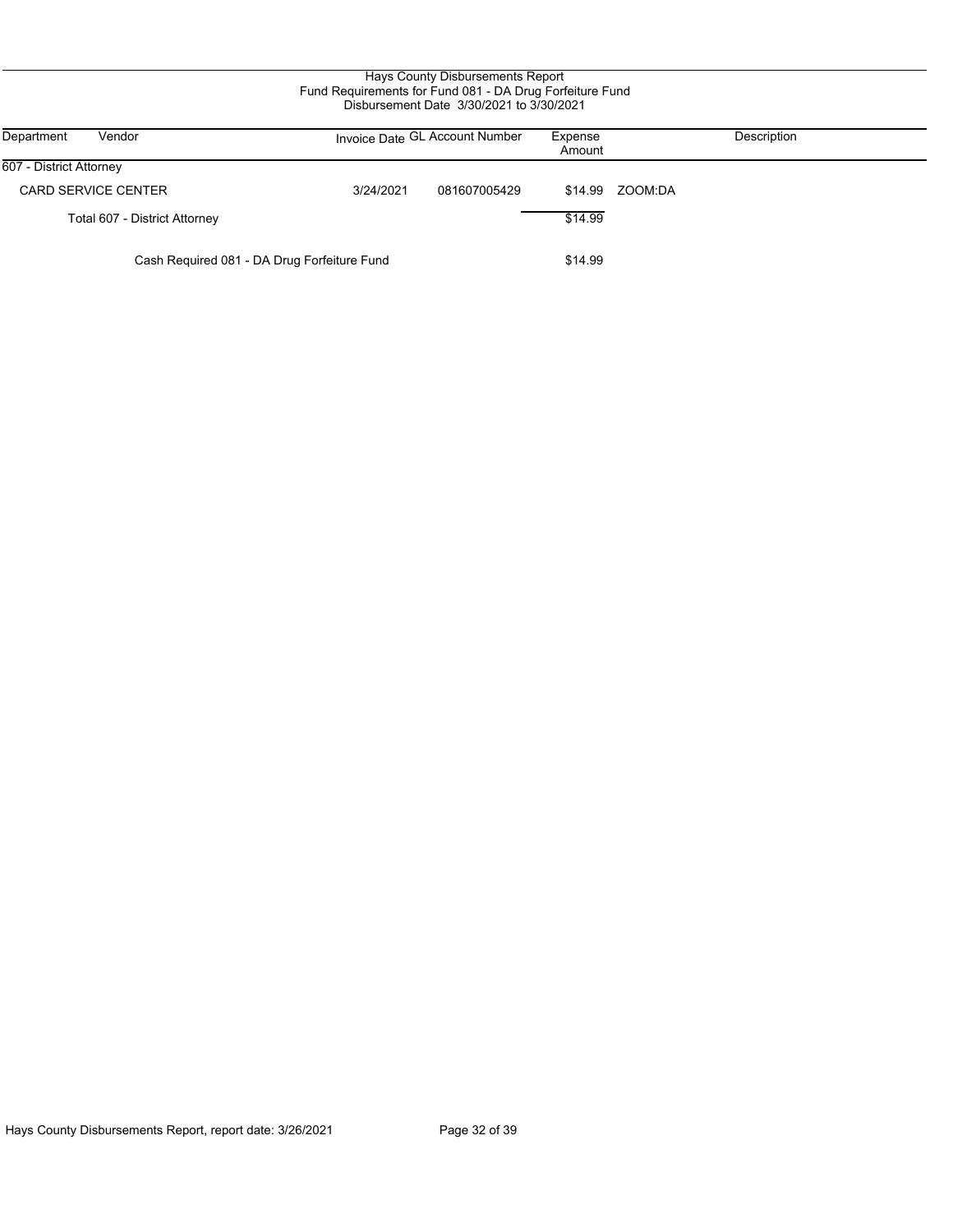| 617 - County Clerk<br>RICOH USA, INC. |          |              |          |                            |
|---------------------------------------|----------|--------------|----------|----------------------------|
|                                       |          |              |          |                            |
|                                       | 3/5/2021 | 101617105473 | \$79.94  | MAR 21 LEASE: 1009769A30   |
| RICOH USA, INC.                       | 3/5/2021 | 101617105473 | \$42.04  | MAR 21 LEASE: 3663785      |
| RICOH USA, INC.                       | 3/5/2021 | 101617105473 | \$12.40  | MAR 21 MTC W/TONER:3663785 |
| RICOH USA, INC.                       | 3/5/2021 | 101617105473 | \$16.50  | MAR 21 MTC W/TONER:3627937 |
| RICOH USA, INC.                       | 3/5/2021 | 101617105473 | \$55.54  | MAR 21 LEASE: 1009769A29   |
| RICOH USA, INC.                       | 3/5/2021 | 101617105473 | \$42.94  | MAR 21 LEASE: 3627937      |
| Total 617 - County Clerk              |          |              | \$249.36 |                            |

Hays County Disbursements Report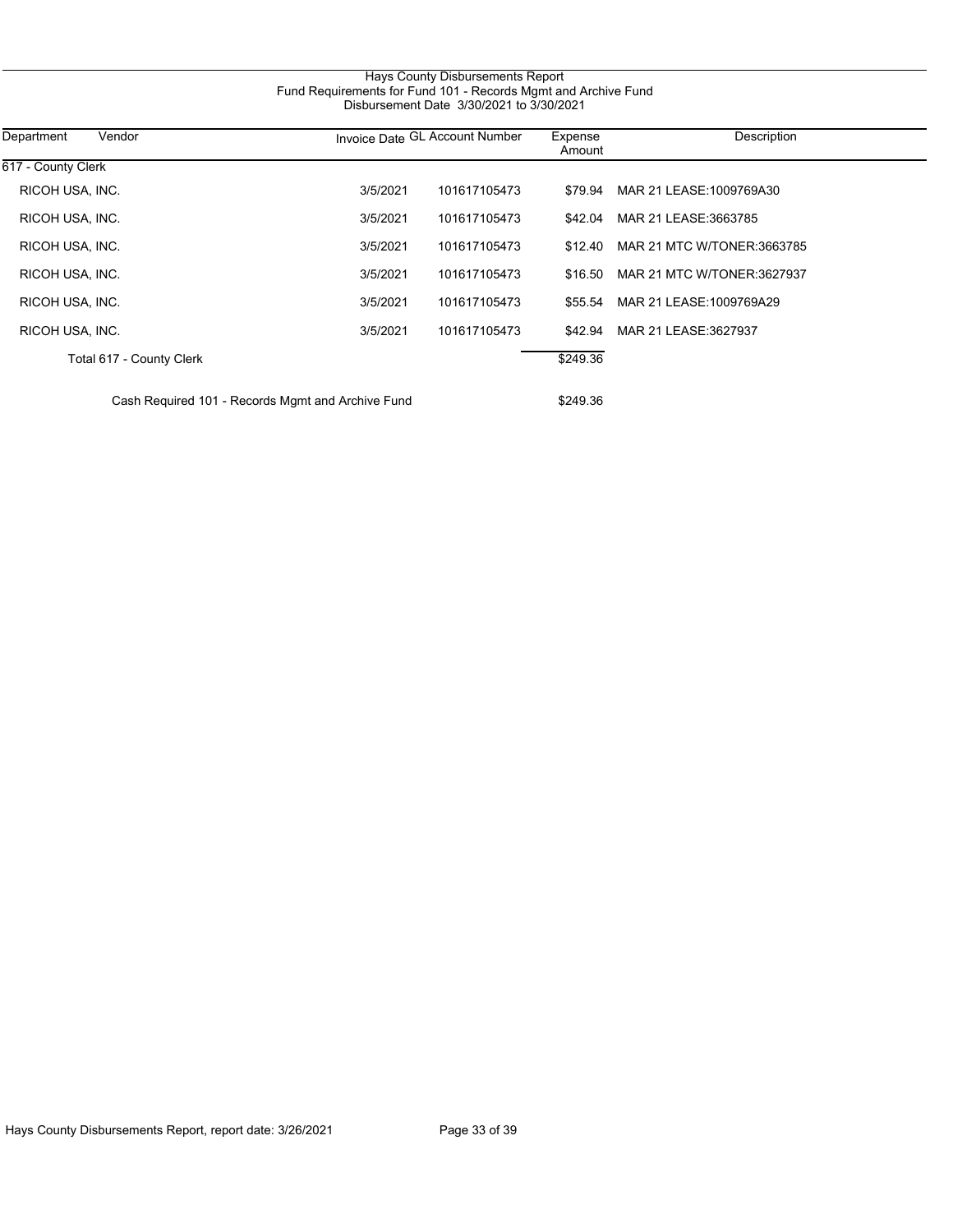# Hays County Disbursements Report Fund Requirements for Fund 106 - County Records Preservation Fund Disbursement Date 3/30/2021 to 3/30/2021

| Department<br>Vendor             |           | Invoice Date GL Account Number |            | Description                                                                 |  |
|----------------------------------|-----------|--------------------------------|------------|-----------------------------------------------------------------------------|--|
| 610 - Records Preservation       |           |                                |            |                                                                             |  |
| AMAZON CAPITAL SERVICES          | 3/5/2021  | 106610005211                   | \$158.43   | FILE CHECK BOXES/BUBBLE WRAP: REC PRESV                                     |  |
| AMAZON CAPITAL SERVICES          | 3/17/2021 | 106610005202                   | \$329.98   | BATTERY BACKUP AND SURGE PROTECTORS REC<br>PRESV                            |  |
| LASER SERVICE USA, INC.          | 3/10/2021 | 106610005201                   | \$199.00   | <b>TONER CARTRIDGES: REC PRESV</b>                                          |  |
| LASER SERVICE USA, INC.          | 3/10/2021 | 106610005201                   | \$199.00   | <b>TONER CARTRIDGES: REC PRESV</b>                                          |  |
| LASER SERVICE USA, INC.          | 3/10/2021 | 106610005201                   | \$199.00   | <b>TONER CARTRIDGES: REC PRESV</b>                                          |  |
| OFFICE DEPOT, INC.               | 3/15/2021 | 106610005211                   | \$45.98    | INK CARTRIDGES: REC PRESV                                                   |  |
| OFFICE DEPOT, INC.               | 3/15/2021 | 106610005211                   | \$11.20    | DISPOSABLE GLOVES/DESK TRAYS/POSTER<br><b>BOARDS/BATTERIES:REC PRESV</b>    |  |
| OFFICE DEPOT, INC.               | 3/15/2021 | 106610005211                   | \$9.98     | DISPOSABLE GLOVES/DESK TRAYS/POSTER<br><b>BOARDS/BATTERIES:REC PRESV</b>    |  |
| OFFICE DEPOT, INC.               | 3/15/2021 | 106610005211                   | \$14.39    | DISPOSABLE GLOVES/DESK TRAYS/POSTER<br><b>BOARDS/BATTERIES:REC PRESV</b>    |  |
| TYLER TECHNOLOGIES, INC.         | 3/10/2021 | 106610005551                   | \$595.00   | <b>TYLER CONNECT CONFERENCE-VIRTUAL</b><br>2021:REC PRESV                   |  |
| TYLER TECHNOLOGIES, INC.         | 3/10/2021 | 106610005551                   | \$595.00   | TYLER CONNECT CONFERENCE-VIRTUAL<br>2021:REC PRESV                          |  |
| TYLER TECHNOLOGIES, INC.         | 3/10/2021 | 106610005551                   | \$595.00   | TYLER CONNECT CONFERENCE-VIRTUAL<br>2021:REC PRESV                          |  |
| TYLER TECHNOLOGIES, INC.         | 3/10/2021 | 106610005551                   | \$595.00   | TYLER CONNECT CONFERENCE-VIRTUAL<br>2021:REC PRESV                          |  |
| TYLER TECHNOLOGIES, INC.         | 3/10/2021 | 106610005551                   | \$595.00   | <b>TYLER CONNECT CONFERENCE-VIRTUAL</b>                                     |  |
| TYLER TECHNOLOGIES, INC.         | 3/10/2021 | 106610005551                   | \$595.00   | 2021:REC PRESV<br><b>TYLER CONNECT CONFERENCE-VIRTUAL</b><br>2021:REC PRESV |  |
| TYLER TECHNOLOGIES, INC.         | 3/10/2021 | 106610005551                   | \$595.00   | <b>TYLER CONNECT CONFERENCE-VIRTUAL</b><br>2021:REC PRESV                   |  |
| Total 610 - Records Preservation |           |                                | \$5,331.96 |                                                                             |  |

Cash Required 106 - County Records Preservation Fund \$5,331.96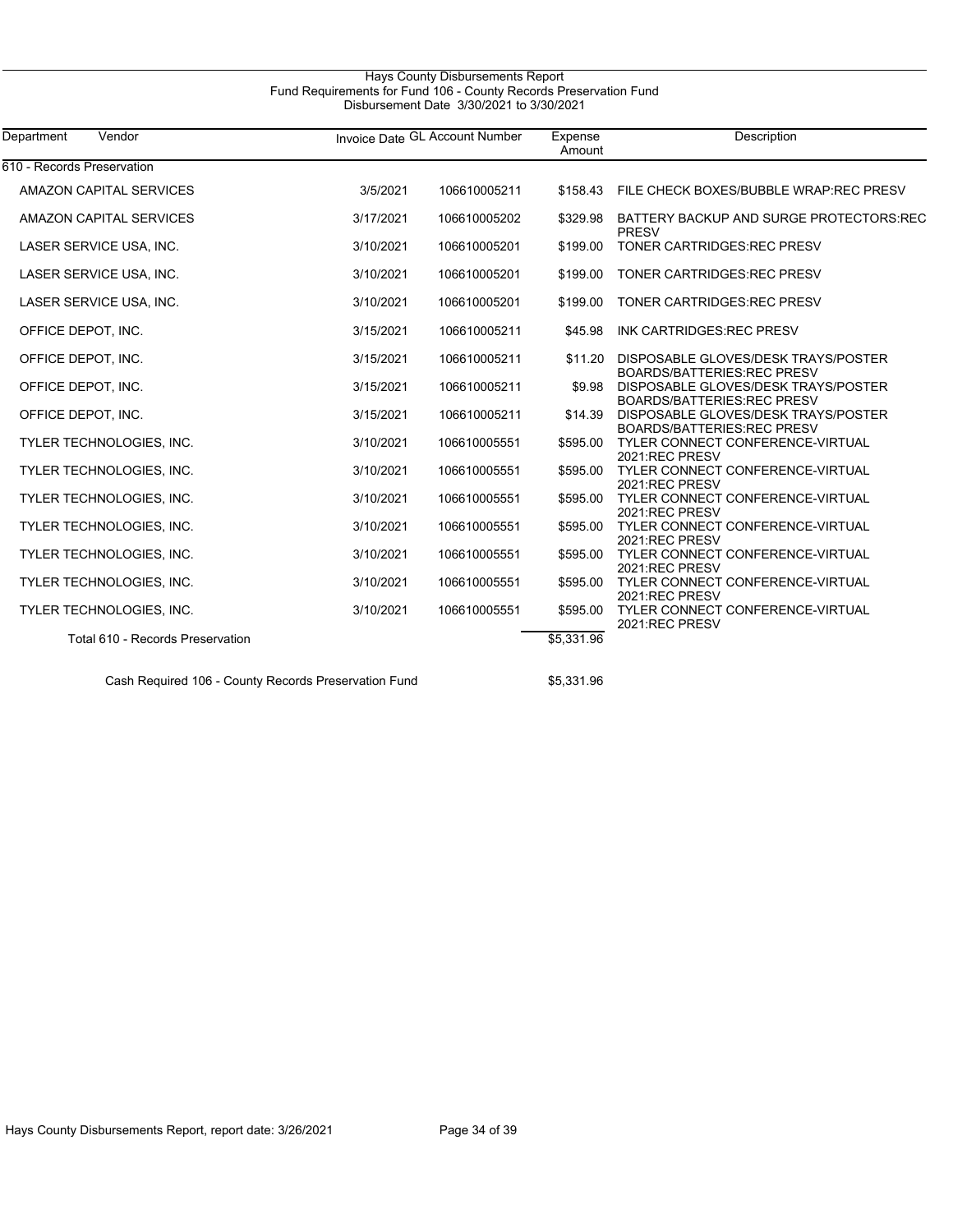# Hays County Disbursements Report Fund Requirements for Fund 111 - Court Reporters Service Fund Disbursement Date 3/30/2021 to 3/30/2021

| Department<br>Vendor                             |          | Invoice Date GL Account Number | Expense<br>Amount | Description                        |
|--------------------------------------------------|----------|--------------------------------|-------------------|------------------------------------|
| 608 - District Court                             |          |                                |                   |                                    |
| JACKSON, SANDRA                                  | 2/1/2021 | 111608005445                   |                   | \$85.00 REPORTER'S RECORD: DIST CT |
| Total 608 - District Court                       |          |                                | \$85.00           |                                    |
| Cash Required 111 - Court Reporters Service Fund |          | \$85.00                        |                   |                                    |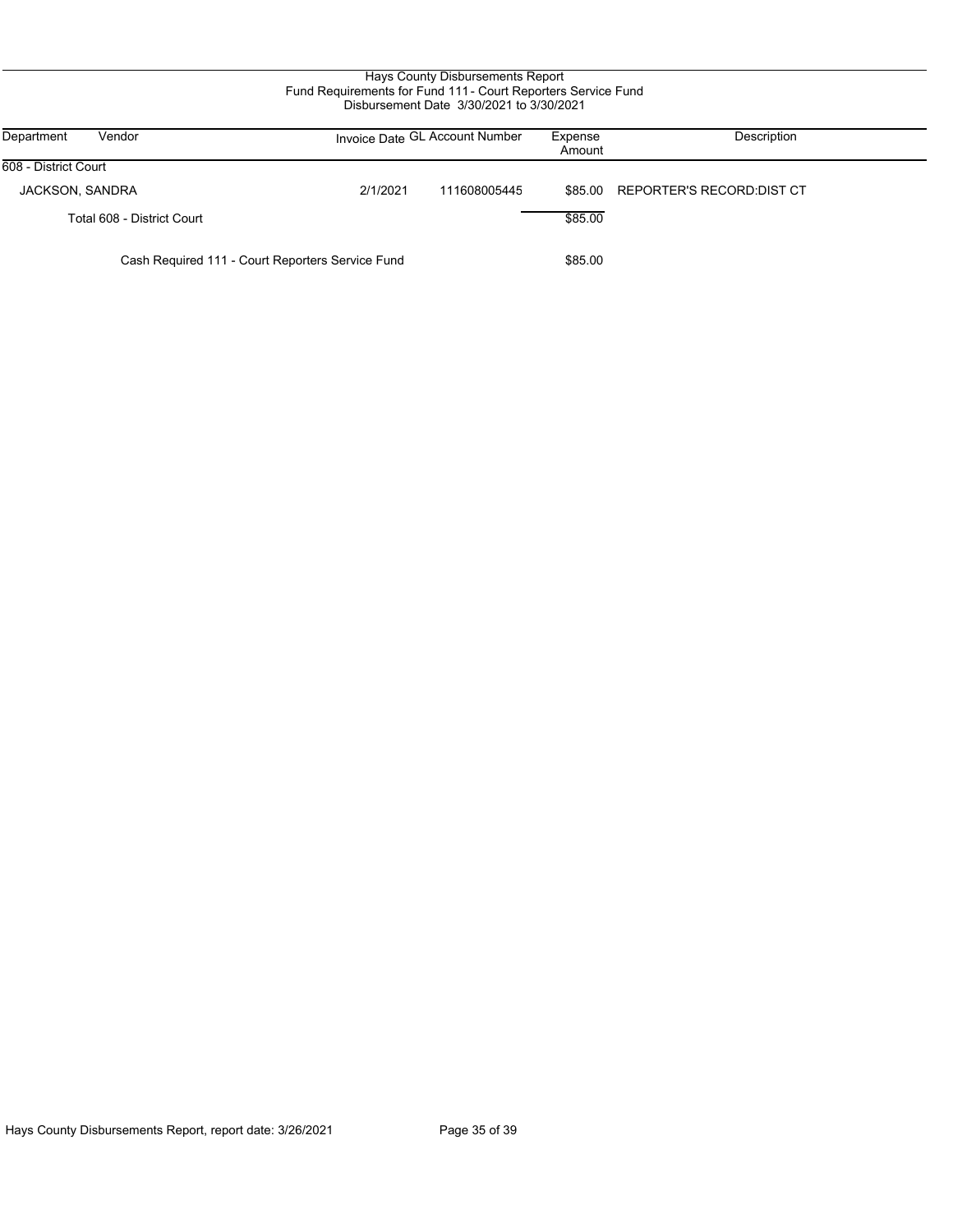# Hays County Disbursements Report Fund Requirements for Fund 112 - Justice Court Technology Fund Disbursement Date 3/30/2021 to 3/30/2021

| Department<br>Vendor                              | Invoice Date GL Account Number | Expense<br>Amount | Description               |
|---------------------------------------------------|--------------------------------|-------------------|---------------------------|
| 626 - Justice of the Peace Pct 1, 2               |                                |                   |                           |
| AMAZON CAPITAL SERVICES                           | 112626005712400<br>3/17/2021   | \$2.881.48        | DOCUMENT SCANNERS: JP 1-2 |
| Total 626 - Justice of the Peace Pct 1, 2         |                                | \$2,881.48        |                           |
| Cash Required 112 - Justice Court Technology Fund |                                |                   |                           |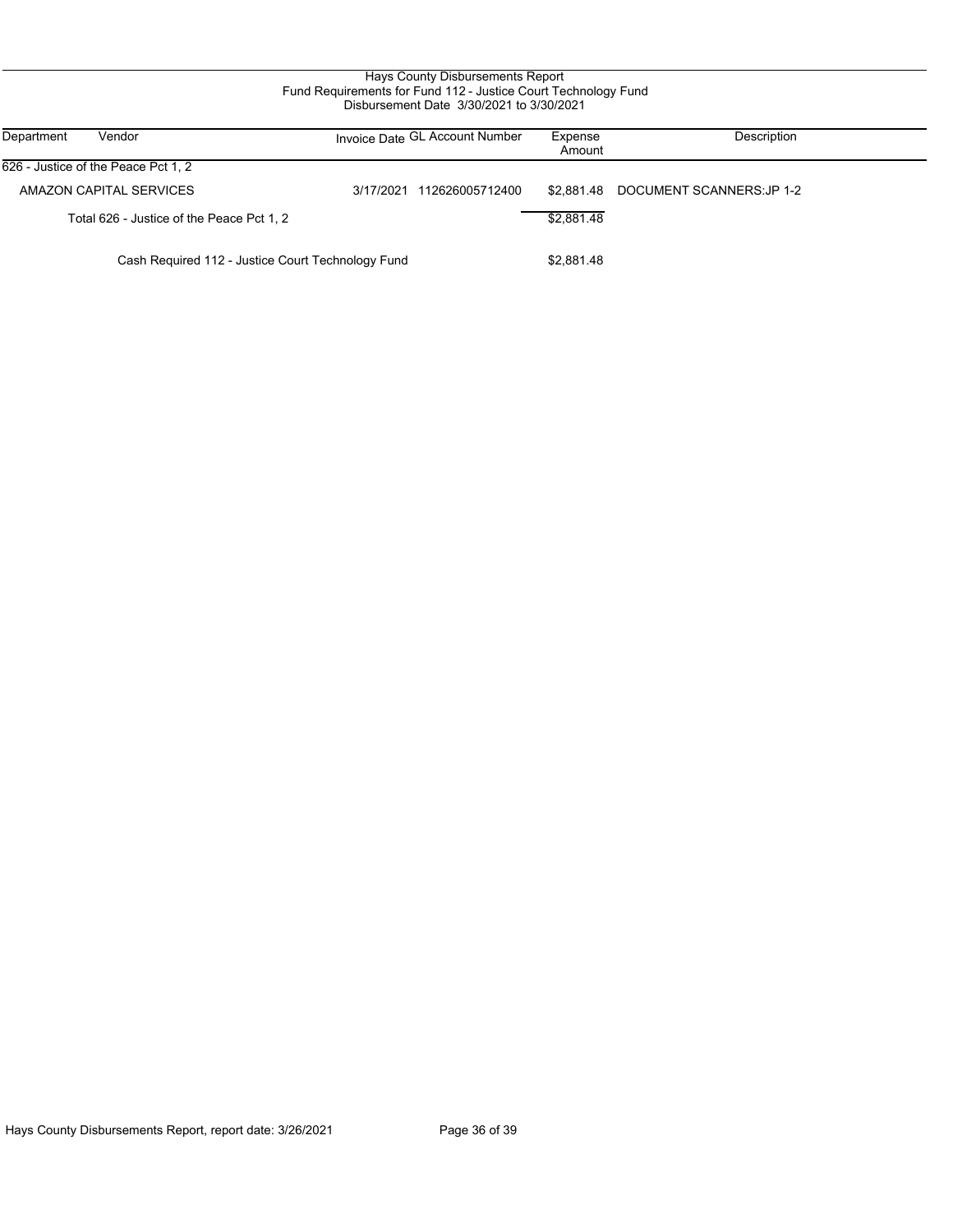## Hays County Disbursements Report Fund Requirements for Fund 120 - Family Health Services Fund Disbursement Date 3/30/2021 to 3/30/2021

| Department<br>Vendor        |           | Invoice Date GL Account Number | Expense<br>Amount | Description                                                    |
|-----------------------------|-----------|--------------------------------|-------------------|----------------------------------------------------------------|
| 675 - Personal Health       |           |                                |                   |                                                                |
| AMAZON CAPITAL SERVICES     |           | 11/23/2020 120675991325211     | \$12.99           | MISC SUPPLIES: PHLTH                                           |
| AMAZON CAPITAL SERVICES     |           | 11/23/2020 120675991325211     | \$13.86           | MISC SUPPLIES: PHLTH                                           |
| AMAZON CAPITAL SERVICES     |           | 11/23/2020 120675991325211     | \$32.50           | MISC SUPPLIES: PHLTH                                           |
| ANDERSON M.D., CHARLES      | 3/30/2021 | 120675005448                   | \$500.00          | APR 21 HAYS COUNTY MEDICAL AUTHORITY                           |
| CITY OF SAN MARCOS          |           | 3/16/2021 120675005480200      | \$233.61          | FEE:PHLTH<br>ELEC SVC:0000226963                               |
| CITY OF SAN MARCOS          |           | 3/16/2021 120675005480200      | \$1,480.28        | ELEC SVC:0000900300                                            |
| CITY OF SAN MARCOS          |           | 3/16/2021 120675005480200      | \$305.33          | UTILITIES:0000220144/0067951135                                |
| CITY OF SAN MARCOS          |           | 3/16/2021 120675005480200      | \$78.69           | UTILITIES:0000220144/0067951135                                |
| CITY OF SAN MARCOS          |           | 3/16/2021 120675005480200      |                   | \$118.04 UTILITIES:0000220144/0067951135                       |
| CITY OF SAN MARCOS          |           | 3/16/2021 120675005480200      | \$220.81          | UTILITIES:0000220144/0067951135                                |
| HAYS COUNTY GENERAL FUND    | 2/7/2021  | 120675005429                   | \$269.89          | REIMB EMERGENCY SVCS FOR SOFTWARE                              |
| OFFICE DEPOT, INC.          | 3/8/2021  | 120675005211                   | \$349.90          | CHARGE: PHLTH<br>COPY PAPER/FINGERTIP GRIPS: PHLTH             |
| OFFICE DEPOT, INC.          | 3/8/2021  | 120675005211                   | \$25.48           | COPY PAPER/FINGERTIP GRIPS: PHLTH                              |
| SECURITY ONE, INC.          |           | 4/1/2021 120675005480200       | \$30.00           | APR 21 MONTHLY FIRE/SECURITY ALARM<br><b>MONITORING: PHLTH</b> |
| SECURITY ONE, INC.          |           | 4/1/2021 120675005480200       | \$45.00           | APR 21 MONTHLY FIRE/SECURITY ALARM<br>MONITORING: PHLTH        |
| SECURITY ONE, INC.          |           | 4/1/2021 120675005480200       | \$30.00           | APR 21 MONTHLY FIRE/SECURITY ALARM<br><b>MONITORING: PHLTH</b> |
| SECURITY ONE, INC.          |           | 4/1/2021 120675005480200       | \$30.00           | APR 21 MONTHLY FIRE/SECURITY ALARM<br>MONITORING: PHLTH        |
| SECURITY ONE, INC.          |           | 4/1/2021 120675005480200       | \$30.00           | APR 21 MONTHLY FIRE/SECURITY ALARM<br>MONITORING: PHLTH        |
| SHOWPLACE COMMERCIAL, LLC   |           | 3/30/2021 120675991485472      | \$6,000.00        | APR 21 RENT:COVID-19                                           |
| ULINE, INC.                 |           | 2/11/2021 120675990585201      | \$48.00           | RED GAFFERS TAPE: PHLTH                                        |
| ULINE, INC.                 |           | 2/11/2021 120675990585201      | \$12.24           | RED GAFFERS TAPE:PHLTH                                         |
| ULINE, INC.                 |           | 2/4/2021 120675990585201       |                   | \$31.00 LASER LABELS: PHLTH                                    |
| ULINE, INC.                 |           | 2/4/2021 120675990585201       |                   | \$12.24 LASER LABELS: PHLTH                                    |
| ULINE, INC.                 |           | 2/11/2021 120675990585201      |                   | \$58.00 LASER LABELS: PHLTH                                    |
| ULINE, INC.                 |           | 2/11/2021 120675990585201      |                   | \$32.73 LASER LABELS: PHLTH                                    |
| <b>WALMART BRC</b>          |           | 1/20/2021 120675990585201      |                   | \$387.42 MISC SUPPLIES: PHLTH                                  |
| <b>WALMART BRC</b>          |           | 2/11/2021 120675990585201      | \$122.48          | MISC SUPPLIES: PHLTH                                           |
| <b>WALMART BRC</b>          |           | 2/11/2021 120675990585201      | \$26.82           | MISC SUPPLIES: PHLTH                                           |
| <b>WALMART BRC</b>          |           | 2/11/2021 120675990585201      | \$32.48           | MISC SUPPLIES: PHLTH                                           |
| Total 675 - Personal Health |           |                                | \$10,569.79       |                                                                |
|                             |           |                                |                   |                                                                |

Cash Required 120 - Family Health Services Fund \$10,569.79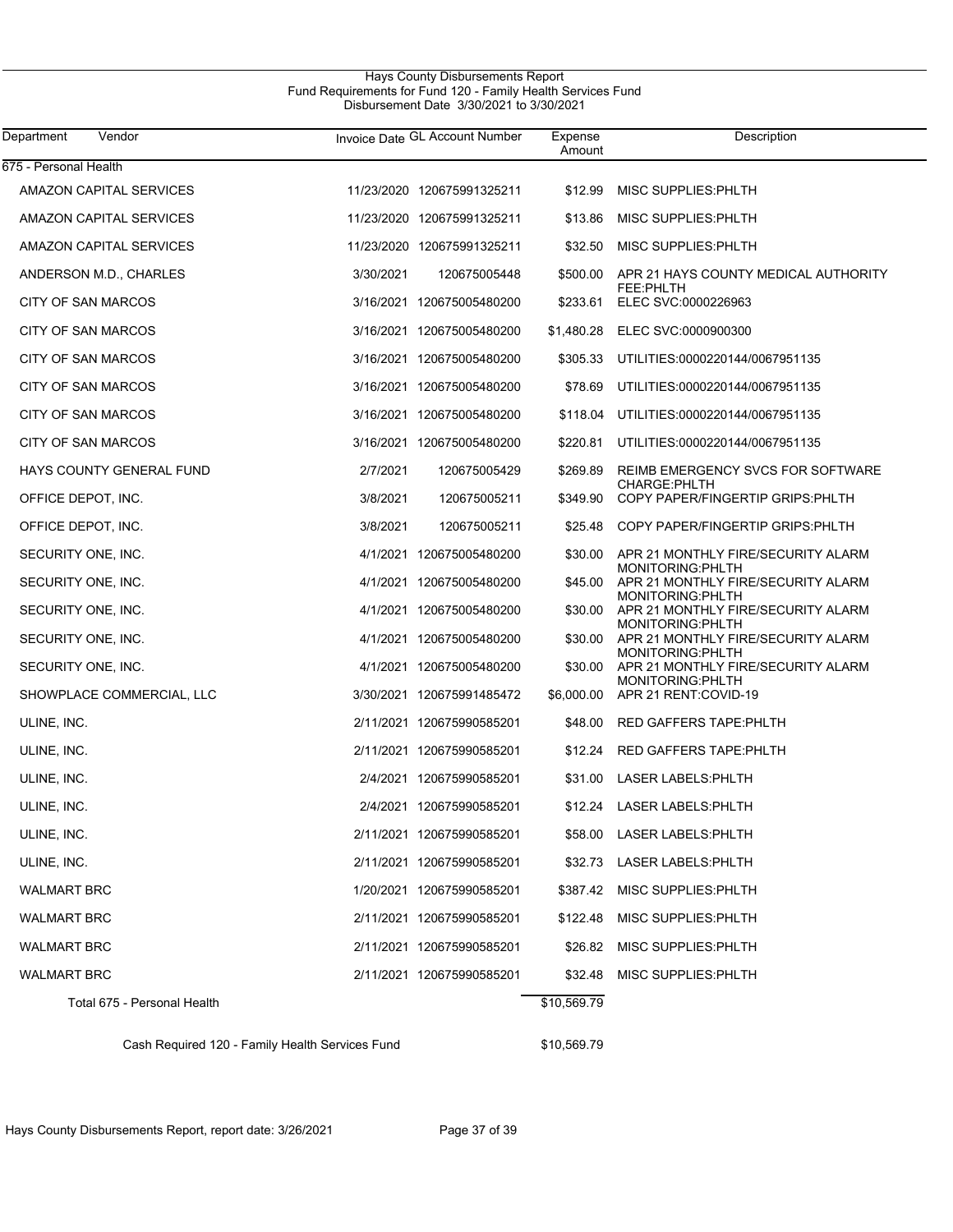# Hays County Disbursements Report Fund Requirements for Fund 121 - Tobacco Settlement Fund Disbursement Date 3/30/2021 to 3/30/2021

| Department<br>Vendor                        |           | Invoice Date GL Account Number | Expense<br>Amount | Description                                   |
|---------------------------------------------|-----------|--------------------------------|-------------------|-----------------------------------------------|
| 752 - Tobacco Settlement                    |           |                                |                   |                                               |
| HALFF ASSOCIATES, INC.                      | 3/10/2021 | 121752005448                   | \$670.00          | <b>PROF SVCS CDBG-MIT APPLICATION SUPPORT</b> |
| Total 752 - Tobacco Settlement              |           |                                | \$670.00          |                                               |
| Cash Required 121 - Tobacco Settlement Fund |           | \$670.00                       |                   |                                               |